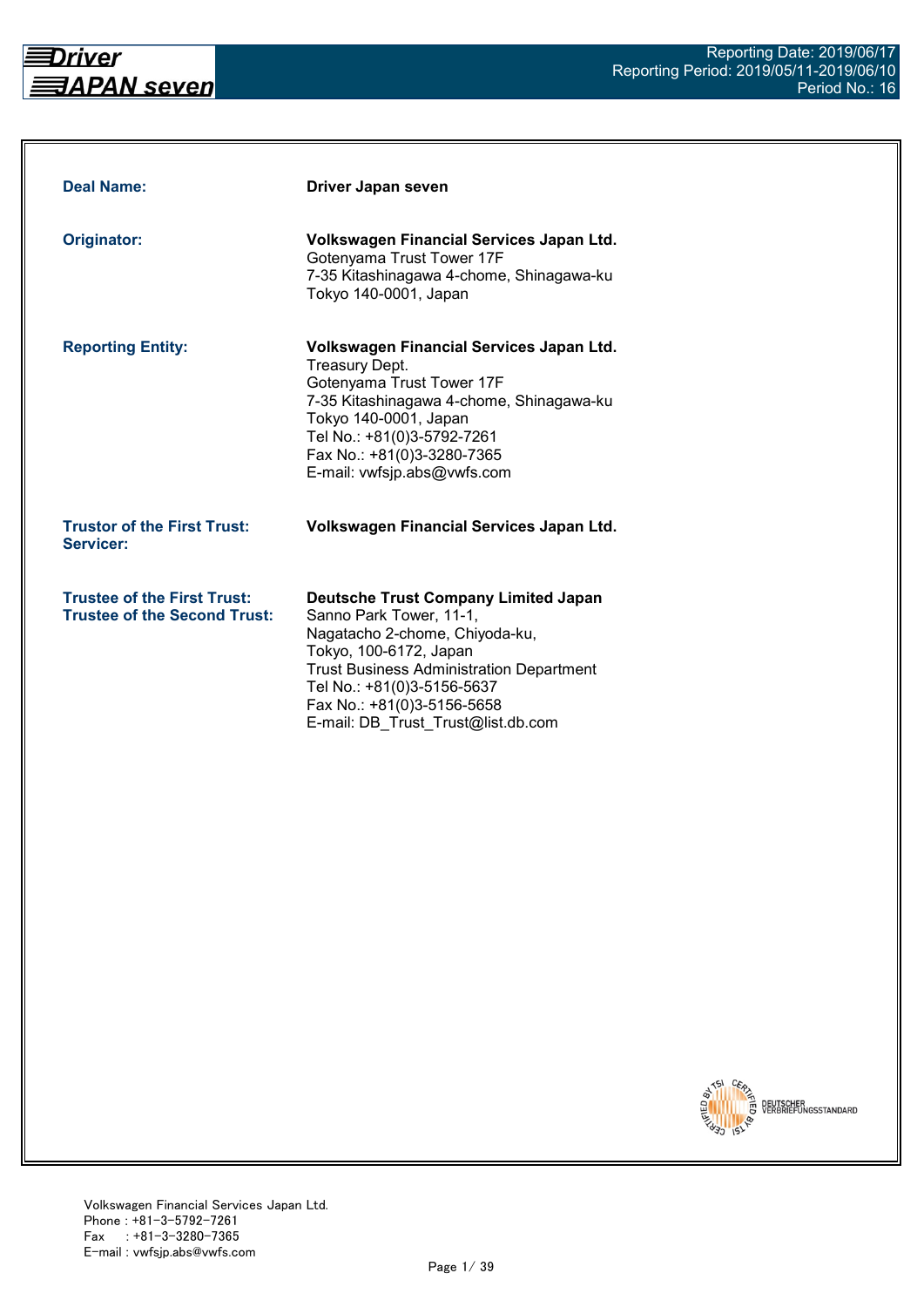## **Contents**

| <b>Page</b> Tables of Contents                               |
|--------------------------------------------------------------|
| 1 Front Page                                                 |
| 2 Contents                                                   |
| <b>3 Deal Overview</b>                                       |
| 4 Deal Overview: Counterparties I                            |
| <b>5 Deal Overview: Counterparties II</b>                    |
| 6 Information regarding the TBI and ABL to the Second Trust  |
| <b>7</b> Pool Information                                    |
| <b>8 Available Distribution</b>                              |
| 9 Waterfall                                                  |
| <b>10 Credit Enhancement</b>                                 |
| 11 Cumulative Gross Loss Ratio & Performance Trigger         |
| 12 Cumulative Gross Loss Ratio & Performance Trigger (Chart) |
| 13 Default & Delinquencies                                   |
| 14 Run Out Schedule (Previous)                               |
| 15 Run Out Schedule                                          |
| 16 Expected Amortization to the Second Trust                 |
| 17 Sub-Servicer                                              |
| 18 Brand                                                     |
| 19 New and Used                                              |
| 20 Product Type                                              |
| <b>21 RV</b>                                                 |
| 22 Brand New and Used                                        |
| 23 Customer Type                                             |
| <b>24 Outstanding Discounted Principal Balance</b>           |
| 25 Original Principal Amount                                 |
| 26 Interest Rate paid by the Obligor                         |
| 27 Original Term                                             |
| 28 Remaining Term                                            |
| 29 Seasoning                                                 |
| 30 Type of Car                                               |
| 31 Brand and Model                                           |
| 32 Geographic Dist. by Prefecture                            |
| <b>33 Obligor Concentration</b>                              |
| <b>34 Contract Start Month</b>                               |
| 35 Contract End Month                                        |
| 36 Monthly payment                                           |
| 37 Bonus payment                                             |
| 38 Mortor Type                                               |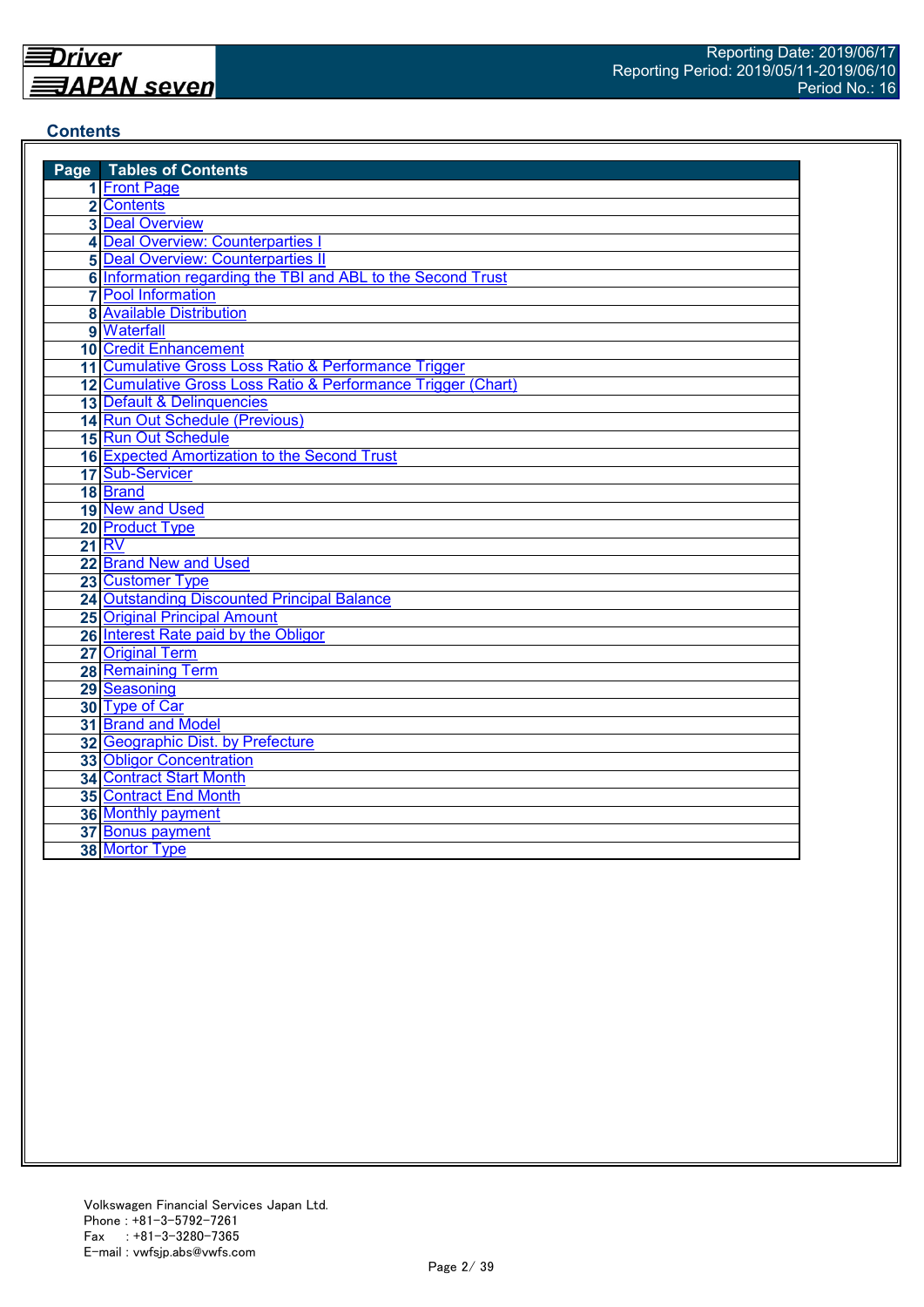#### **Deal Overview**

| <b>Cut Off Date:</b>                | 2018/02/10 |    |                                           |            |
|-------------------------------------|------------|----|-------------------------------------------|------------|
| <b>Trust Commencement Date:</b>     | 2018/02/23 |    | <b>Legal Maturity of the First Trust:</b> | 2026/06/26 |
| <b>Monthly Period:</b>              | 2019/05/11 | to | 2019/06/10                                |            |
| <b>Reporting Date:</b>              | 2019/06/17 |    |                                           |            |
| <b>Reporting Frequency:</b>         | monthly    |    |                                           |            |
| <b>Period No.:</b>                  | 16         |    |                                           |            |
| <b>Remittance Date:</b>             | 2019/06/24 |    |                                           |            |
| <b>Advance Payment Date:</b>        | 2019/06/24 |    |                                           |            |
| <b>Cash Adjustment Date:</b>        | 2019/06/24 |    |                                           |            |
| <b>Additional Entrustment Date:</b> | 2019/06/26 |    |                                           |            |
| <b>Trust Calculation Date:</b>      | 2019/06/26 |    |                                           |            |
| <b>Trust Calculation Period:</b>    | 2019/05/25 | to | 2019/06/26                                |            |
| <b>First Trust Payment Date:</b>    | 2019/06/27 |    |                                           |            |
| <b>Second Trust Payment Date:</b>   | 2019/06/28 |    |                                           |            |
| <b>Interest Calculation Period:</b> | 2019/05/29 | to | 2019/06/28                                |            |
| <b>Next Reporting Date:</b>         | 2019/07/18 |    |                                           |            |

## **Pool information at the Initial Cut off Date**

|                  | <b>Contracts</b> | Number of Outstanding Discounted<br><b>Principal Balance</b> | <b>Outstanding Nominal</b><br><b>Balance</b> |
|------------------|------------------|--------------------------------------------------------------|----------------------------------------------|
| Outstanding Pool | 25,466           | 58,823,742,157 JPY                                           | 61,652,388,600 JPY                           |

| <b>Credit Type</b>            | of Loans    | <b>Percentage Outstanding Discounted</b><br><b>Principal Balance</b> | <b>Percentage of Balance</b> |
|-------------------------------|-------------|----------------------------------------------------------------------|------------------------------|
| <b>Balloon</b>                | 79.91 %     | 52,580,850,830 JPY                                                   | 89.39 %                      |
| <b>IEqual Instalment Loan</b> | 20.09 %     | 6,242,891,327 JPY                                                    | 10.61%                       |
| <b>Total</b>                  | $100.00 \%$ | 58,823,742,157 JPY                                                   | $100.00 \%$                  |

| <b>Type of Car</b> | of Loans    | <b>Percentage Outstanding Discounted</b><br><b>Principal Balance</b> | <b>Percentage of Balance</b> |
|--------------------|-------------|----------------------------------------------------------------------|------------------------------|
| <b>New</b>         | 65.02 %     | 44,831,636,726 JPY                                                   | 76.21 %                      |
| Used               | 34.98 %     | 13,992,105,431 JPY                                                   | 23.79 %                      |
| <b>Total</b>       | $100.00 \%$ | 58,823,742,157 JPY                                                   | 100.00 %                     |
|                    |             |                                                                      |                              |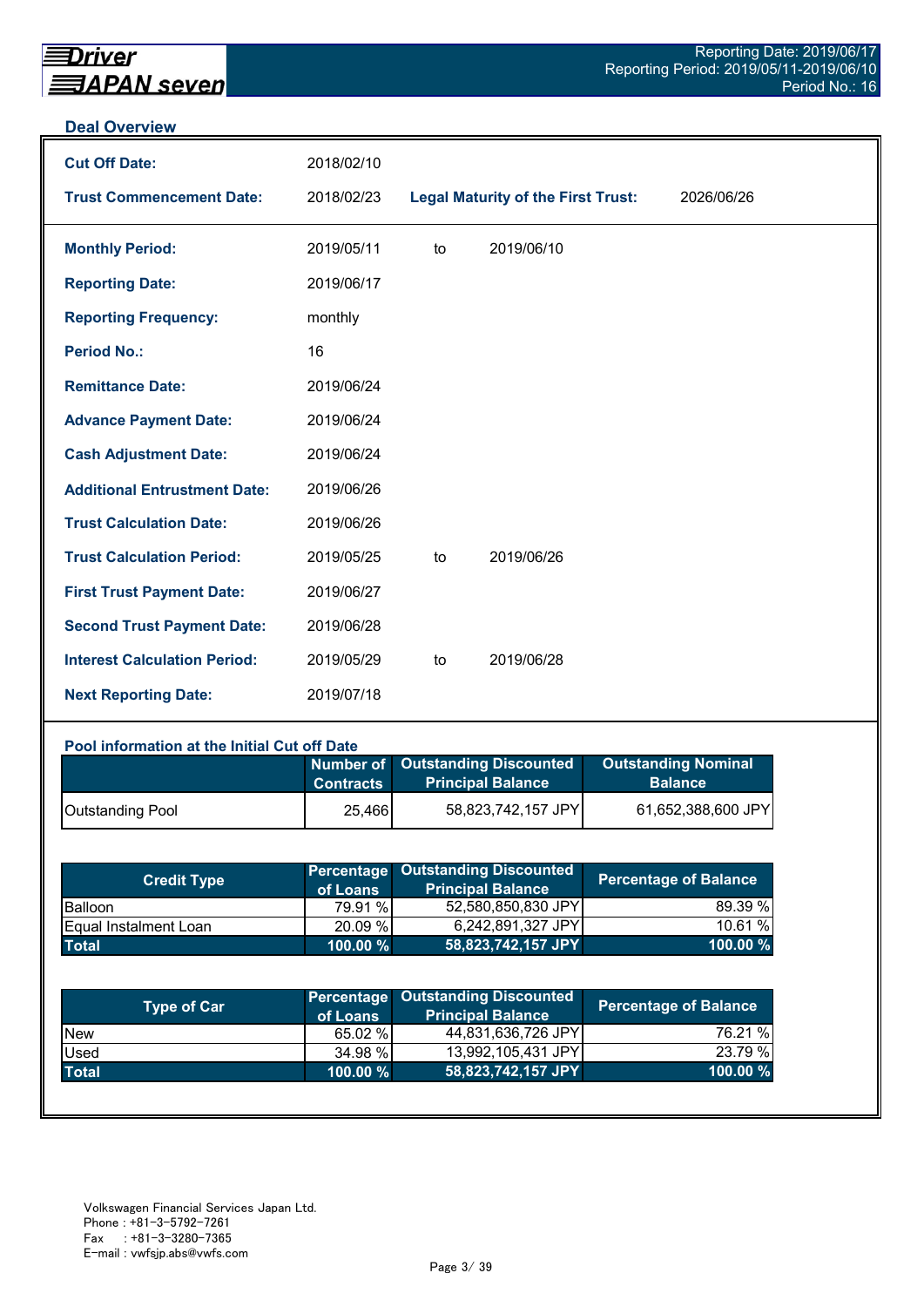## **Deal Overview: Counterparties I**

|                                                                                                                                             | Rating         |                |               |              |                |               |                     |               |               |
|---------------------------------------------------------------------------------------------------------------------------------------------|----------------|----------------|---------------|--------------|----------------|---------------|---------------------|---------------|---------------|
|                                                                                                                                             |                | <b>Moody's</b> |               | <b>Fitch</b> |                |               | <b>R&amp;I</b>      |               |               |
| <b>Joint Lead Managers:</b>                                                                                                                 | Long  <br>Term | Short<br>Term  | Outlook       | Long<br>Term | Short<br>Term  | Outlook       | Long<br><b>Term</b> | Short<br>Term | Outlook       |
| Mizuho Securities Co., Ltd.<br>Otemachi Tower, 5-5,<br>Otemachi 1-chome,<br>Chiyoda-ku,<br>Tokyo 100-8176, Japan                            | A <sub>1</sub> | $P-1$          | <b>Stable</b> | n.a.         | n.a.           | n.a.          | AA-                 | $a - 1 +$     | <b>Stable</b> |
| <b>BNP Paribas Securities (Japan) Limited</b><br>GranTokyo North Tower, 9-1,<br>Marunouchi 1-chome,<br>Chiyoda-ku,<br>Tokyo 100-6740, Japan | n.a.           | n.a.           | n.a.          | n.a.         | n.a.           | n.a.          | n.a.                | n.a.          | n.a.          |
| <b>Trust Management Account Bank:</b><br><b>MUFG Bank, Ltd.</b><br>4-2 Toranomon 1-chome,<br>Minato-ku<br>Tokyo 105-0001, Japan             | A <sub>1</sub> | $P-1$          | <b>Stable</b> | A            | F <sub>1</sub> | <b>Stable</b> | AA-                 | $a - 1 +$     | Stable        |

#### **Originator: Trustor of the First Trust: Servicer: Volkswagen Financial Services Japan Ltd.** Gotenyama Trust Tower 17F 7-35 Kitashinagawa 4-chome, Shinagawa-ku Tokyo 140-0001, Japan

#### **Trustee of the First Trust:**

**Trustee of the Second Trust: Deutsche Trust Company Limited Japan** Attn.: Driver Japan Seven Trust Business Administration Department

#### **ABL Lender to the First Trust:**

**Trustor of the Second Trust:** Mizuho Securities Co., Ltd.

#### **Seller of the Trust Beneficial**

**Interest of the Second Trust** Mizuho Securities Co., Ltd. BNP Paribas Securities (Japan) Limited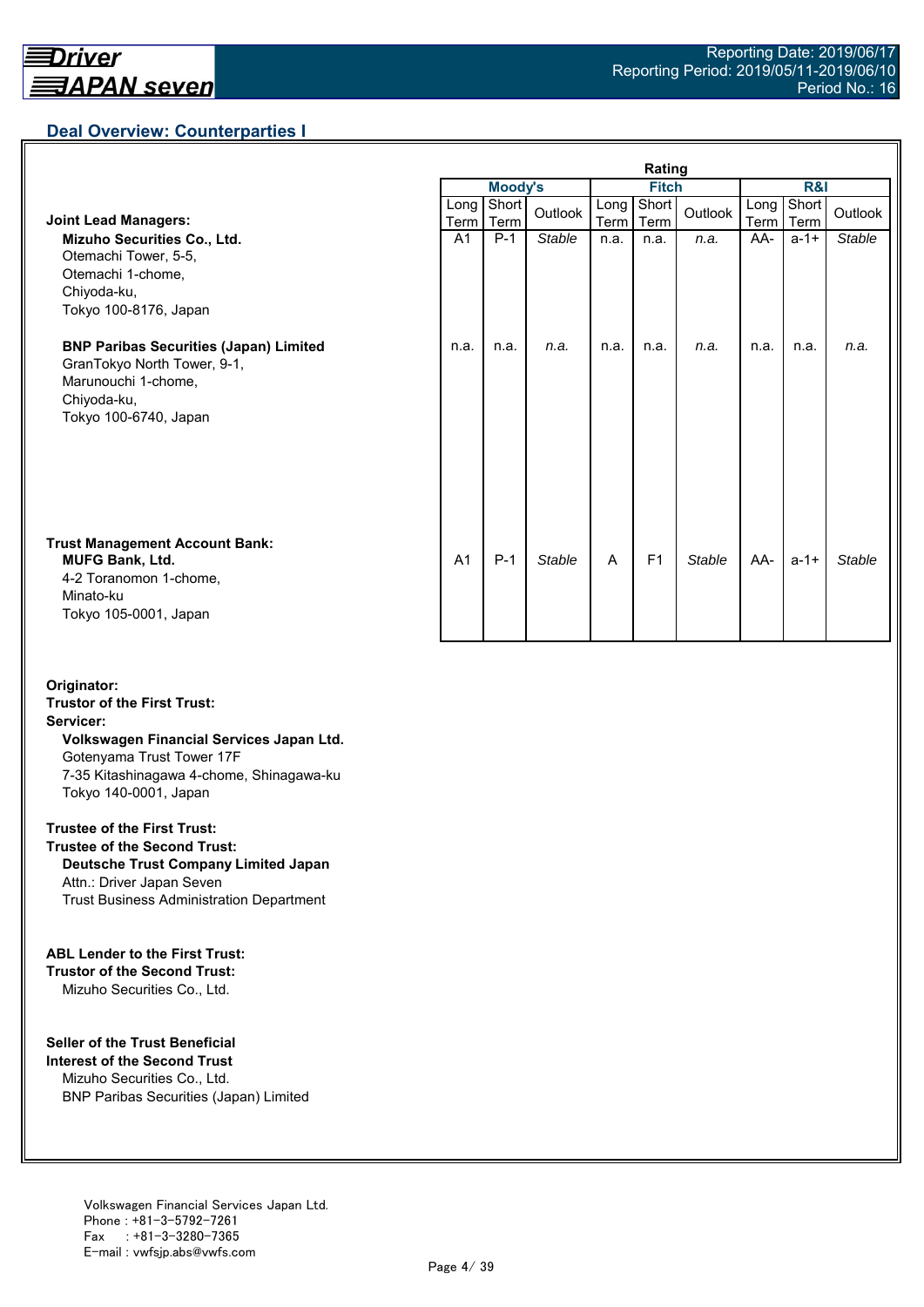#### **Rating Agencies:**

**Moody's SF Japan K.K.** Attn.: Driver Japan seven Structure Finance Group Monitoring Division 5-1 Atago 2-chome, Minato-ku Tokyo 105-6220, Japan E-mail: monitor.msfj@moodys.com

## **Fitch Ratings Japan Limited**

Attn.: Driver Japan seven Structured Finance Kojimachi Crystal City East Wing 3rd Floor, 4-8 Kōjimachi, Chiyoda-ku, Tokyo 102-0083, Japan E-mail: tokyo.surveillance@fitchratings.com

#### **Rating and Investment Information, Inc.**

Attn.: Monitoring Group Department: Structured Finance Department TERRACE SQUARE, 3-22, Kanda Nishikicho, Chiyoda-ku, Tokyo 101-0054, Japan E-mail: sfmonitor@r-i.co.jp

|                                         | naulu   |      |         |                |      |         |       |      |         |  |
|-----------------------------------------|---------|------|---------|----------------|------|---------|-------|------|---------|--|
| <b>Rating of VW</b>                     | Moody's |      |         | <b>Fitch</b>   |      |         | R&I   |      |         |  |
|                                         | Short I | Long | Outlook | Short          | Long | Outlook | Short | Long | Outlook |  |
|                                         | Term I  | Term |         | Term I         | Term |         | Term  | Term |         |  |
|                                         |         |      |         |                |      |         |       |      |         |  |
| <b>Volkswagen Financial Services AG</b> | $P-2$   | A3   | Stable  | n.a.           | n.a. | n.a.    | n.a.  | n.a. | n.a.    |  |
| <b>Volkswagen AG</b>                    | $P-2$   | A3   | Stable  | F <sub>1</sub> | BBB+ | Stable  | n.a.  | n.a. | n.a.    |  |
|                                         |         |      |         |                |      |         |       |      |         |  |

**Rating**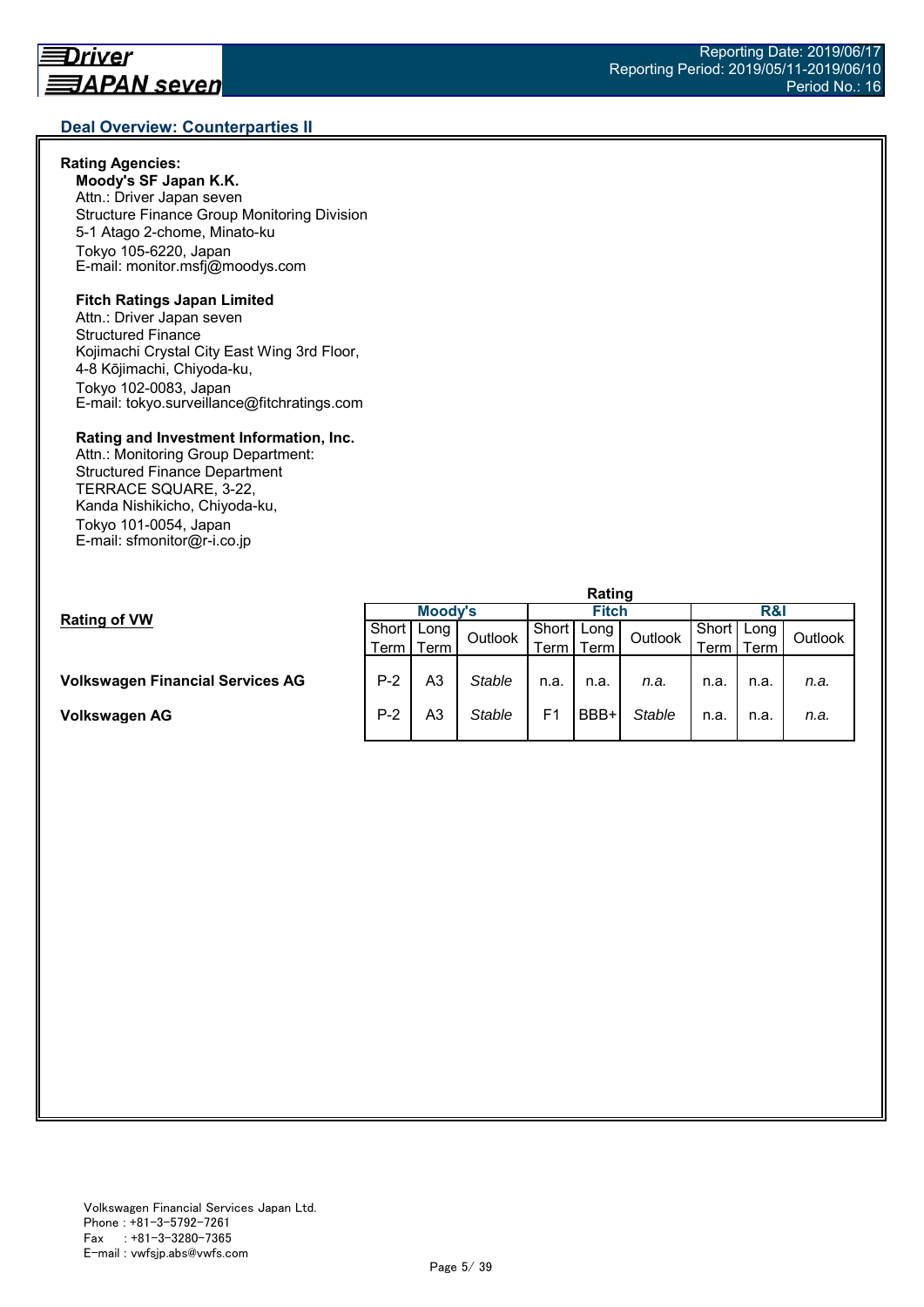# <u> ヨAPAN seven</u> **Information regarding Trust Beneficial Interest of the Second Trust & Asset Backed Loan to the Second Trust**

| <b>Rating Details</b>                                                                                                                                       | <b>TBI</b>                                                            | <b>ABL</b>                                                                                             |
|-------------------------------------------------------------------------------------------------------------------------------------------------------------|-----------------------------------------------------------------------|--------------------------------------------------------------------------------------------------------|
| <b>Rating at Issue Date</b><br>Moody's<br>Fitch<br>R&I                                                                                                      | Aaa(sf)<br>AAAsf<br>AAA                                               | Aaa(sf)<br>AAAsf<br>AAA                                                                                |
| <b>Current Rating</b><br>Moody's<br>Fitch<br>R&I                                                                                                            | Aaa(sf)<br>AAAsf<br><b>AAA</b>                                        | Aaa(sf)<br>AAAsf<br><b>AAA</b>                                                                         |
| <b>Information on TBI &amp; ABL</b>                                                                                                                         | <b>TBI</b>                                                            | <b>ABL</b>                                                                                             |
| Initial Balance<br><b>Expected Maturity Date</b><br>Legal Maturity of the Second Trust<br><b>Payment Dates</b><br><b>Business Day Convention</b><br>Listing | 2022/06/28<br>2026/06/29<br>28th<br><b>Modified Following</b><br>None | 41,500,000,000 JPY 13,500,000,000 JPY<br>2022/06/28<br>2026/06/29<br>28th<br><b>Modified Following</b> |
| <b>Information on Interest</b>                                                                                                                              | <b>TBI</b>                                                            | <b>ABL</b>                                                                                             |
| Fixed/Floating<br><b>Current Coupon</b><br>Day Count Convention                                                                                             | Fixed<br>0.17%<br>30/360                                              | Fixed<br>0.17%<br>30/360                                                                               |

# **Selling Restriction**

The holders of the Beneficial Interest and the ABL Lenders\* are prohibited from dividing, assigning, pledging or creating any other security interest over any of the Beneficial Interest and the Asset Backed Loans without the prior written approval of the Trustee of the Second Trust.

(\*)The holders of the Beneficial Interest and the ABL Lenders are limited to specified investors (*tokutei toushika* ) as defined under Paragraph 31 of Article 2 of the Financial Instruments and Exchange Act (Law no.25 of 1948 as amended).

# **Clean-Up Call**

VWFS Japan as the Trustor of the First Trust has a right at its option to exercise a clean-up call to repurchase of all, but not part, of the outstanding Auto Loan Receivables from the Trustee of the First Trust on any Trust Calculation Date, the Discounted Principal Balance of all outstanding Auto Loan Receivables is expected to be less than ten percent (10%) of the Discounted Principal Balance of the Initial Auto Loan Receivables as of the Initial Cut-off Date after the distribution pursuant to Article 18.1 of the First Trust Agreement on the immediately following First Trust Payment Date.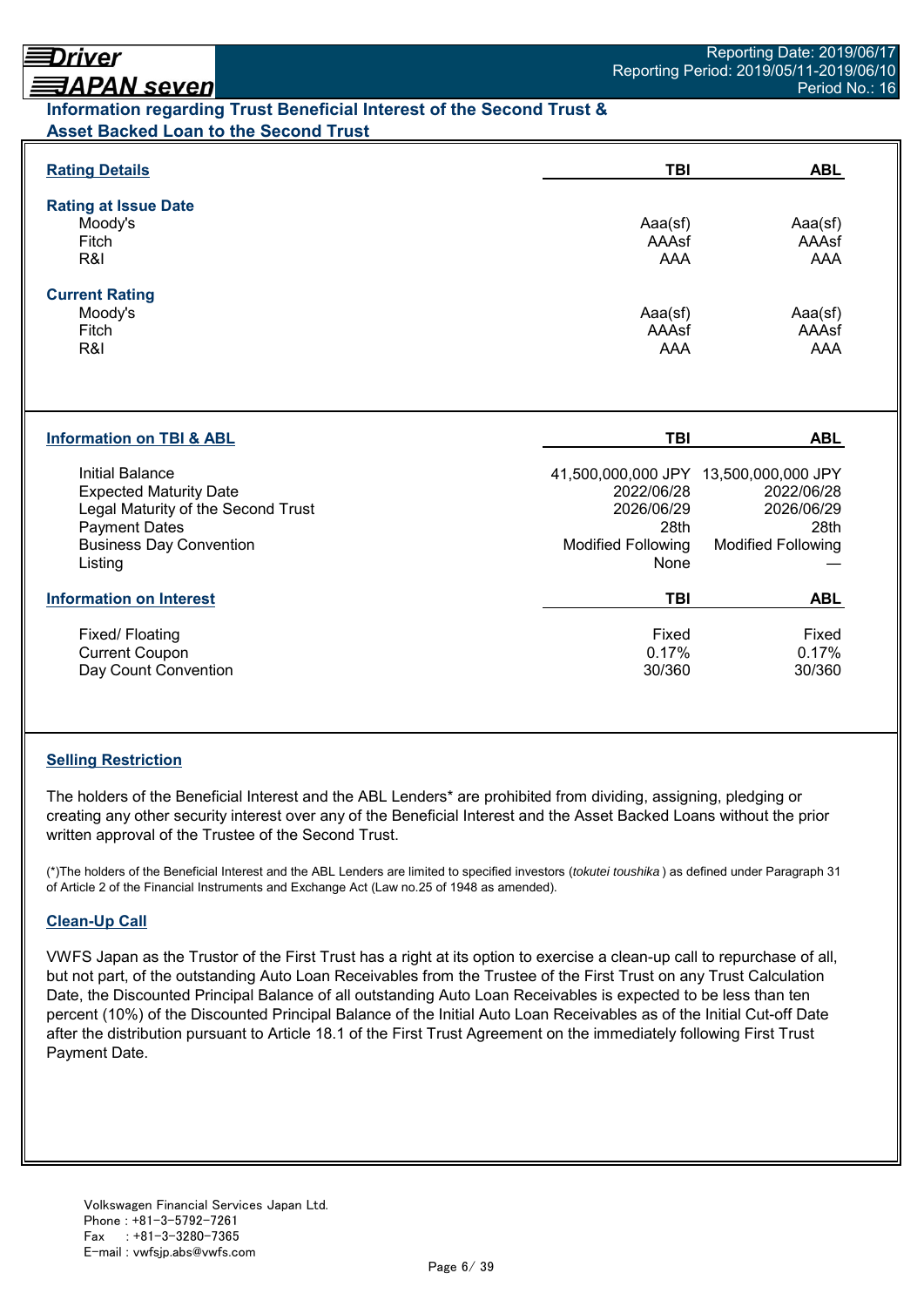## **Pool Information**

#### **Pool Balance on Initial Cut-Off Date**

| <b>Status</b>                | <b>Number of</b><br><b>Contracts</b> | <b>Outstanding</b><br><b>Discounted</b><br><b>Principal Balance</b> |
|------------------------------|--------------------------------------|---------------------------------------------------------------------|
| Normal                       | 25,466                               | 58,823,742,157 JPY                                                  |
| Cancellation                 |                                      | 0 JPY                                                               |
| Early Termination            | 0                                    | 0 JPY                                                               |
| <b>Defaulted Receivables</b> | 0                                    | 0 JPY                                                               |
| Matured                      | ი                                    | 0 JPY                                                               |
| <b>Refinance Option</b>      | 0                                    | 0 JPY                                                               |
| Repurchase                   |                                      | 0 JPY                                                               |
| <b>Total</b>                 | 25.466                               | 58,823,742,157 JPY                                                  |

#### **Pool Balance before entrustment of Additional Auto Loan Receivables**

| <b>Status</b>            | <b>Number of</b><br><b>Contracts</b><br>on previous EoP | <b>Outstanding</b><br><b>Discounted</b><br><b>Principal Balance</b><br>on previous EoP | <b>Number of</b><br><b>Contracts</b><br>"as Collections"<br>during the<br>Period* | Outstanding<br><b>Discounted</b><br><b>Principal Balance</b><br>"as Collections"<br>relevant Monthly during the relevant<br><b>Monthly Period*</b> | <b>Number of</b><br><b>Contracts</b><br><b>EoP</b> before<br>entrustment of<br><b>Additional Auto</b><br>Loan<br><b>Receivables</b> | <b>Outstanding</b><br><b>Discounted</b><br><b>Principal Balance</b><br><b>EoP</b> before<br>entrustment of<br><b>Additional Auto</b><br><b>Loan Receivables</b> |
|--------------------------|---------------------------------------------------------|----------------------------------------------------------------------------------------|-----------------------------------------------------------------------------------|----------------------------------------------------------------------------------------------------------------------------------------------------|-------------------------------------------------------------------------------------------------------------------------------------|-----------------------------------------------------------------------------------------------------------------------------------------------------------------|
| Normal                   | 28.222                                                  | 54.646.733.190 JPY                                                                     | 27.676                                                                            | 940,902,361 JPY                                                                                                                                    | 27.676                                                                                                                              | 52.884.659.811 JPY                                                                                                                                              |
| Cancellation             |                                                         | 0 JPY                                                                                  |                                                                                   | 0 JPY                                                                                                                                              |                                                                                                                                     | 0 JPY                                                                                                                                                           |
| <b>Early Termination</b> |                                                         | 0 JPY                                                                                  | 309                                                                               | 635.746.980 JPY                                                                                                                                    |                                                                                                                                     | 0 JPY                                                                                                                                                           |
| Defaulted Receivables    |                                                         | 0 JPY                                                                                  |                                                                                   | 8.216.580 JPY                                                                                                                                      |                                                                                                                                     | 0 JPY                                                                                                                                                           |
| Matured                  |                                                         | 0 JPY                                                                                  | 191                                                                               | 109.381.864 JPY                                                                                                                                    |                                                                                                                                     | 0 JPY                                                                                                                                                           |
| <b>Refinance Option</b>  |                                                         | 0 JPY                                                                                  | 42                                                                                | 67.825.594 JPY                                                                                                                                     | U                                                                                                                                   | 0 JPY                                                                                                                                                           |
| Repurchase               |                                                         | 0 JPY                                                                                  |                                                                                   | 0 JPY                                                                                                                                              | U                                                                                                                                   | 0 JPY                                                                                                                                                           |
| <b>Total</b>             |                                                         | 28.222 54.646.733.190 JPY                                                              | 28.222                                                                            | 1,762,073,379 JPY                                                                                                                                  |                                                                                                                                     | 27,676 52,884,659,811 JPY                                                                                                                                       |

#### **Pool Balance after entrustment of Additional Auto Loan Receivables**

| <b>Status</b>            | <b>Number of</b><br><b>Contracts</b><br><b>EoP</b> before<br>entrustment of<br><b>Additional Auto</b><br>Loan<br><b>Receivables</b> | <b>Outstanding</b><br><b>Discounted</b><br><b>Principal Balance</b><br><b>EoP</b> before<br>entrustment of<br><b>Additional Auto</b><br><b>Loan Receivables</b> | Number of<br><b>Contracts</b><br>of Additional<br><b>Auto Loan</b><br><b>Receivables</b> | <b>Outstanding</b><br><b>Discounted</b><br><b>Principal Balance</b><br>of Additional Auto<br><b>Loan Receivables</b> | <b>Number of</b><br><b>Contracts EoP</b><br>after<br>entrustment of<br><b>Additional Auto</b><br>Loan<br><b>Receivables</b> | <b>Outstanding</b><br><b>Discounted</b><br><b>Principal Balance</b><br><b>EoP</b> after<br>entrustment of<br><b>Additional Auto</b><br><b>Loan Receivables</b> |
|--------------------------|-------------------------------------------------------------------------------------------------------------------------------------|-----------------------------------------------------------------------------------------------------------------------------------------------------------------|------------------------------------------------------------------------------------------|----------------------------------------------------------------------------------------------------------------------|-----------------------------------------------------------------------------------------------------------------------------|----------------------------------------------------------------------------------------------------------------------------------------------------------------|
| Normal                   | 27.676                                                                                                                              | 52.884.659.811 JPY                                                                                                                                              |                                                                                          | 0 JPY                                                                                                                | 27.676                                                                                                                      | 52,884,659,811 JPY                                                                                                                                             |
| Cancellation             |                                                                                                                                     | 0 JPY                                                                                                                                                           |                                                                                          | 0 JPY                                                                                                                |                                                                                                                             | 0 JPY                                                                                                                                                          |
| <b>Early Termination</b> |                                                                                                                                     | 0 JPY                                                                                                                                                           |                                                                                          | 0 JPY                                                                                                                |                                                                                                                             | 0 JPY                                                                                                                                                          |
| Defaulted Receivables    |                                                                                                                                     | 0 JPY                                                                                                                                                           |                                                                                          | 0 JPY                                                                                                                |                                                                                                                             | 0 JPY                                                                                                                                                          |
| Matured                  |                                                                                                                                     | 0 JPY                                                                                                                                                           |                                                                                          | 0 JPY                                                                                                                | 0                                                                                                                           | 0 JPY                                                                                                                                                          |
| Refinance Option         |                                                                                                                                     | 0 JPY                                                                                                                                                           |                                                                                          | 0 JPY                                                                                                                |                                                                                                                             | 0 JPY                                                                                                                                                          |
| Repurchase               |                                                                                                                                     | 0 JPY                                                                                                                                                           |                                                                                          | 0 JPY                                                                                                                |                                                                                                                             | 0 JPY                                                                                                                                                          |
| <b>Total</b>             | 27.676                                                                                                                              | 52,884,659,811 JPY                                                                                                                                              | $\bf{0}$                                                                                 | 0 JPY                                                                                                                |                                                                                                                             | 27,676 52,884,659,811 JPY                                                                                                                                      |

#### **Limits on Eligibility Criteria**

| <b>Status Limits on Eligibility</b><br>Criteria (v) (including<br><b>Additional Entrustment)</b> | <b>Current</b><br><b>Exposure in %</b> | Limits in % of the<br>aggregate<br><b>Discounted</b><br><b>Principal Balance</b><br>of the Auto Loan<br><b>Receivables</b><br>outstanding | <b>Status</b> |
|--------------------------------------------------------------------------------------------------|----------------------------------------|-------------------------------------------------------------------------------------------------------------------------------------------|---------------|
| on Used Purchased Vehicle                                                                        | 22.04 %                                | 35 %                                                                                                                                      | $^\star$      |
| (ii) on Non-VW Vehicles                                                                          | 0.03%                                  | 5%                                                                                                                                        | $^{\star}$    |
| on Balloon Payment                                                                               | 46.54 %                                | 50 %                                                                                                                                      | $\star$       |

(\*) not applicable since the Revolving Period ended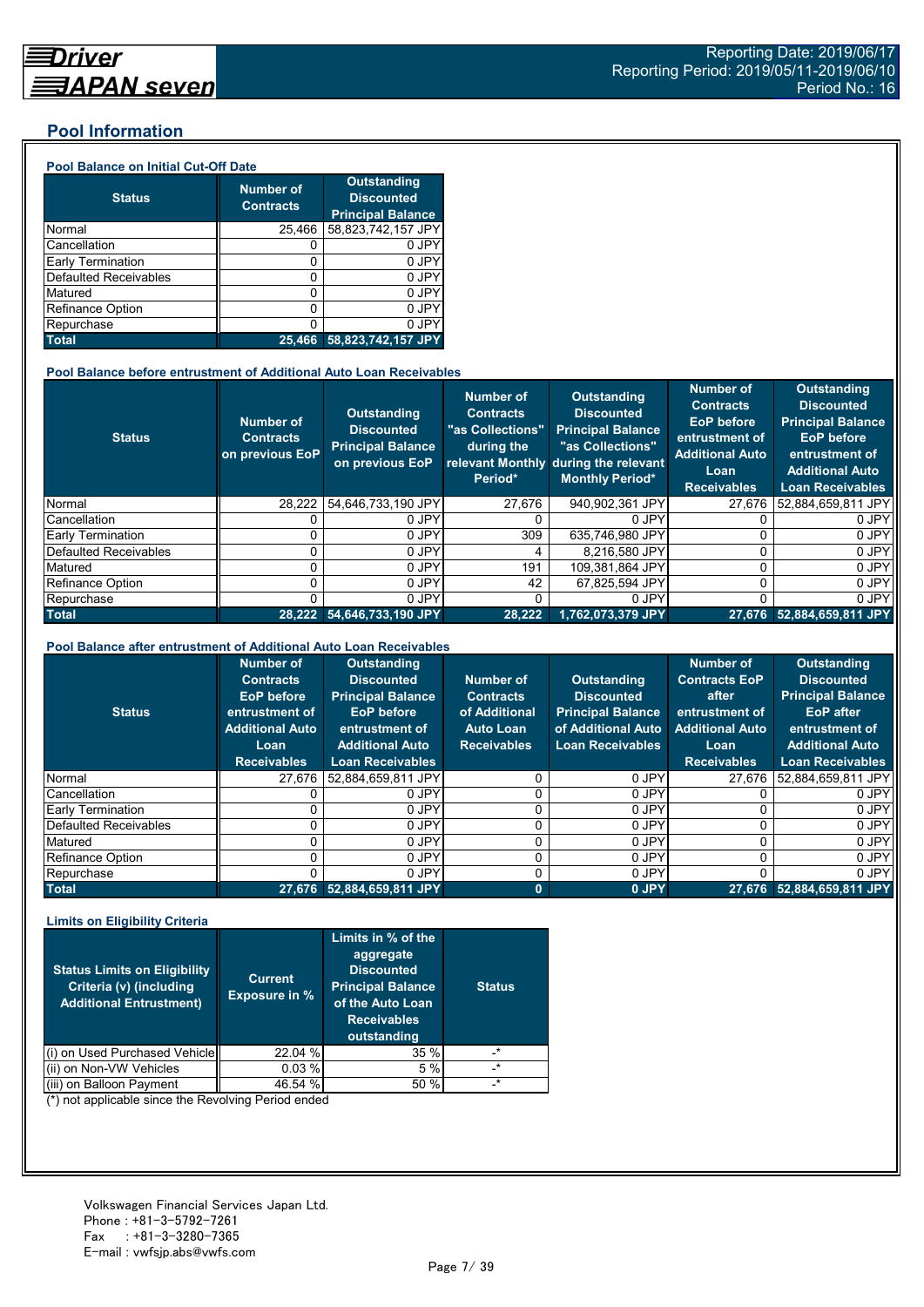

# Driver <u> ヨAPAN seven</u>

## **Outstanding Balances**

| <b>Monthly Period:</b>         | from       | 2019/05/11 to | 2019/06/10 |
|--------------------------------|------------|---------------|------------|
| <b>Reporting Date:</b>         | 2019/06/17 |               |            |
| <b>Trust Calculation Date:</b> | 2019/06/26 |               |            |

# **Outstanding Balances**

|                                                                              | <b>Number of</b><br><b>Contracts</b> | <b>Aggregate Amount</b><br>of the Discounted<br><b>Principal Balance</b> | <b>Aggregate Amount</b><br>of the Nominal<br><b>Balance</b> |
|------------------------------------------------------------------------------|--------------------------------------|--------------------------------------------------------------------------|-------------------------------------------------------------|
| Balance on the previous EoP                                                  |                                      | 28,222 54,646,733,190 JPY 56,721,696,200 JPY                             |                                                             |
| Balance after counting on the Collections during the relevant Monthly Period |                                      | 27,676 52,884,659,811 JPY 54,841,455,100 JPY                             |                                                             |
| Balance of Additional Auto Loan Receivables                                  |                                      | 0 JPY                                                                    | 0 JPY                                                       |
| Aggregate Amount of Auto Loan Receivables                                    |                                      | 27,676 52,884,659,811 JPY 54,841,455,100 JPY                             |                                                             |

#### **Collections**

|                                                       | <b>Number of</b><br><b>Contracts</b> | Aggregate Amount<br>of the Discounted<br><b>Principal Balance</b> | <b>Aggregate Amount</b><br>of the Nominal<br><b>Balance</b> |
|-------------------------------------------------------|--------------------------------------|-------------------------------------------------------------------|-------------------------------------------------------------|
| <b>Collections: Amortization of current contracts</b> | 27,676                               | 940,902,361 JPY                                                   | 1,039,824,300 JPY                                           |
| Collections: Cancellation                             |                                      | $0$ JPY                                                           | $0$ JPY                                                     |
| <b>Collections: Early Termination</b>                 | 309                                  | 635,746,980 JPY                                                   | 636,383,699 JPY                                             |
| <b>Collections: Defaulted Receivables</b>             |                                      | 8,216,580 JPY                                                     | 8,235,301 JPY                                               |
| <b>Collections: Matured</b>                           | 191                                  | 109,381,864 JPY                                                   | 109,554,500 JPY                                             |
| <b>Collections: Refinance Option</b>                  | 42                                   | 67,825,594 JPY                                                    | 67,920,000 JPY                                              |
| Collections: Repurchase                               |                                      | 0 JPY                                                             | 0 JPY                                                       |
| <b>Sum</b>                                            | 28,222                               | 1,762,073,379 JPY                                                 | 1,861,917,800 JPY                                           |

#### **Available Distribution Amount**

|     |                                                               | <b>Number of</b><br><b>Contracts</b> | <b>Aggregate Amount</b><br>of the Nominal<br><b>Balance</b> |
|-----|---------------------------------------------------------------|--------------------------------------|-------------------------------------------------------------|
| (a) | the Collections for the Monthly Period with respect to such   |                                      |                                                             |
|     | <b>Trust Calculation Date</b>                                 | 28,222                               | 1,861,917,800 JPY                                           |
| (b) | drawings from the Cash Collateral Ledger in accordance with   |                                      |                                                             |
|     | Article 18.3 of the First Trust Agreement                     |                                      | 0 JPY                                                       |
| (c) | net investment earnings from Eligible Investments             | 0                                    | 0 JPY                                                       |
| (d) | net proceeds from the sale or disposal of the Trust Assets of |                                      |                                                             |
|     | the First Trust                                               |                                      | 0 JPY                                                       |
| (e) | any amount which is carried over from the immediately         |                                      |                                                             |
|     | preceding Trust Calculation Date                              |                                      | 0 JPY                                                       |
|     | Sum                                                           | 28.222                               | 1,861,917,800 JPY                                           |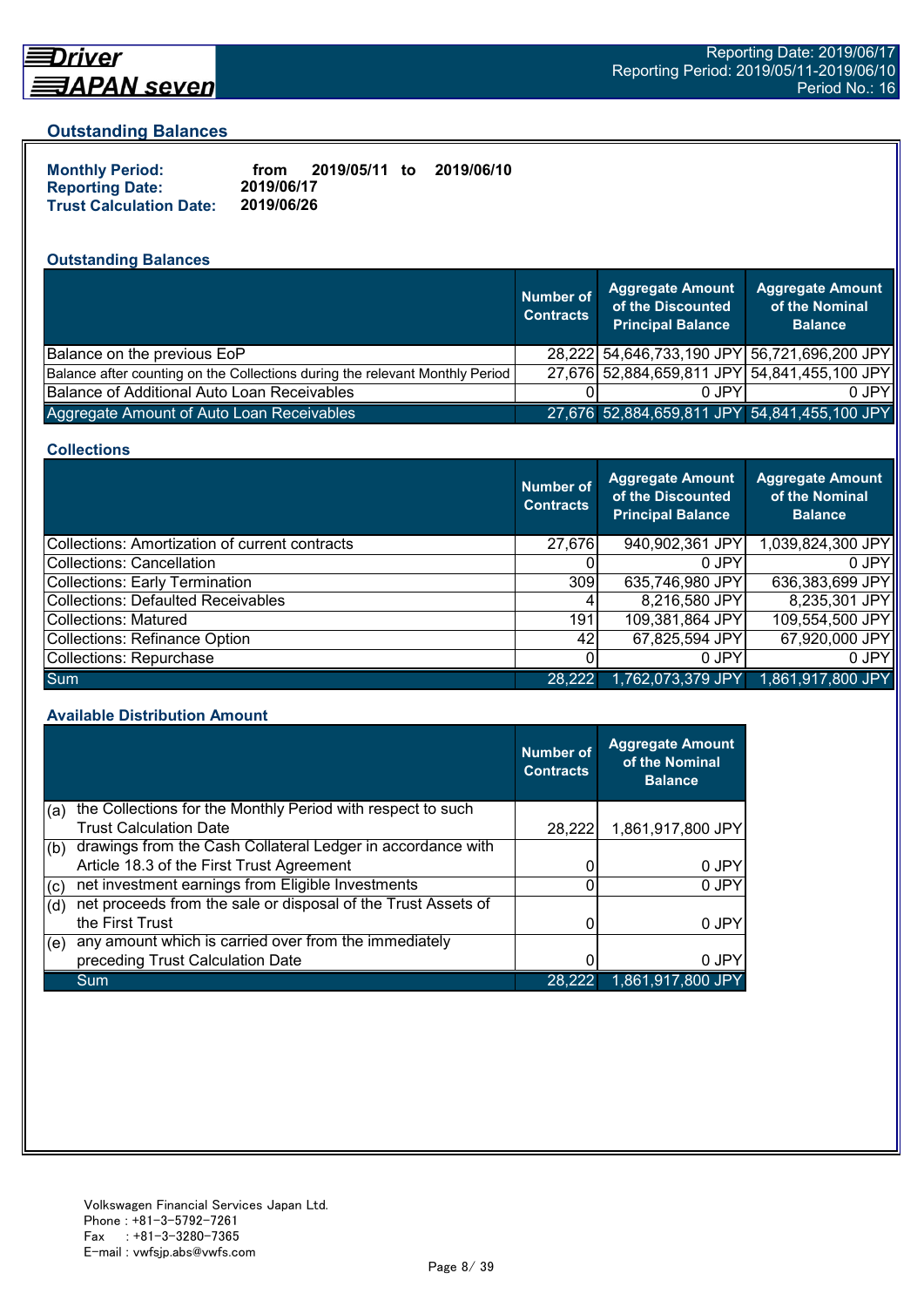## **Waterfall**

|           | There is no distinction between principal and interest, and all collections go through a single priority of payments                                                                                                                                                                                                                                                                                                                                                                                                                                                    |      |                   |                         |
|-----------|-------------------------------------------------------------------------------------------------------------------------------------------------------------------------------------------------------------------------------------------------------------------------------------------------------------------------------------------------------------------------------------------------------------------------------------------------------------------------------------------------------------------------------------------------------------------------|------|-------------------|-------------------------|
|           |                                                                                                                                                                                                                                                                                                                                                                                                                                                                                                                                                                         |      | <b>Payment</b>    | <b>Remaining Amount</b> |
|           | <b>Available Distribution Amount</b>                                                                                                                                                                                                                                                                                                                                                                                                                                                                                                                                    | plus | 1,861,917,800 JPY | 1,861,917,800 JPY       |
| (a)       | an amount necessary for the payment of all taxes and public charges to be paid to the<br>relevant public authority by the immediately following First Trust Payment Date.                                                                                                                                                                                                                                                                                                                                                                                               | less | 0 JPY             | 1,861,917,800 JPY       |
| (b)       | an amount necessary for the payment of all Fees for the Trustee of the First Trust to be<br>paid to the Trustee of the First Trust by the immediately following First Trust Payment<br>Date.                                                                                                                                                                                                                                                                                                                                                                            | less | 491,820 JPY       | 1,861,425,980 JPY       |
| (C)       | an amount necessary for the payment of the Servicing Fee to be paid to the Servicer<br>by the immediately following First Trust Payment Date.                                                                                                                                                                                                                                                                                                                                                                                                                           | less | 49,182,059 JPY    | 1,812,243,921 JPY       |
|           | an amount necessary for the payment of the Trust Expenses of the First Trust as<br>provided in Article 23.1 (including the Rating Fees, Costs of the Second Trust and<br>(d) those fees not otherwise covered by (b) or (c) above) to be paid to the relevant party by<br>the immediately following First Trust Payment Date (including any amounts advanced<br>by the Trustee of the First Trust pursuant to Article23.3)                                                                                                                                              | less | 506,832 JPY       | 1,811,737,089 JPY       |
|           | (e) an amount necessary for the payment of overdue and unpaid interest on the Asset<br>Backed Loans to the First Trust (if any) to be paid to the Trustee of the Second Trust<br>by the immediately following First Trust Payment Date.                                                                                                                                                                                                                                                                                                                                 | less | 0 JPY             | 1,811,737,089 JPY       |
| (f)       | an amount necessary for the payment to the Trustee of the Second Trust of interest on<br>the Asset Backed Loan to the First Trust accruing during the relevant Interest<br><b>Calculation Period</b>                                                                                                                                                                                                                                                                                                                                                                    | less | 6,998,433 JPY     | 1,804,738,656 JPY       |
| (g)       | an amount necessary to top up the balance thereof until it is equal to the Cash<br>Collateral Ledger Target Balance                                                                                                                                                                                                                                                                                                                                                                                                                                                     | less | 0 JPY             | 1,804,738,656 JPY       |
| $(h)$ (i) | prior to the expiration of the Revolving Period: an amount necessary for the<br>redemption of any Additional Senior Beneficial Interest;                                                                                                                                                                                                                                                                                                                                                                                                                                |      |                   |                         |
|           | following the expiration of the Revolving Period and prior to the occurrence of an<br>(ii)<br>Early Amortization Event, an amount necessary for the payment to the Trustee of<br>the Second Trust of the Asset Backed Loan Principal Payment Amount for the<br>relevant First Trust Payment Date.                                                                                                                                                                                                                                                                       | less | 1,804,738,656 JPY | 0 JPY                   |
|           | (iii) following the occurrence of the Early Amortization Event, an amount necessary for<br>the payment to the Trustee of the Second Trust of the remaining principal balance<br>of the Asset Backed Loan to the First Trust.                                                                                                                                                                                                                                                                                                                                            |      |                   |                         |
| (i)       | an amount necessary for the payment to the Trustee of the First Trust of any<br>Indemnified Amounts which are not compensated by the Trustor of the First Trust                                                                                                                                                                                                                                                                                                                                                                                                         | less | 0 JPY             | 0 JPY                   |
| (j)       | an amount necessary for the payment to the Subordinated Beneficiary of the<br>Subordinated Beneficial Principal Payment Amount for the relevant First Trust Payment<br>Date.                                                                                                                                                                                                                                                                                                                                                                                            | less | 0 JPY             | 0 JPY                   |
| (k)       | (i)<br>prior to the expiration of the Revolving Period, then (x) if a transfer is made under<br>(j) above, such remaining amount will be transferred to the Expenses Distribution<br>Ledger for payment to the Subordinated Beneficiary as a payment of earnings on<br>the Subordinated Beneficial Interest, and such payment shall be made on the First<br>Trust Payment Date immediately following such Trust Calculation Date or (y) if no<br>transfer is made under (j) above, such remaining amount will be carried forward to<br>the next Trust Calculation Date. |      |                   |                         |
|           | (ii)<br>following the expiration of the Revolving Period and prior to the occurrence of an<br>Early Amortization Event, then such remaining amount will be transferred to the<br>Expenses Distribution Ledger for payment to the Subordinated Beneficiary as a<br>payment of earnings on the Subordinated Beneficial Interest, and such payment<br>shall be made on the First Trust Payment Date immediately following such Trust<br>Calculation Date.                                                                                                                  | less | 0 JPY             | 0 JPY                   |
|           | (iii)<br>following the occurrence of an Early Amortization Event, the remaining amount in<br>the Trust Collection Ledger will be carried forward to the next Trust Calculation<br>Date.                                                                                                                                                                                                                                                                                                                                                                                 |      |                   |                         |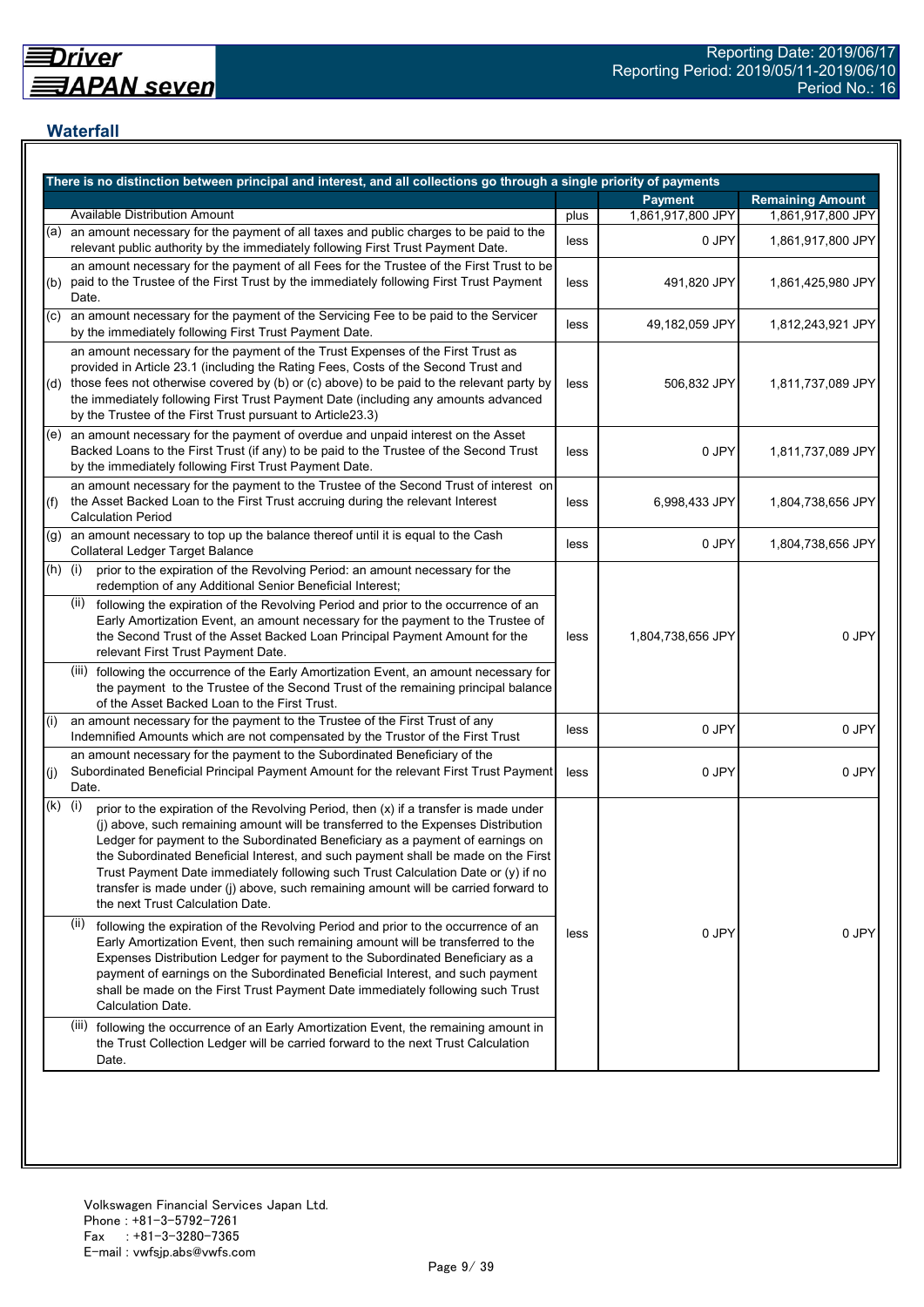## **Credit Enhancement**

| Subordinated Principal Balance as of the relevant First Trust Payment Date                                                |                                                                                    |                                   |       |                         |                                   |
|---------------------------------------------------------------------------------------------------------------------------|------------------------------------------------------------------------------------|-----------------------------------|-------|-------------------------|-----------------------------------|
|                                                                                                                           | Percentage of<br><b>Aggregate</b><br><b>Discounted</b><br><b>Principal Balance</b> | <b>Value</b>                      |       |                         |                                   |
| the aggregate amount of the<br>(i)<br><b>Discounted Principal Balance</b><br>of all Auto Loan Receivables<br>outstanding  |                                                                                    | 52,884,659,811 JPY                |       |                         |                                   |
| (ii) Asset Backed Loan Principal<br>Balance on the relevant First<br><b>Trust Payment Date</b>                            |                                                                                    | 47,595,967,648 JPY                |       |                         |                                   |
| Overcollateralization $( = (i) - (ii) )$                                                                                  | 10.00 %                                                                            | 5,288,692,163 JPY                 |       |                         |                                   |
| Trust Collection Ledger which is<br>carried over from the immediately<br>preceding Trust Calculation Date                 | 0.00%                                                                              | 0 JPY                             |       |                         |                                   |
| The amount in the Cash Collateral<br>Ledger                                                                               | 0.58%                                                                              | 307,000,000 JPY                   |       |                         |                                   |
| Subordinated Principal Balance                                                                                            | 10.58 %                                                                            | 5,595,692,163 JPY                 |       |                         |                                   |
| <b>Trust Management Account (TMA)</b>                                                                                     |                                                                                    | in JPY                            | $+/-$ |                         | in JPY (previous)                 |
| Initial Balance on Cash Entrustment Date                                                                                  |                                                                                    | 307,000,000 JPY                   |       |                         |                                   |
| <b>Outstanding Balance on First Trust Payment Date</b><br>(a) Expenses Distribution Ledger<br>(b) Trust Collection Ledger |                                                                                    | 307,000,000 JPY<br>0 JPY<br>0 JPY |       | 0 JPY<br>0 JPY<br>0 JPY | 307,000,000 JPY<br>0 JPY<br>0 JPY |

(c) Cash Collateral Ledger 307,000,000 JPY 0 JPY 307,000,000 JPY

#### **Cash Collateral Ledger Target Balance 307,000,000 JPY**

#### **Calculation of Credit Enhancement**

Driver Japan seven's Credit Enhancement consists of the items listed above in the Subordinated Principal Balance as of the relevant date of determination (immediately following the First Trust Payment Date). The result provides an absolute value, which will be applied to the (amortized) Aggregate Discounted Principal Balance as of the end of the relevant date.

The transaction has a Revolving Period of 12 months until February 2019.

Asset Backed Loan Overcollateralization Percentage is (i) prior to the expiration of the Revolving Period, 8.5%, and (ii) following the expiration of the Revolving Period, 11.5%; provided, in each case no Credit Enhancement Increase Condition shall be in effect. After a Level 1 Credit Enhancement Increase Condition in effect, 17% and after a Level 2 Credit Enhancement Increase Condition is in effect, 100%.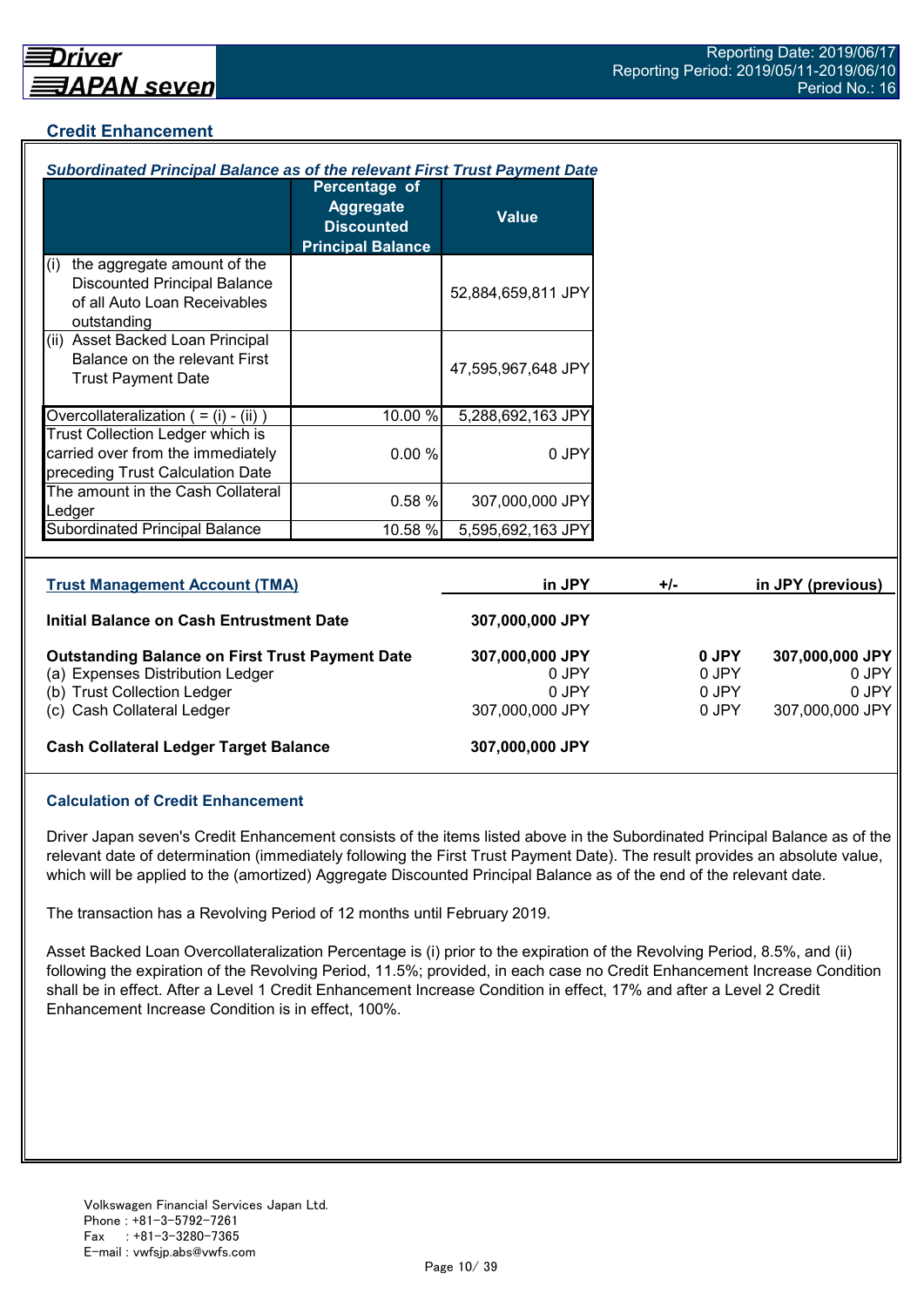## **Cumulative Gross Loss & Cumulative Repurchased Receivables**

| <b>Number of</b><br><b>Contracts</b>                                                                                                                                                                                                                                                                                                                         | <b>Write Offs</b>  |
|--------------------------------------------------------------------------------------------------------------------------------------------------------------------------------------------------------------------------------------------------------------------------------------------------------------------------------------------------------------|--------------------|
|                                                                                                                                                                                                                                                                                                                                                              |                    |
| <b>Beginning of Period</b><br>50 l                                                                                                                                                                                                                                                                                                                           | 135,582,115 JPY    |
| <b>Defaulted Receivables</b>                                                                                                                                                                                                                                                                                                                                 | 8,216,580 JPY      |
| <b>End of Period</b><br>54                                                                                                                                                                                                                                                                                                                                   | 143,798,695 JPY    |
| <b>Cumulative Gross Loss Ratio</b><br>The sum of the Discounted Principal Balance of all Auto Loan<br>Receivables that have become Defaulted Receivables from the Initial<br>Cut-off Date through to the end of Monthly Period immediately<br>preceding the relevant Trust Calculation Date                                                                  | 143,798,695 JPY    |
| The sum of (i) the aggregate Discounted Principal Balance of the Initial<br>Auto Loan Receivables as of the Initial Cut-off Date and (ii) the<br>aggregate Discounted Principal Balance as of the relevant Trust<br>Calculation Date of all Additional Auto Loan Receivables (if any)<br>entrusted on the Additional Entrustment Dates which fall six months | 75,807,172,766 JPY |

#### **Performance Triggers**

Asset Backed Loan Overcollateralization Percentage was implemented to assure on a monthly basis that no cash is paid to lower steps in the waterfall unless there is sufficient Overcollateralization to support the transaction.

The performance trigger in form of a Credit Enhancement Increase Condition will be activated when the Cumulative Gross Loss Ratio exceeds the defined limits. In this case the Overcollateralization will be increased accordingly.

| <b>Levels</b> | <b>Credit Enhancement increase condition</b>                  | <b>Credit Enhancement</b><br>increase condition in<br>place? |  |
|---------------|---------------------------------------------------------------|--------------------------------------------------------------|--|
| Level $1(i)$  | Cumulative Gross Loss Ratio exceeds 0.5% for any First Trust  |                                                              |  |
|               | Payment Date on or prior to August 2018                       | no                                                           |  |
|               | Cumulative Gross Loss Ratio exceeds 0.8% for any First Trust  |                                                              |  |
| Level 1 (ii)  | Payment Date from September 2018 to May 2019                  | no                                                           |  |
|               | Cumulative Gross Loss Ratio exceeds 1.15% for any First Trust | no                                                           |  |
| Level 1 (iii) | Payment Date from June 2019 to February 2020                  |                                                              |  |
| Level 2       | Cumulative Gross Loss Ratio exceeds 1.6% for any First Trust  |                                                              |  |
|               | <b>Payment Date</b>                                           | no                                                           |  |

|                                                                    | <b>Asset Backed Loan</b><br><b>Overcollateralization</b><br>Percentage |
|--------------------------------------------------------------------|------------------------------------------------------------------------|
| Prior to the expiration of the Revolving Period                    |                                                                        |
| (No Credit Enhancement Increase Condition is in effect)            | 8.50%                                                                  |
| Following the expiration of Revolving Period                       | 11.50 %                                                                |
| (No Credit Enhancement Increase Condition is in effect)            |                                                                        |
| After a Level 1 Credit Enhancement Increase Condition is in effect | 17.00 %                                                                |
| After a Level 2 Credit Enhancement Increase Condition is in effect | 100.00 %                                                               |
| <b>Current Asset Backed Loan Overcollateralization Percentage</b>  | 10.00 %                                                                |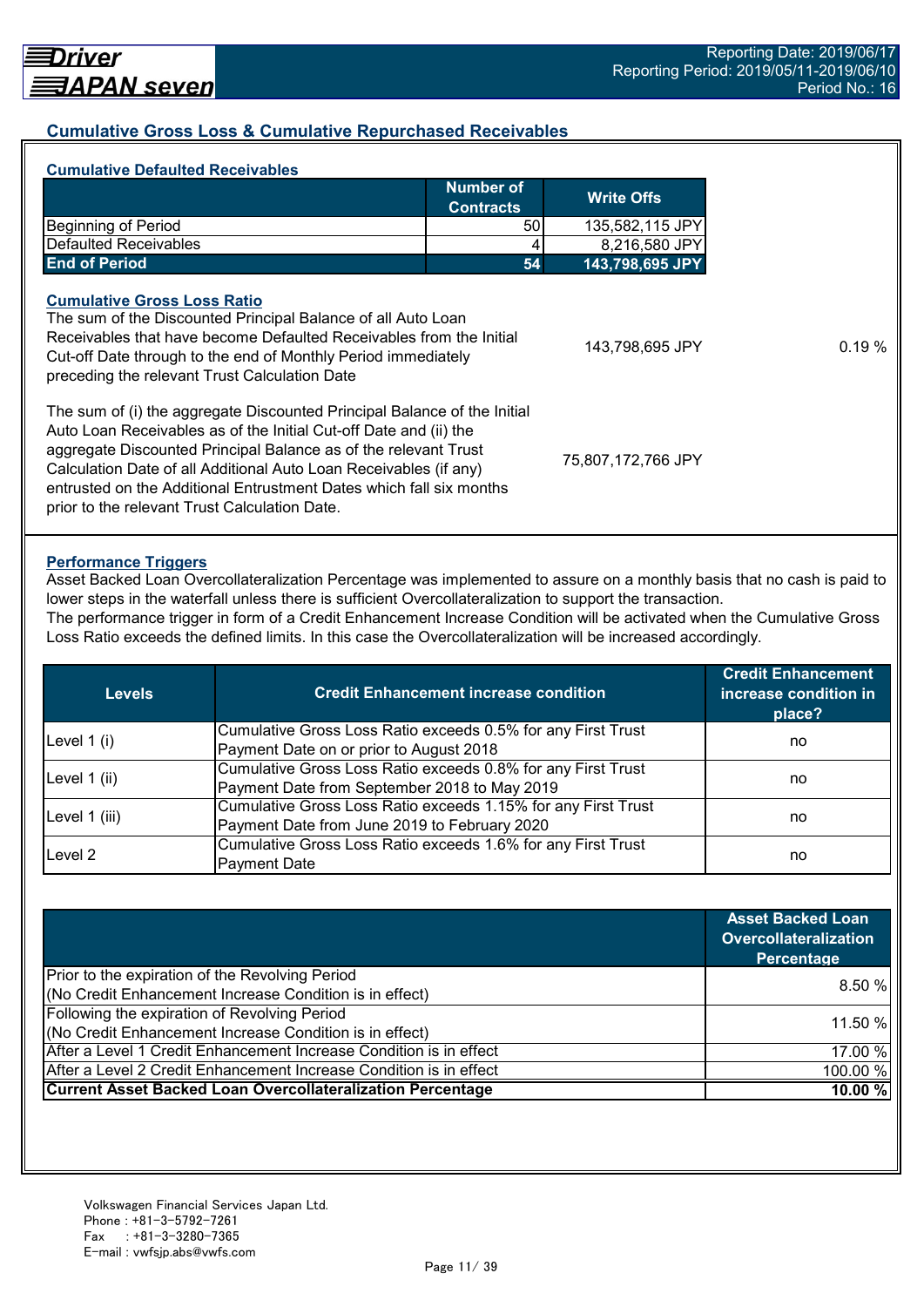#### **Cumulative Gross Loss & Cumulative Repurchased Receivables**





#### **Cumulative Repurchased Receivables**

|                                | Number of<br><b>Contracts</b> | <b>Repurchase Price</b> |
|--------------------------------|-------------------------------|-------------------------|
| Beginning of Period            |                               | 0 JPY                   |
| <b>Repurchased Receivables</b> |                               | 0.IPY                   |
| <b>End of Period</b>           |                               | 0.IPY                   |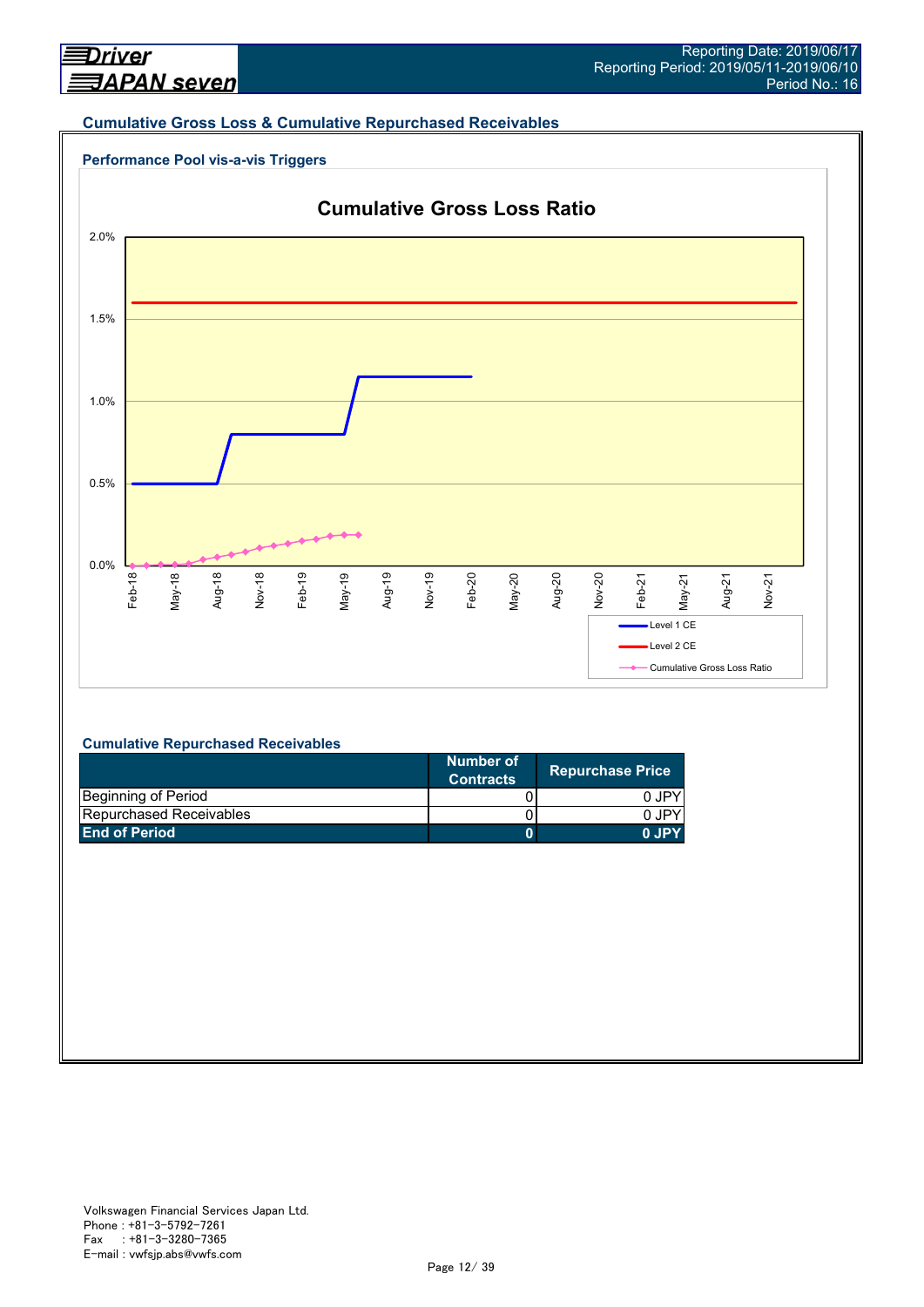## **Defaulted and Delinquent Contracts**

| <b>Information of Delinguencies and Defaults</b>                 |     |                         |                                            |                            |                            |                                 |  |
|------------------------------------------------------------------|-----|-------------------------|--------------------------------------------|----------------------------|----------------------------|---------------------------------|--|
| <b>Current</b><br>Reporting                                      |     | Number of Percentage of | Outstanding<br><b>Discounted Principal</b> | Percentage<br>of Principal | <b>Outstanding Nominal</b> | <b>Percentage</b><br>of Nominal |  |
| <b>Period</b>                                                    |     | Contracts Contracts (*) | <b>Balance</b>                             | <b>Balance (*)</b>         | <b>Balance</b>             | Balance (*)                     |  |
| Delinguent                                                       | 302 | 1.07 %I                 | 607,092,974 JPY                            | 1.11%                      | 632,482,600 JPY            | $1.12\%$                        |  |
| Default                                                          |     | 0.01%                   | 8,216,580 JPY                              | 0.02%                      | 8,235,301 JPY              | 0.01%                           |  |
| $\left( \star \right)$ Desail and the nucliplical $\Gamma_{2}$ D |     |                         |                                            |                            |                            |                                 |  |

(\*) Based on the previous EoP

|                           | <b>Delinquency Profile (Information Purpose Only)</b> |                                             |                                                              |                                                     |                                              |                                            |  |
|---------------------------|-------------------------------------------------------|---------------------------------------------|--------------------------------------------------------------|-----------------------------------------------------|----------------------------------------------|--------------------------------------------|--|
| Days in<br><b>Arrears</b> | <b>Contracts</b>                                      | Number of Percentage of<br><b>Contracts</b> | Outstanding<br><b>Discounted Principal</b><br><b>Balance</b> | <b>Percentage</b><br>of Principal<br><b>Balance</b> | <b>Outstanding Nominal</b><br><b>Balance</b> | Percentage<br>of Nominal<br><b>Balance</b> |  |
|                           | 283                                                   | $1.02 \%$                                   | 561,705,294 JPY                                              | $1.06 \%$                                           | 585,494,100 JPY                              | 1.07 %                                     |  |
|                           | 16                                                    | 0.06 %                                      | 38,733,874 JPY                                               | 0.07%                                               | 40,032,100 JPY                               | 0.07%                                      |  |
|                           |                                                       | 0.01%                                       | 6,653,806 JPY                                                | 0.01%                                               | 6,956,400 JPY                                | 0.01%                                      |  |
| <b>Total</b>              | 302                                                   | 1.09%                                       | 607,092,974 JPY                                              | 1.15%                                               | 632,482,600 JPY                              | 1.15%                                      |  |

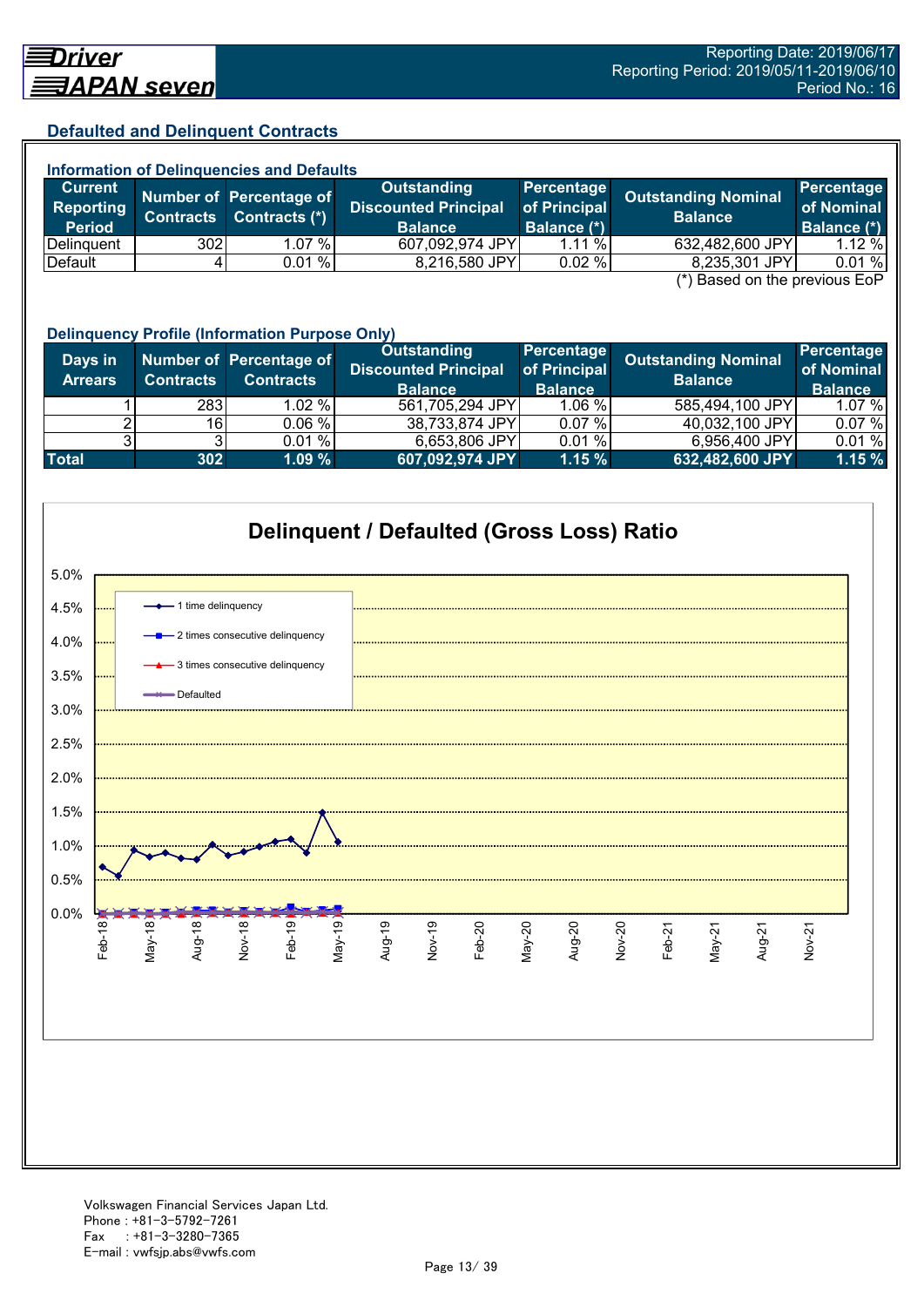## **Run Out Schedule**

| <b>Next Payment</b>     | <b>Number of</b>           | <b>ABS Outstanding</b>                   | <b>ABS Outstanding</b>                 |                                          | <b>Outstanding Installment ABS Remaining Principal</b> | <b>ABS Remaining Interest</b>    | <b>ABS Remaining</b>                   |
|-------------------------|----------------------------|------------------------------------------|----------------------------------------|------------------------------------------|--------------------------------------------------------|----------------------------------|----------------------------------------|
| <b>Month</b><br>04.2019 | <b>Contracts</b><br>28,222 | <b>Principal</b><br>54,646,733,190 JPY   | Interest<br>2,074,963,010 JPY          | 56,721,696,200 JPY                       | 0 JPY                                                  | 0 JPY                            | <b>Installment</b><br>0 JPY            |
| 05.2019                 | 28,222                     | 53,515,912,541 JPY                       | 1,974,681,559 JPY                      | 55,490,594,100 JPY                       | 1,130,820,649 JPY                                      | 100,281,451 JPY                  | 1,231,102,100 JPY                      |
| 06.2019                 | 27,989                     | 51,845,677,033 JPY                       | 1,876,462,167 JPY                      | 53,722,139,200 JPY                       | 1,670,235,508 JPY                                      | 98,219,392 JPY                   | 1,768,454,900 JPY                      |
| 07.2019                 | 27,673                     | 50,174,477,827 JPY                       | 1,781,278,073 JPY                      | 51,955,755,900 JPY<br>50,678,981,100 JPY | 1,671,199,206 JPY                                      | 95,184,094 JPY                   | 1,766,383,300 JPY                      |
| 08.2019<br>09.2019      | 27,424<br>27,203           | 48,989,786,623 JPY<br>47,784,119,637 JPY | 1,689,194,477 JPY<br>1,599,282,463 JPY | 49,383,402,100 JPY                       | 1,184,691,204 JPY<br>1,205,666,986 JPY                 | 92,083,596 JPY<br>89,912,014 JPY | 1,276,774,800 JPY<br>1,295,579,000 JPY |
| 10.2019                 | 26,834                     | 46,685,924,570 JPY                       | 1,511,483,630 JPY                      | 48,197,408,200 JPY                       | 1,098,195,067 JPY                                      | 87,798,833 JPY                   | 1,185,993,900 JPY                      |
| 11.2019                 | 26,573                     | 45,522,696,248 JPY                       | 1,425,651,052 JPY                      | 46,948,347,300 JPY                       | 1,163,228,322 JPY                                      | 85,832,578 JPY                   | 1,249,060,900 JPY                      |
| 12.2019                 | 26,248                     | 43,201,888,805 JPY                       | 1,341,877,995 JPY                      | 44,543,766,800 JPY                       | 2,320,807,443 JPY                                      | 83,773,057 JPY                   | 2,404,580,500 JPY                      |
| 01.2020<br>02.2020      | 25,731                     | 41,551,466,994 JPY<br>39,877,634,803 JPY | 1,262,149,806 JPY<br>1,185,264,697 JPY | 42,813,616,800 JPY<br>41,062,899,500 JPY | 1,650,421,811 JPY<br>1,673,832,191 JPY                 | 79,728,189 JPY<br>76,885,109 JPY | 1,730,150,000 JPY<br>1,750,717,300 JPY |
| 03.2020                 | 25,228<br>24,537           | 37,656,591,776 JPY                       | 1,111,147,824 JPY                      | 38,767,739,600 JPY                       | 2,221,043,027 JPY                                      | 74,116,873 JPY                   | 2,295,159,900 JPY                      |
| 04.2020                 | 23,361                     | 36,402,103,726 JPY                       | 1,040,450,874 JPY                      | 37,442,554,600 JPY                       | 1,254,488,050 JPY                                      | 70,696,950 JPY                   | 1,325,185,000 JPY                      |
| 05.2020                 | 22,951                     | 34,860,226,701 JPY                       | 971,919,099 JPY                        | 35,832,145,800 JPY                       | 1,541,877,025 JPY                                      | 68,531,775 JPY                   | 1,610,408,800 JPY                      |
| 06.2020                 | 22,284                     | 32,748,028,229 JPY                       | 905,890,571 JPY                        | 33,653,918,800 JPY                       | 2,112,198,472 JPY                                      | 66,028,528 JPY                   | 2,178,227,000 JPY                      |
| 07.2020<br>08.2020      | 21,435<br>20,808           | 30,838,099,485 JPY<br>29,107,106,236 JPY | 843,467,215 JPY<br>784,448,364 JPY     | 31,681,566,700 JPY<br>29,891,554,600 JPY | 1,909,928,744 JPY<br>1,730,993,249 JPY                 | 62,423,356 JPY<br>59,018,851 JPY | 1,972,352,100 JPY<br>1,790,012,100 JPY |
| 09.2020                 | 20,045                     | 27,011,554,997 JPY                       | 728,370,403 JPY                        | 27,739,925,400 JPY                       | 2,095,551,239 JPY                                      | 56,077,961 JPY                   | 2,151,629,200 JPY                      |
| 10.2020                 | 18,937                     | 25,438,971,885 JPY                       | 675,689,315 JPY                        | 26,114,661,200 JPY                       | 1,572,583,112 JPY                                      | 52,681,088 JPY                   | 1,625,264,200 JPY                      |
| 11.2020                 | 18,217                     | 23,495,339,600 JPY                       | 625,846,500 JPY                        | 24,121,186,100 JPY                       | 1,943,632,285 JPY                                      | 49,842,815 JPY                   | 1,993,475,100 JPY                      |
| 12.2020                 | 17,210                     | 21,874,744,444 JPY                       | 579,321,956 JPY                        | 22,454,066,400 JPY                       | 1,620,595,156 JPY                                      | 46,524,544 JPY                   | 1,667,119,700 JPY                      |
| 01.2021<br>02.2021      | 16,736<br>16,354           | 20,766,395,393 JPY<br>19,762,007,187 JPY | 535,848,107 JPY<br>494,505,413 JPY     | 21,302,243,500 JPY<br>20,256,512,600 JPY | 1,108,349,051 JPY<br>1,004,388,206 JPY                 | 43,473,849 JPY<br>41,342,694 JPY | 1,151,822,900 JPY<br>1,045,730,900 JPY |
| 03.2021                 | 15,837                     | 18,438,093,874 JPY                       | 455,078,826 JPY                        | 18,893,172,700 JPY                       | 1,323,913,313 JPY                                      | 39,426,587 JPY                   | 1,363,339,900 JPY                      |
| 04.202                  | 15,044                     | 17,712,137,713 JPY                       | 418,049,487 JPY                        | 18,130,187,200 JPY                       | 725,956,161 JPY                                        | 37,029,339 JPY                   | 762,985,500 JPY                        |
| 05.202'                 | 14,751                     | 16,887,369,855 JPY                       | 382,439,845 JPY                        | 17,269,809,700 JPY                       | 824,767,858 JPY                                        | 35,609,642 JPY                   | 860,377,500 JPY                        |
| 06.202                  | 14,322                     | 15,845,218,232 JPY                       | 348,412,168 JPY                        | 16,193,630,400 JPY                       | 1,042,151,623 JPY                                      | 34,027,677 JPY                   | 1,076,179,300 JPY                      |
| 07.2021<br>08.202       | 13,872<br>13,524           | 14,848,502,603 JPY<br>14,055,857,640 JPY | 316,381,097 JPY<br>286,301,260 JPY     | 15,164,883,700 JPY<br>14,342,158,900 JPY | 996,715,629 JPY<br>792,644,963 JPY                     | 32,031,071 JPY<br>30,079,837 JPY | 1,028,746,700 JPY<br>822,724,800 JPY   |
| 09.202                  | 13,107                     | 13,229,353,334 JPY                       | 257,746,866 JPY                        | 13,487,100,200 JPY                       | 826,504,306 JPY                                        | 28,554,394 JPY                   | 855,058,700 JPY                        |
| 10.202                  | 12,542                     | 12,630,878,448 JPY                       | 230,758,552 JPY                        | 12,861,637,000 JPY                       | 598,474,886 JPY                                        | 26,988,314 JPY                   | 625,463,200 JPY                        |
| 11.202'                 | 12,216                     | 11,991,772,974 JPY                       | 204,935,526 JPY                        | 12,196,708,500 JPY                       | 639,105,474 JPY                                        | 25,823,026 JPY                   | 664,928,500 JPY                        |
| 12.202<br>01.2022       | 11,815<br>11,261           | 10,882,635,994 JPY<br>10,093,402,564 JPY | 180,362,906 JPY<br>158,011,336 JPY     | 11,062,998,900 JPY<br>10,251,413,900 JPY | 1,109,136,980 JPY<br>789,233,430 JPY                   | 24,572,620 JPY<br>22,351,570 JPY | 1,133,709,600 JPY                      |
| 02.202                  | 10,779                     | 9,281,385,255 JPY                        | 137,230,045 JPY                        | 9,418,615,300 JPY                        | 812,017,309 JPY                                        | 20,781,291 JPY                   | 811,585,000 JPY<br>832,798,600 JPY     |
| 03.2022                 | 10,070                     | 8,115,998,500 JPY                        | 118,029,800 JPY                        | 8,234,028,300 JPY                        | 1,165,386,755 JPY                                      | 19,200,245 JPY                   | 1,184,587,000 JPY                      |
| 04.2022                 | 8,804                      | 7,496,597,772 JPY                        | 101,007,228 JPY                        | 7,597,605,000 JPY                        | 619,400,728 JPY                                        | 17,022,572 JPY                   | 636,423,300 JPY                        |
| 05.2022                 | 8,249                      | 6,795,410,643 JPY                        | 85,219,257 JPY                         | 6,880,629,900 JPY                        | 701,187,129 JPY                                        | 15,787,971 JPY                   | 716,975,100 JPY                        |
| 06.202<br>07.202        | 7,529<br>6,590             | 5,851,471,554 JPY<br>5,114,821,706 JPY   | 70,789,546 JPY<br>58,189,694 JPY       | 5,922,261,100 JPY<br>5,173,011,400 JPY   | 943,939,089 JPY<br>736,649,848 JPY                     | 14,429,711 JPY<br>12,599,852 JPY | 958,368,800 JPY<br>749,249,700 JPY     |
| 08.2022                 | 5,980                      | 4,394,365,509 JPY                        | 47,133,691 JPY                         | 4,441,499,200 JPY                        | 720,456,197 JPY                                        | 11,056,003 JPY                   | 731,512,200 JPY                        |
| 09.2022                 | 5,264                      | 3,432,528,007 JPY                        | 37,591,993 JPY                         | 3,470,120,000 JPY                        | 961,837,502 JPY                                        | 9,541,698 JPY                    | 971,379,200 JPY                        |
| 10.202                  | 4,118                      | 2,829,346,721 JPY                        | 30,012,879 JPY                         | 2,859,359,600 JPY                        | 603,181,286 JPY                                        | 7,579,114 JPY                    | 610,760,400 JPY                        |
| 11.202                  | 3,419                      | 2,111,073,923 JPY                        | 23,749,177 JPY                         | 2,134,823,100 JPY                        | 718,272,798 JPY                                        | 6,263,702 JPY                    | 724,536,500 JPY                        |
| 12.202<br>01.2023       | 2,553<br>2,242             | 1,743,344,263 JPY<br>1,514,769,550 JPY   | 19,040,037 JPY<br>15,123,850 JPY       | 1,762,384,300 JPY<br>1,529,893,400 JPY   | 367,729,660 JPY<br>228,574,713 JPY                     | 4,709,140 JPY<br>3,916,187 JPY   | 372,438,800 JPY<br>232,490,900 JPY     |
| 02.2023                 | 2,014                      | 1,274,943,246 JPY                        | 11,732,854 JPY                         | 1,286,676,100 JPY                        | 239,826,304 JPY                                        | 3,390,996 JPY                    | 243,217,300 JPY                        |
| 03.2023                 | 1,737                      | 970,231,230 JPY                          | 8,895,470 JPY                          | 979,126,700 JPY                          | 304,712,016 JPY                                        | 2,837,384 JPY                    | 307,549,400 JPY                        |
| 04.2023                 | 1,354                      | 804,168,301 JPY                          | 6,751,299 JPY                          | 810,919,600 JPY                          | 166,062,929 JPY                                        | 2,144,171 JPY                    | 168,207,100 JPY                        |
| 05.2023<br>06.2023      | 1,146<br>925               | 634,553,920 JPY<br>443,951,204 JPY       | 4,978,080 JPY<br>3,583,896 JPY         | 639,532,000 JPY<br>447,535,100 JPY       | 169,614,381 JPY<br>190,602,716 JPY                     | 1,773,219 JPY<br>1,394,184 JPY   | 171,387,600 JPY<br>191,996,900 JPY     |
| 07.2023                 | 694                        | 319,762,063 JPY                          | 2,601,537 JPY                          | 322,363,600 JPY                          | 124,189,141 JPY                                        | 982,359 JPY                      | 125,171,500 JPY                        |
| 08.202                  | 561                        | 236,045,656 JPY                          | 1,894,044 JPY                          | 237,939,700 JPY                          | 83,716,407 JPY                                         | 707,493 JPY                      | 84,423,900 JPY                         |
| 09.2023                 | 432                        | 137,167,579 JPY                          | 1,369,421 JPY                          | 138,537,000 JPY                          | 98,878,077 JPY                                         | 524,623 JPY                      | 99,402,700 JPY                         |
| 10.2023                 | 289                        | 73,884,533 JPY                           | 1,041,267 JPY                          | 74,925,800 JPY<br>50.666.000 JPY         | 63,283,046 JPY                                         | 328,154 JPY                      | 63,611,200 JPY                         |
| 11.2023<br>12.2023      | 192<br>138                 | 49,825,942 JPY<br>40,372,019 JPY         | 840,058 JPY<br>689,881 JPY             | 41,061,900 JPY                           | 24,058,591 JPY<br>9,453,923 JPY                        | 201,209 JPY<br>150,177 JPY       | 24,259,800 JPY<br>9,604,100 JPY        |
| 01.2024                 | 129                        | 33,228,737 JPY                           | 567,363 JPY                            | 33,796,100 JPY                           | 7,143,282 JPY                                          | 122,518 JPY                      | 7,265,800 JPY                          |
| 02.2024                 | 112                        | 28,969,271 JPY                           | 465,829 JPY                            | 29,435,100 JPY                           | 4,259,466 JPY                                          | 101,534 JPY                      | 4,361,000 JPY                          |
| 03.2024                 | 104                        | 25,016,424 JPY                           | 376,976 JPY                            | 25,393,400 JPY                           | 3,952,847 JPY                                          | 88,853 JPY                       | 4,041,700 JPY                          |
| 04.2024<br>05.2024      | 88<br>82                   | 21,528,667 JPY<br>18,294,360 JPY         | 299,933 JPY<br>233,340 JPY             | 21,828,600 JPY<br>18,527,700 JPY         | 3,487,757 JPY<br>3,234,307 JPY                         | 77,043 JPY<br>66,593 JPY         | 3,564,800 JPY<br>3,300,900 JPY         |
| 06.2024                 | 75                         | 14,644,014 JPY                           | 176,486 JPY                            | 14,820,500 JPY                           | 3,650,346 JPY                                          | 56,854 JPY                       | 3,707,200 JPY                          |
| 07.2024                 | 59                         | 9,767,000 JPY                            | 130,700 JPY                            | 9,897,700 JPY                            | 4,877,014 JPY                                          | 45,786 JPY                       | 4,922,800 JPY                          |
| 08.2024                 | 50                         | 7,465,161 JPY                            | 99,939 JPY                             | 7,565,100 JPY                            | 2,301,839 JPY                                          | 30,761 JPY                       | 2,332,600 JPY                          |
| 09.2024                 | 42                         | 5,672,206 JPY                            | 76,294 JPY                             | 5,748,500 JPY                            | 1,792,955 JPY                                          | 23,645 JPY                       | 1,816,600 JPY                          |
| 10.2024<br>11.2024      | 28<br>22                   | 4,516,073 JPY<br>3,632,260 JPY           | 58,227 JPY<br>43,840 JPY               | 4,574,300 JPY<br>3,676,100 JPY           | 1,156,133 JPY<br>883,813 JPY                           | 18,067 JPY<br>14,387 JPY         | 1,174,200 JPY<br>898,200 JPY           |
| 12.2024                 | 14                         | 2,497,128 JPY                            | 32,272 JPY                             | 2,529,400 JPY                            | 1,135,132 JPY                                          | 11,568 JPY                       | 1,146,700 JPY                          |
| 01.2025                 | 12                         | 1,989,683 JPY                            | 24,317 JPY                             | 2,014,000 JPY                            | 507,445 JPY                                            | 7,955 JPY                        | 515,400 JPY                            |
| 02.2025                 | 10                         | 1,641,220 JPY                            | 17,980 JPY                             | 1,659,200 JPY                            | 348,463 JPY                                            | 6,337 JPY                        | 354,800 JPY                            |
| 03.2025                 | 8                          | 1,350,748 JPY                            | 12,752 JPY                             | 1,363,500 JPY                            | 290,472 JPY                                            | 5,228 JPY                        | 295,700 JPY                            |
| 04.2025<br>05.2025      | 8<br>8                     | 1,059,349 JPY<br>767,022 JPY             | 8,451 JPY<br>5,078 JPY                 | 1,067,800 JPY<br>772,100 JPY             | 291,399 JPY<br>292,327 JPY                             | 4,301 JPY<br>3,373 JPY           | 295,700 JPY<br>295,700 JPY             |
| 06.2025                 | 6                          | 543,365 JPY                              | 2,635 JPY                              | 546,000 JPY                              | 223.657 JPY                                            | 2,443 JPY                        | 226,100 JPY                            |
| 07.2025                 | 3                          | 154,596 JPY                              | 904 JPY                                | 155,500 JPY                              | 388,769 JPY                                            | 1,731 JPY                        | 390,500 JPY                            |
| 08.2025                 | $\overline{2}$             | 86,188 JPY                               | 412 JPY                                | 86,600 JPY                               | 68,408 JPY                                             | 492 JPY                          | 68,900 JPY                             |
| 09.2025                 |                            | 43,163 JPY                               | 137 JPY                                | 43,300 JPY                               | 43,025 JPY                                             | 275 JPY                          | 43,300 JPY                             |
| 10.2025                 |                            | 0 JPY                                    | 0 JPY                                  | 0 JPY                                    | 43,163 JPY                                             | 137 JPY                          | 43,300 JPY                             |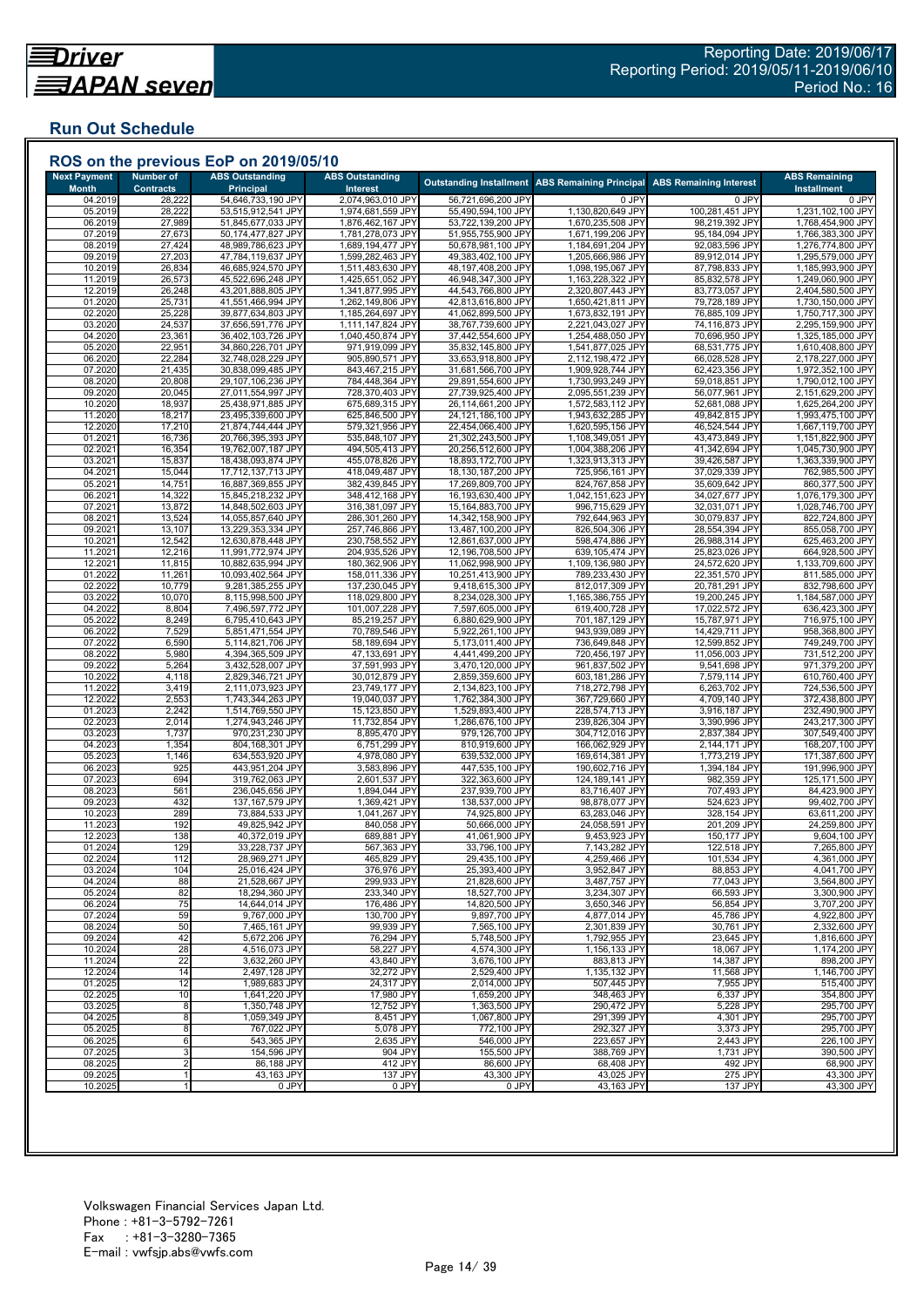## **Run Out Schedule**

| <b>Next Payment</b><br><b>Month</b> | <b>Number of</b><br><b>Contracts</b> | <b>ABS Outstanding</b><br><b>Principal</b> | <b>ABS Outstanding</b><br>Interest     |                                          | <b>Outstanding Installment ABS Remaining Principal</b> | <b>ABS Remaining Interest</b>    | <b>ABS Remaining</b><br><b>Installment</b> |
|-------------------------------------|--------------------------------------|--------------------------------------------|----------------------------------------|------------------------------------------|--------------------------------------------------------|----------------------------------|--------------------------------------------|
| 05.2019                             | 27,676                               | 52,884,659,811 JPY                         | 1,956,795,289 JPY                      | 54,841,455,100 JPY                       | 0 JPY                                                  | 0 JPY                            | 0 JPY                                      |
| 06.2019                             | 27,676                               | 51,254,556,223 JPY                         | 1,859,646,277 JPY                      | 53,114,202,500 JPY                       | 1,630,103,588 JPY                                      | 97,149,012 JPY                   | 1,727,252,600 JPY                          |
| 07.2019                             | 27,376                               | 49,616,666,231 JPY                         | 1,765,475,669 JPY                      | 51,382,141,900 JPY                       | 1,637,889,992 JPY                                      | 94,170,608 JPY                   | 1,732,060,600 JPY                          |
| 08.2019                             | 27,138                               | 48,449,495,994 JPY                         | 1,674,351,306 JPY                      | 50,123,847,300 JPY                       | 1,167,170,237 JPY                                      | 91,124,363 JPY                   | 1,258,294,600 JPY                          |
| 09.2019                             | 26,922                               | 47,262,074,448 JPY                         | 1,585,368,652 JPY                      | 48,847,443,100 JPY                       | 1,187,421,546 JPY                                      | 88,982,654 JPY                   | 1,276,404,200 JPY                          |
| 10.2019<br>11.2019                  | 26,561<br>26,305                     | 46,181,707,750 JPY<br>45,037,861,654 JPY   | 1,498,468,350 JPY<br>1,413,507,446 JPY | 47,680,176,100 JPY<br>46,451,369,100 JPY | 1,080,366,698 JPY<br>1,143,846,096 JPY                 | 86,900,302 JPY<br>84,960,904 JPY | 1,167,267,000 JPY<br>1,228,807,000 JPY     |
| 12.2019                             | 25,984                               | 42,756,183,877 JPY                         | 1,330,578,723 JPY                      | 44,086,762,600 JPY                       | 2,281,677,777 JPY                                      | 82,928,723 JPY                   | 2,364,606,500 JPY                          |
| 01.2020                             | 25,482                               | 41,127,867,564 JPY                         | 1,251,630,736 JPY                      | 42,379,498,300 JPY                       | 1,628,316,313 JPY                                      | 78,947,987 JPY                   | 1,707,264,300 JPY                          |
| 02.2020                             | 24,986                               | 39,477,269,948 JPY                         | 1,175,489,052 JPY                      | 40,652,759,000 JPY                       | 1,650,597,616 JPY                                      | 76,141,684 JPY                   | 1,726,739,300 JPY                          |
| 03.2020                             | 24,303                               | 37,297,201,031 JPY                         | 1,102,082,869 JPY                      | 38,399,283,900 JPY                       | 2,180,068,917 JPY                                      | 73,406,183 JPY                   | 2,253,475,100 JPY                          |
| 04.2020                             | 23,146                               | 36,062,644,310 JPY                         | 1,032,043,590 JPY                      | 37,094,687,900 JPY                       | 1,234,556,721 JPY                                      | 70,039,279 JPY                   | 1,304,596,000 JPY                          |
| 05.2020                             | 22,744                               | 34,541,783,102 JPY                         | 964,136,798 JPY                        | 35,505,919,900 JPY                       | 1,520,861,208 JPY                                      | 67,906,792 JPY                   | 1,588,768,000 JPY                          |
| 06.2020<br>07.2020                  | 22,086<br>21,248                     | 32,452,972,437 JPY<br>30,559,176,634 JPY   | 898,701,563 JPY<br>836,832,066 JPY     | 33,351,674,000 JPY<br>31,396,008,700 JPY | 2,088,810,665 JPY<br>1,893,795,803 JPY                 | 65,435,235 JPY<br>61,869,497 JPY | 2,154,245,900 JPY<br>1,955,665,300 JPY     |
| 08.2020                             | 20,624                               | 28,844,668,619 JPY                         | 778,339,881 JPY                        | 29,623,008,500 JPY                       | 1,714,508,015 JPY                                      | 58,492,185 JPY                   | 1,773,000,200 JPY                          |
| 09.2020                             | 19,868                               | 26,775,279,616 JPY                         | 722,758,284 JPY                        | 27,498,037,900 JPY                       | 2,069,389,003 JPY                                      | 55,581,597 JPY                   | 2,124,970,600 JPY                          |
| 10.2020                             | 18,773                               | 25,218,708,130 JPY                         | 670,531,570 JPY                        | 25,889,239,700 JPY                       | 1,556,571,486 JPY                                      | 52,226,714 JPY                   | 1,608,798,200 JPY                          |
| 11.2020                             | 18,061                               | 23,293,299,103 JPY                         | 621,117,397 JPY                        | 23,914,416,500 JPY                       | 1,925,409,027 JPY                                      | 49,414,173 JPY                   | 1,974,823,200 JPY                          |
| 12.2020                             | 17,061                               | 21,684,836,396 JPY                         | 574,989,304 JPY                        | 22,259,825,700 JPY                       | 1,608,462,707 JPY                                      | 46,128,093 JPY                   | 1,654,590,800 JPY                          |
| 01.2021                             | 16,591                               | 20,589,426,907 JPY                         | 531,888,293 JPY                        | 21,121,315,200 JPY                       | 1,095,409,489 JPY                                      | 43,101,011 JPY                   | 1,138,510,500 JPY                          |
| 02.2021<br>03.2021                  | 16,214<br>15,705                     | 19,600,476,829 JPY<br>18,291,276,572 JPY   | 490,895,371 JPY<br>451,790,828 JPY     | 20,091,372,200 JPY<br>18,743,067,400 JPY | 988,950,078 JPY<br>1,309,200,257 JPY                   | 40,992,922 JPY<br>39,104,543 JPY | 1,029,943,000 JPY<br>1,348,304,800 JPY     |
| 04.2021                             | 14,923                               | 17,571,835,576 JPY                         | 415,055,724 JPY                        | 17,986,891,300 JPY                       | 719,440,996 JPY                                        | 36,735,104 JPY                   | 756,176,100 JPY                            |
| 05.202                              | 14,635                               | 16,759,234,947 JPY                         | 379,726,353 JPY                        | 17,138,961,300 JPY                       | 812,600,629 JPY                                        | 35,329,371 JPY                   | 847,930,000 JPY                            |
| 06.202                              | 14,213                               | 15,728,529,017 JPY                         | 345,958,583 JPY                        | 16,074,487,600 JPY                       | 1,030,705,930 JPY                                      | 33,767,770 JPY                   | 1,064,473,700 JPY                          |
| 07.202                              | 13,768                               | 14,741,835,611 JPY                         | 314,166,789 JPY                        | 15,056,002,400 JPY                       | 986,693,406 JPY                                        | 31,791,794 JPY                   | 1,018,485,200 JPY                          |
| 08.2021                             | 13,426                               | 13,953,994,883 JPY                         | 284,307,017 JPY                        | 14,238,301,900 JPY                       | 787,840,728 JPY                                        | 29,859,772 JPY                   | 817,700,500 JPY                            |
| 09.202                              | 13,013                               | 13,136,912,140 JPY                         | 255,962,860 JPY                        | 13,392,875,000 JPY                       | 817,082,743 JPY                                        | 28,344,157 JPY                   | 845,426,900 JPY                            |
| 10.202<br>11.202                    | 12,458<br>12,135                     | 12,544,799,010 JPY<br>11,909,222,214 JPY   | 229,165,890 JPY<br>203,523,486 JPY     | 12,773,964,900 JPY<br>12,112,745,700 JPY | 592,113,130 JPY<br>635,576,796 JPY                     | 26,796,970 JPY<br>25,642,404 JPY | 618,910,100 JPY<br>661,219,200 JPY         |
| 12.202                              | 11,736                               | 10,808,423,131 JPY                         | 179,124,569 JPY                        | 10,987,547,700 JPY                       | 1,100,799,083 JPY                                      | 24,398,917 JPY                   | 1,125,198,000 JPY                          |
| 01.2022                             | 11,185                               | 10,023,646,369 JPY                         | 156,928,731 JPY                        | 10,180,575,100 JPY                       | 784,776,762 JPY                                        | 22,195,838 JPY                   | 806,972,600 JPY                            |
| 02.2022                             | 10,706                               | 9,215,799,628 JPY                          | 136,294,272 JPY                        | 9,352,093,900 JPY                        | 807,846,741 JPY                                        | 20,634,459 JPY                   | 828,481,200 JPY                            |
| 03.202                              | 10,000                               | 8,061,815,917 JPY                          | 117,233,083 JPY                        | 8,179,049,000 JPY                        | 1,153,983,711 JPY                                      | 19,061,189 JPY                   | 1,173,044,900 JPY                          |
| 04.2022                             | 8,745                                | 7,445,043,551 JPY                          | 100,329,849 JPY                        | 7,545,373,400 JPY                        | 616,772,366 JPY                                        | 16,903,234 JPY                   | 633,675,600 JPY                            |
| 05.2022                             | 8,192                                | 6,750,381,308 JPY                          | 84,656,092 JPY                         | 6,835,037,400 JPY                        | 694,662,243 JPY                                        | 15,673,757 JPY                   | 710,336,000 JPY                            |
| 06.2022<br>07.202                   | 7,479<br>6,546                       | 5,813,740,163 JPY<br>5,081,214,734 JPY     | 70,329,537 JPY<br>57,816,666 JPY       | 5,884,069,700 JPY<br>5,139,031,400 JPY   | 936,641,145 JPY<br>732,525,429 JPY                     | 14,326,555 JPY<br>12,512,871 JPY | 950,967,700 JPY<br>745,038,300 JPY         |
| 08.2022                             | 5,940                                | 4,366,874,115 JPY                          | 46,838,785 JPY                         | 4,413,712,900 JPY                        | 714,340,619 JPY                                        | 10,977,881 JPY                   | 725,318,500 JPY                            |
| 09.2022                             | 5,229                                | 3,408,993,113 JPY                          | 37,363,087 JPY                         | 3,446,356,200 JPY                        | 957,881,002 JPY                                        | 9,475,698 JPY                    | 967,356,700 JPY                            |
| 10.2022                             | 4,089                                | 2,810,056,680 JPY                          | 29,841,820 JPY                         | 2,839,898,500 JPY                        | 598,936,433 JPY                                        | 7,521,267 JPY                    | 606,457,700 JPY                            |
| 11.202                              | 3,394                                | 2,099,402,634 JPY                          | 23,626,866 JPY                         | 2,123,029,500 JPY                        | 710,654,046 JPY                                        | 6,214,954 JPY                    | 716,869,000 JPY                            |
| 12.202                              | 2,534                                | 1,733,261,381 JPY                          | 18,946,819 JPY                         | 1,752,208,200 JPY                        | 366,141,253 JPY                                        | 4,680,047 JPY                    | 370,821,300 JPY                            |
| 01.2023<br>02.2023                  | 2,223                                | 1,506,691,973 JPY<br>1,268,056,283 JPY     | 15,055,727 JPY                         | 1,521,747,700 JPY                        | 226,569,408 JPY<br>238,635,690 JPY                     | 3,891,092 JPY<br>3,370,910 JPY   | 230,460,500 JPY<br>242,006,600 JPY         |
| 03.2023                             | 1,998<br>1,723                       | 965,833,408 JPY                            | 11,684,817 JPY<br>8,864,892 JPY        | 1,279,741,100 JPY<br>974,698,300 JPY     | 302,222,875 JPY                                        | 2,819,925 JPY                    | 305,042,800 JPY                            |
| 04.2023                             | 1,343                                | 801,388,002 JPY                            | 6,731,998 JPY                          | 808,120,000 JPY                          | 164,445,406 JPY                                        | 2,132,894 JPY                    | 166,578,300 JPY                            |
| 05.2023                             | 1,137                                | 632,714,458 JPY                            | 4,966,142 JPY                          | 637,680,600 JPY                          | 168,673,544 JPY                                        | 1,765,856 JPY                    | 170,439,400 JPY                            |
| 06.2023                             | 918                                  | 442,346,779 JPY                            | 3,576,521 JPY                          | 445,923,300 JPY                          | 190,367,679 JPY                                        | 1,389,621 JPY                    | 191,757,300 JPY                            |
| 07.2023                             | 690                                  | 319,024,594 JPY                            | 2,598,106 JPY                          | 321,622,700 JPY                          | 123,322,185 JPY                                        | 978,415 JPY                      | 124,300,600 JPY                            |
| 08.2023                             | 558                                  | 235,387,274 JPY                            | 1,892,426 JPY                          | 237,279,700 JPY                          | 83,637,320 JPY                                         | 705,680 JPY                      | 84,343,000 JPY                             |
| 09.202                              | 431<br>289                           | 137,167,579 JPY<br>73,884,533 JPY          | 1,369,421 JPY                          | 138,537,000 JPY                          | 98,219,695 JPY                                         | 523,005 JPY<br>328,154 JPY       | 98,742,700 JPY                             |
| 10.2023<br>11.2023                  | 192                                  | 49,825,942 JPY                             | 1,041,267 JPY<br>840,058 JPY           | 74,925,800 JPY<br>50,666,000 JPY         | 63,283,046 JPY<br>24,058,591 JPY                       | 201,209 JPY                      | 63,611,200 JPY<br>24,259,800 JPY           |
| 12.2023                             | 138                                  | 40.372.019 JPY                             | 689,881 JPY                            | 41.061.900 JPY                           | 9,453,923 JPY                                          | 150,177 JPY                      | 9,604,100 JPY                              |
| 01.2024                             | 129                                  | 33,228,737 JPY                             | 567,363 JPY                            | 33,796,100 JPY                           | 7,143,282 JPY                                          | 122,518 JPY                      | 7,265,800 JPY                              |
| 02.2024                             | 112                                  | 28,969,271 JPY                             | 465,829 JPY                            | 29,435,100 JPY                           | 4,259,466 JPY                                          | 101,534 JPY                      | 4,361,000 JPY                              |
| 03.2024                             | 104                                  | 25,016,424 JPY                             | 376,976 JPY                            | 25,393,400 JPY                           | 3,952,847 JPY                                          | 88,853 JPY                       | 4,041,700 JPY                              |
| 04.2024                             | 88                                   | 21,528,667 JPY                             | 299,933 JPY                            | 21,828,600 JPY                           | 3,487,757 JPY                                          | 77,043 JPY                       | 3,564,800 JPY                              |
| 05.2024                             | 82                                   | 18,294,360 JPY                             | 233,340 JPY                            | 18,527,700 JPY                           | 3,234,307 JPY                                          | 66,593 JPY                       | 3,300,900 JPY                              |
| 06.2024<br>07.2024                  | 75<br>59                             | 14,644,014 JPY<br>9,767,000 JPY            | 176,486 JPY<br>130,700 JPY             | 14,820,500 JPY<br>9,897,700 JPY          | 3,650,346 JPY<br>4,877,014 JPY                         | 56,854 JPY<br>45,786 JPY         | 3,707,200 JPY<br>4,922,800 JPY             |
| 08.2024                             | 50                                   | 7,465,161 JPY                              | 99,939 JPY                             | 7,565,100 JPY                            | 2,301,839 JPY                                          | 30,761 JPY                       | 2,332,600 JPY                              |
| 09.2024                             | 42                                   | 5,672,206 JPY                              | 76,294 JPY                             | 5,748,500 JPY                            | 1,792,955 JPY                                          | 23,645 JPY                       | 1.816.600 JPY                              |
| 10.2024                             | 28                                   | 4,516,073 JPY                              | 58,227 JPY                             | 4,574,300 JPY                            | 1,156,133 JPY                                          | 18,067 JPY                       | 1,174,200 JPY                              |
| 11.2024                             | 22                                   | 3.632.260 JPY                              | 43,840 JPY                             | 3,676,100 JPY                            | 883.813 JPY                                            | 14,387 JPY                       | 898,200 JPY                                |
| 12.2024                             | 14                                   | 2,497,128 JPY                              | 32,272 JPY                             | 2,529,400 JPY                            | 1,135,132 JPY                                          | 11,568 JPY                       | 1,146,700 JPY                              |
| 01.2025                             | 12                                   | 1,989,683 JPY                              | 24,317 JPY                             | 2,014,000 JPY                            | 507,445 JPY                                            | 7,955 JPY                        | 515,400 JPY                                |
| 02.2025                             | 10                                   | 1,641,220 JPY                              | 17,980 JPY                             | 1,659,200 JPY<br>1,363,500 JPY           | 348,463 JPY<br>290,472 JPY                             | 6,337 JPY                        | 354,800 JPY                                |
| 03.2025<br>04.2025                  | 8<br>8                               | 1,350,748 JPY<br>1.059.349 JPY             | 12,752 JPY<br>8,451 JPY                | 1,067,800 JPY                            | 291,399 JPY                                            | 5,228 JPY<br>4.301 JPY           | 295,700 JPY<br>295,700 JPY                 |
| 05.2025                             | 8                                    | 767,022 JPY                                | 5,078 JPY                              | 772,100 JPY                              | 292,327 JPY                                            | 3,373 JPY                        | 295,700 JPY                                |
| 06.2025                             | $\overline{6}$                       | 543,365 JPY                                | 2,635 JPY                              | 546,000 JPY                              | 223,657 JPY                                            | 2,443 JPY                        | 226,100 JPY                                |
| 07.2025                             | 3                                    | 154,596 JPY                                | 904 JPY                                | 155,500 JPY                              | 388,769 JPY                                            | 1,731 JPY                        | 390,500 JPY                                |
| 08.2025                             | $\overline{2}$                       | 86,188 JPY                                 | 412 JPY                                | 86,600 JPY                               | 68,408 JPY                                             | 492 JPY                          | 68,900 JPY                                 |
| 09.2025                             |                                      | 43,163 JPY                                 | 137 JPY                                | 43,300 JPY                               | 43,025 JPY                                             | 275 JPY                          | 43,300 JPY                                 |
| 10.2025                             |                                      | 0 JPY                                      | 0 JPY                                  | 0 JPY                                    | 43,163 JPY                                             | 137 JPY                          | 43,300 JPY                                 |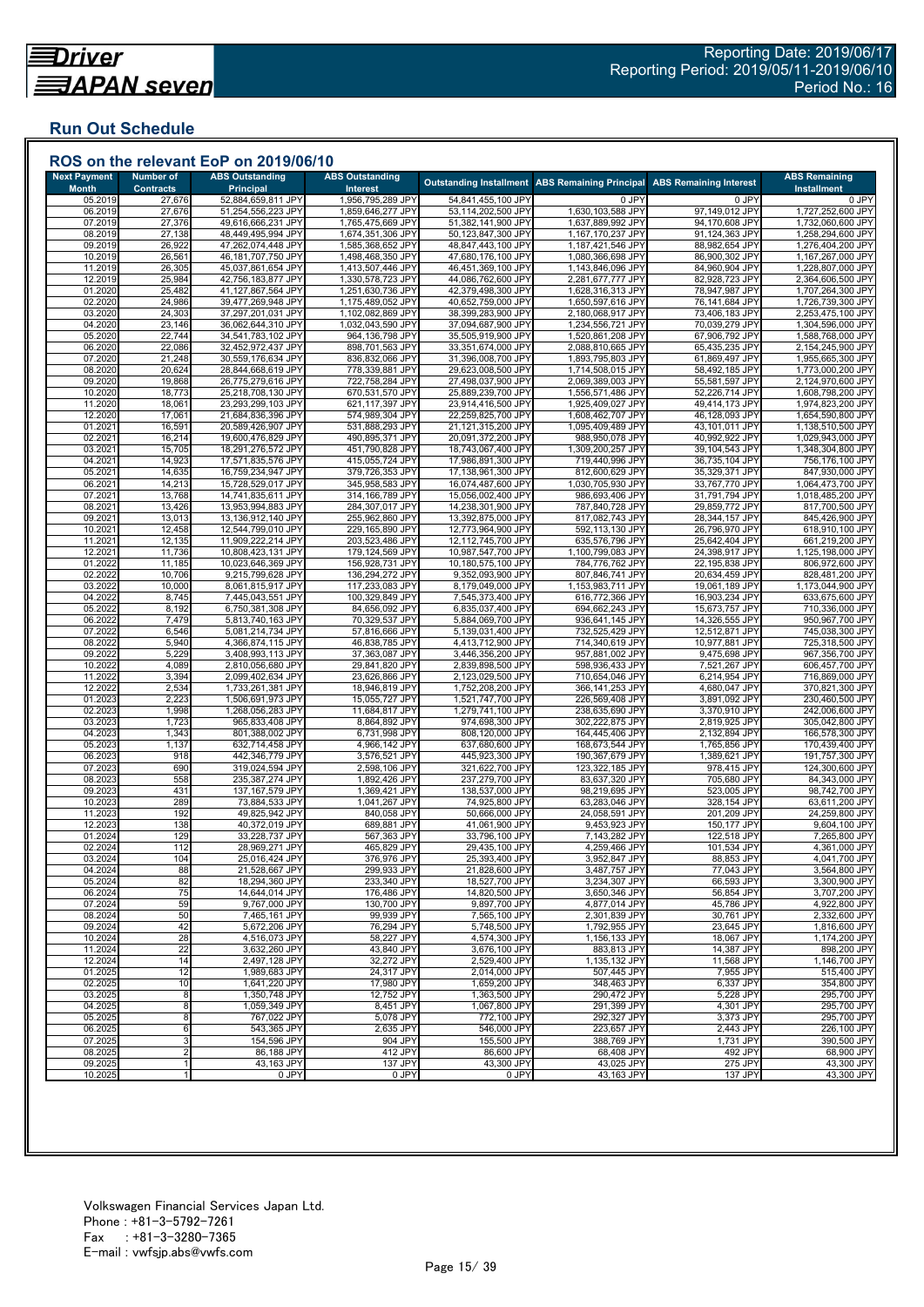

# **Expected Amortisation**

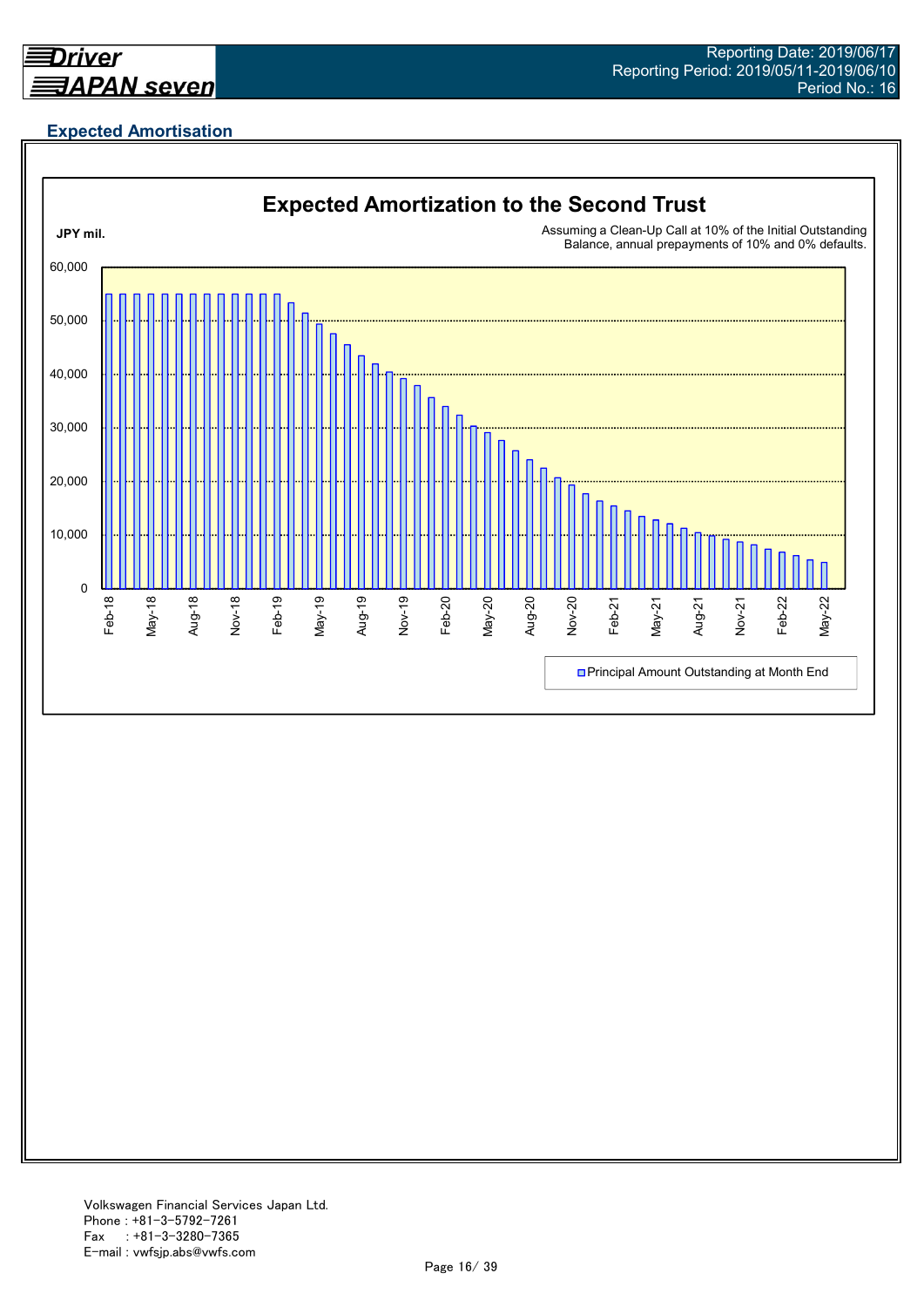# **Distribution by Sub-Servicer**

| <b>Sub-Servicer</b> | <b>Loans</b> | <b>Number of Percentage</b><br>of Loans | <b>Outstanding Principal</b><br><b>Balance</b> | <b>Percentage</b><br>of Balance |
|---------------------|--------------|-----------------------------------------|------------------------------------------------|---------------------------------|
| Cedyna              | 15.701       | 56.73 %                                 | 30.638.406.697 JPYI                            | 57.93 %                         |
| Jaccs               | 11.975       | 43.27%                                  | 22,246,253,114 JPY                             | 42.07 %                         |
| <b>Total</b>        | 27,676       | $100.00 \%$                             | 52,884,659,811 JPY                             | 100.00 $%$                      |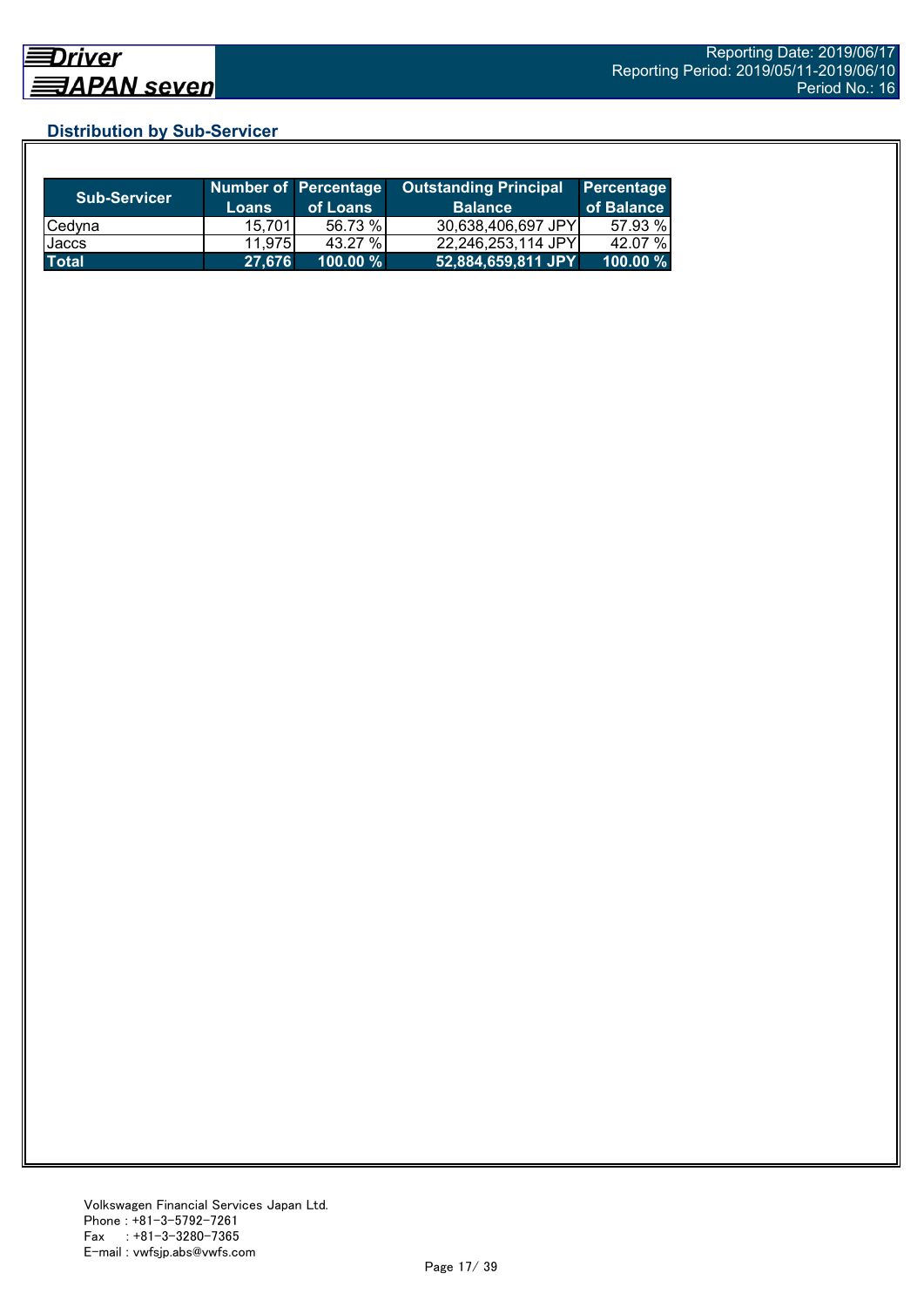# **Distribution by Brand**

| <b>Make</b>  |              |             | Number of Percentage Outstanding Discounted Percentage |            |
|--------------|--------------|-------------|--------------------------------------------------------|------------|
|              | <b>Loans</b> | of Loans    | <b>Principal Balance</b>                               | of Balance |
| VW           | 17,414       | 62.92 %     | 28,715,026,400 JPY                                     | 54.30 %    |
| Audi         | 10,231       | 36.97 %     | 24,051,053,250 JPY                                     | 45.48 %    |
| Bentley      | 12           | 0.04%       | 69,946,732 JPY                                         | 0.13 %     |
| Lamborghini  | 61           | 0.02%       | 33,509,896 JPY                                         | 0.06%      |
| Other        | 13           | 0.05%       | 15,123,533 JPY                                         | 0.03%      |
| <b>Total</b> | 27,676       | $100.00 \%$ | 52,884,659,811 JPY                                     | 100.00 %   |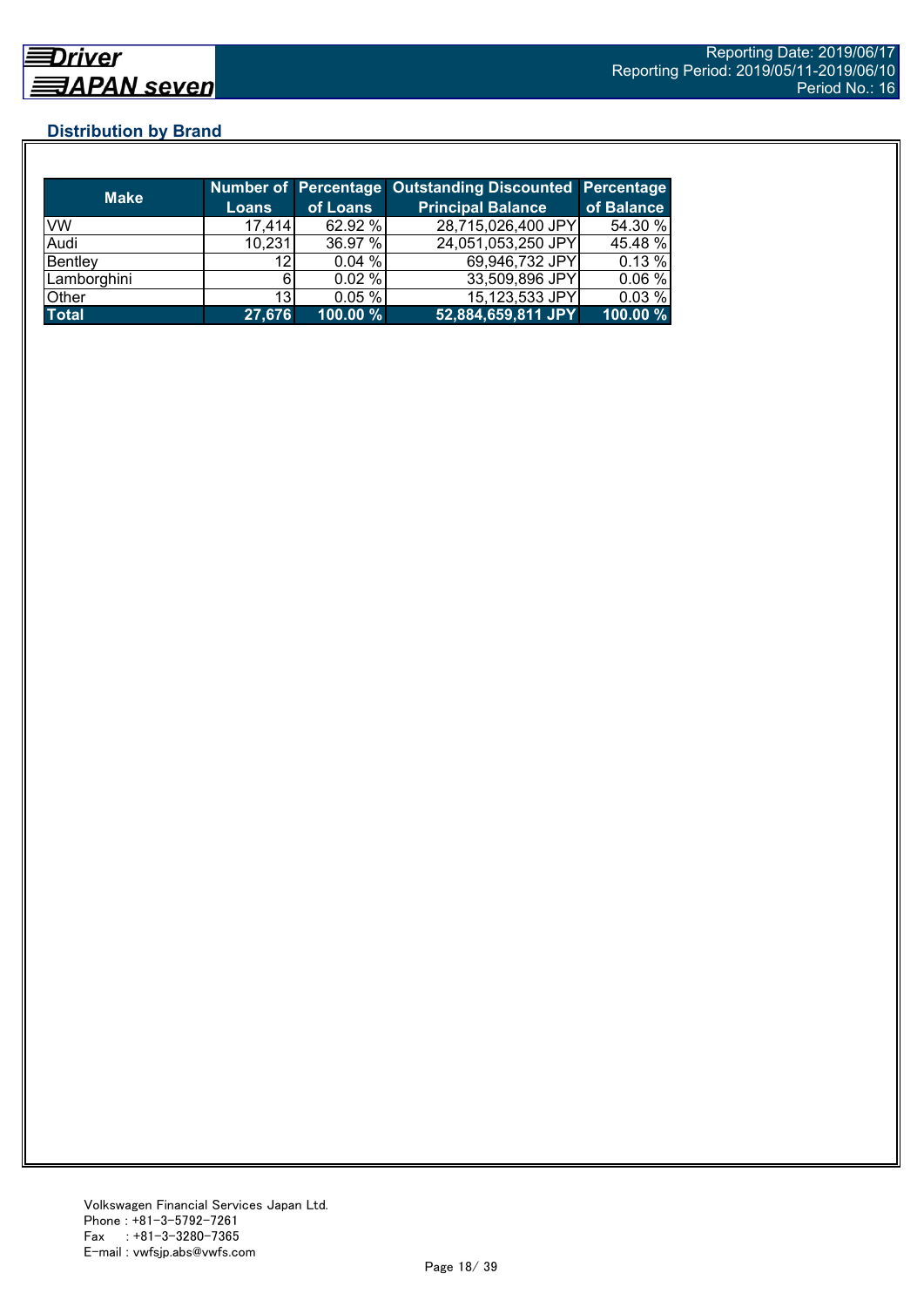## **Distribution by New and Used**

| <b>Distribution by New and Used</b> |              |          |                                                               |            |  |  |
|-------------------------------------|--------------|----------|---------------------------------------------------------------|------------|--|--|
|                                     |              |          | <b>Number of Percentage Outstanding Discounted Percentage</b> |            |  |  |
| <b>New or Used</b>                  | <b>Loans</b> | of Loans | <b>Principal Balance</b>                                      | of Balance |  |  |
| <b>New</b>                          | 18.210       | 65.80 %  | 41,228,211,744 JPY                                            | 77.96 %    |  |  |
| Used                                | 7.5771       | 27.38 %  | 10,541,167,415 JPY                                            | 19.93 %    |  |  |
| Used (Prolonged)                    | 1,889        | 6.83%    | 1,115,280,652 JPY                                             | 2.11%      |  |  |
| <b>Total</b>                        | 27,676       | 100.00 % | 52,884,659,811 JPY                                            | 100.00 %   |  |  |

## **Distribution by Brand New and Used**

| <b>New or Used</b>         |              |          | Number of Percentage Outstanding Discounted Percentage |            |
|----------------------------|--------------|----------|--------------------------------------------------------|------------|
|                            | <b>Loans</b> | of Loans | <b>Principal Balance</b>                               | of Balance |
| <b>VW New</b>              | 12,163       | 43.95 %  | 23,682,179,852 JPY                                     | 44.78 %    |
| <b>VW Used</b>             | 4,093        | 14.79 %  | 4,566,984,970 JPY                                      | 8.64%      |
| <b>VW Used (Prolonged)</b> | 1,158        | 4.18 %   | 465,861,578 JPY                                        | 0.88%      |
| Audi New                   | 6,038        | 21.82 %  | 17,498,070,875 JPY                                     | 33.09 %    |
| Audi Used                  | 3.463        | 12.51 %  | 5,906,800,397 JPY                                      | 11.17 %    |
| Audi Used (Prolonged)      | 730          | 2.64 %   | 646,181,978 JPY                                        | 1.22 %     |
| Other                      | 31           | 0.11%    | 118,580,161 JPY                                        | 0.22%      |
| <b>Total</b>               | 27,676       | 100.00 % | 52,884,659,811 JPY                                     | 100.00 %   |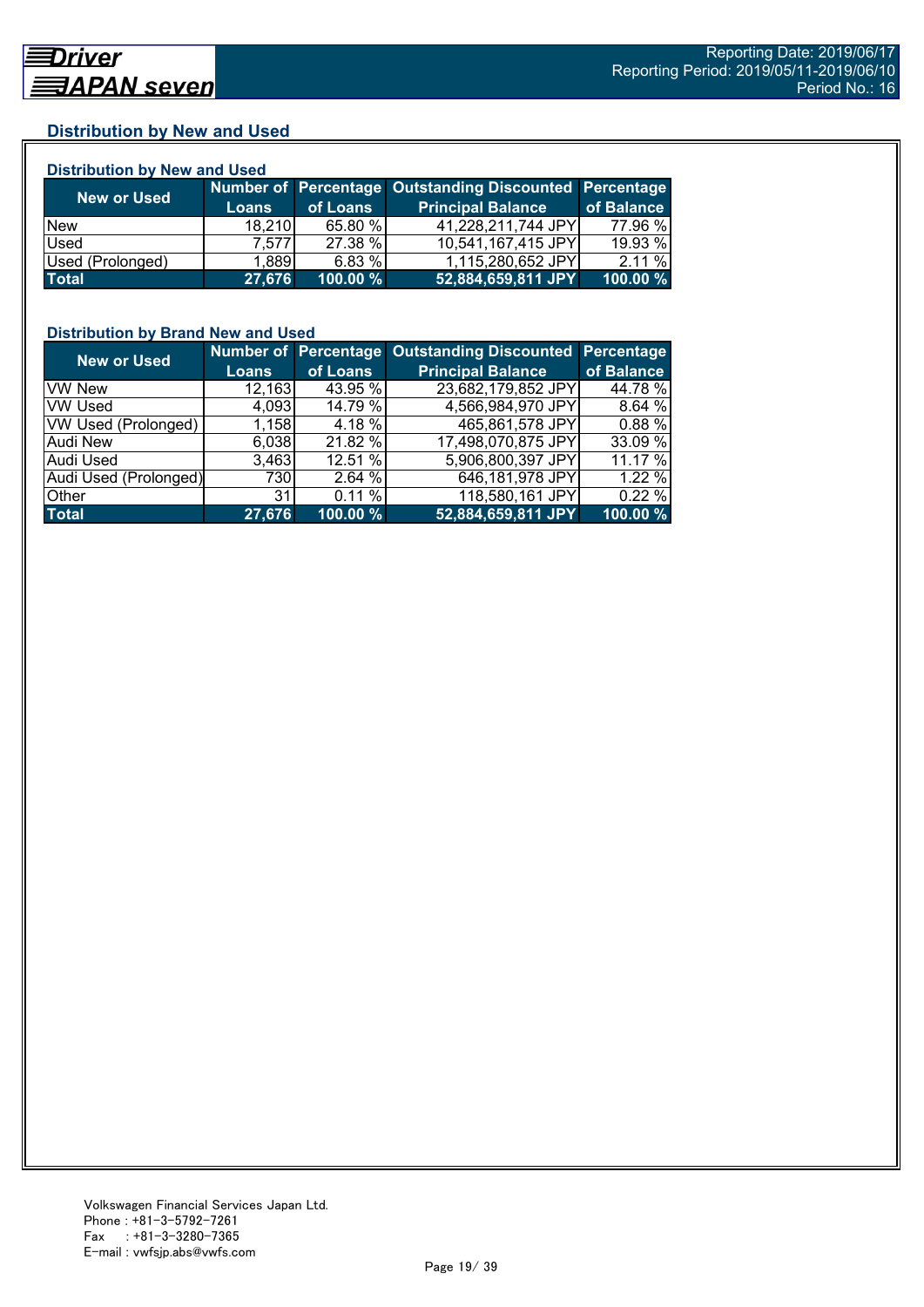## **Distribution by Product Type**

| <b>Loan Type List</b> |                                                           |
|-----------------------|-----------------------------------------------------------|
| <b>Loan Type</b>      | <b>Description</b>                                        |
| 100                   | Volkswagen Owner's Plan                                   |
| 100                   | Audi Owner's Plan                                         |
| 100                   | Lamborghini Auto Loan                                     |
| 100                   | <b>Bentley Auto Loan</b>                                  |
| 101                   | Twin Loan                                                 |
| 105                   | Refinanced Volkswagen Solutions                           |
| 106                   | Refinanced Volkswagen Das Welt Auto with refinance option |
| 106                   | Refinanced Audi S-Loan/ S-Loan Plus                       |
| 106                   | Refinanced Lamborghini Hyper Premium Plan                 |
| 106                   | Refinanced Bentley My Flying B                            |
| 140                   | <b>Volkswagen Solutions</b>                               |
| 140                   | Audi Future Drive*                                        |
| 150                   | Volkswagen Das Welt Auto with refinance option            |
| 150                   | Audi S-Loan                                               |
| 150                   | Lamborghini Hyper Premium Plan                            |
| 150                   | Bentley My Flying B                                       |
| 151                   | Audi S-Loan Plus                                          |

(\*)Audi Future Drive is scheduled to be introduced from March 2018.

#### **Product Type**

| <b>Loan Type</b> |              |          | Number of Percentage Outstanding Discounted Percentage |            |
|------------------|--------------|----------|--------------------------------------------------------|------------|
|                  | <b>Loans</b> | of Loans | <b>Principal Balance</b>                               | of Balance |
| 100              | 3,006        | 10.86 %  | 3,507,799,967 JPY                                      | 6.63 %     |
| 101              |              | 0.00%    | 0 JPY                                                  | 0.00%      |
| 105              | 1,096        | 3.96 %   | 458,353,940 JPY                                        | 0.87 %     |
| 106              | 793          | 2.87 %   | 656,926,712 JPY                                        | 1.24 %     |
| 140-VFJ          | 1,554        | 5.61%    | 3,057,499,606 JPY                                      | 5.78 %     |
| 140-Dealer       | 10,022       | 36.21 %  | 20,102,981,966 JPY                                     | 38.01 %    |
| 150              | 10,783       | 38.96 %  | 23,944,969,330 JPY                                     | 45.28 %    |
| 151              | 4221         | 1.52 %   | 1,156,128,290 JPY                                      | 2.19 %     |
| <b>Total</b>     | 27,676       | 100.00 % | 52,884,659,811 JPY                                     | 100.00 %   |

## **Credit Type**

| <b>Credit Type</b>         |        |                                | Number of Percentage Outstanding Discounted Percentage |            |
|----------------------------|--------|--------------------------------|--------------------------------------------------------|------------|
|                            | Loans  | of Loans                       | <b>Principal Balance</b>                               | of Balance |
| <b>Balloon Type Loan</b>   | 22,781 | 82.31 %                        | 48,261,579,192 JPY                                     | 91.26%     |
| Equal Instalment Type Loan | 4.895  | 17.69 %                        | 4,623,080,619 JPY                                      | 8.74 %     |
| <b>Total</b>               | 27.676 | $100.00\ \%$ $^{\prime\prime}$ | 52,884,659,811 JPY                                     | 100.00 %   |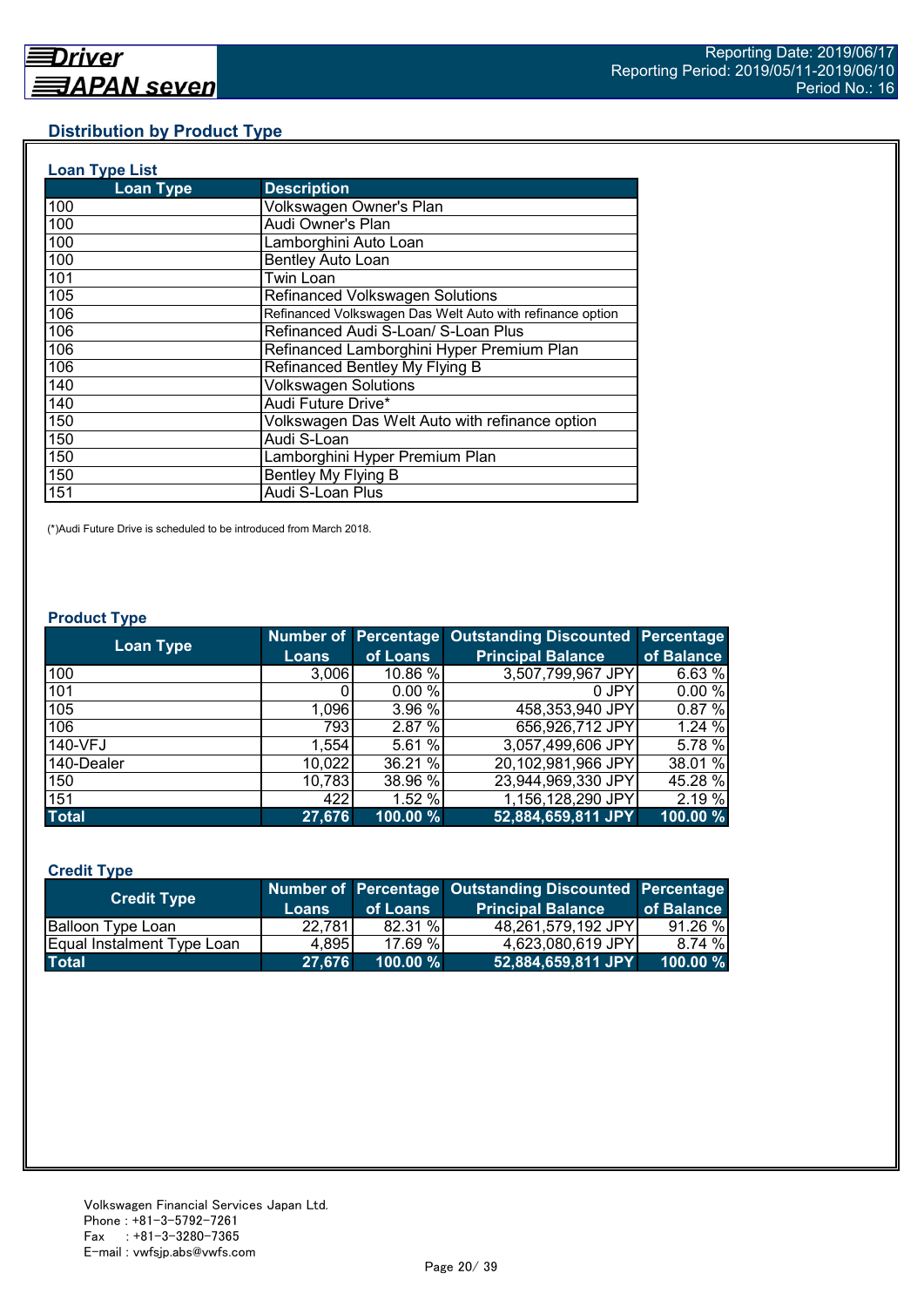# **Distribution by RV**

| <b>Loan Type</b>              | <b>Number of</b><br><b>Loans</b> | <b>Percentage</b><br>of Balance | <b>Outstanding Discounted</b><br><b>Principal Balance</b> |
|-------------------------------|----------------------------------|---------------------------------|-----------------------------------------------------------|
| 100/101/105/106               | 4,895                            | 8.74 %                          | 4,623,080,619 JPY                                         |
| 140-VFJ<br>(excl. balloon)    |                                  | 2.99 %                          | 1,580,120,163 JPY                                         |
| 140-VFJ<br>(balloon)          |                                  | 2.79 %                          | 1,477,379,443 JPY                                         |
| 140-VFJ                       | 1,554                            | 5.78 %                          | 3,057,499,606 JPY                                         |
| 140-Dealer<br>(excl. balloon) |                                  | 19.83 %                         | 10,485,651,119 JPY                                        |
| 140-Dealer<br>(balloon)       |                                  | 18.19 %                         | 9,617,330,847 JPY                                         |
| 140-Dealer                    | 10,022                           | 38.01 %                         | 20,102,981,966 JPY                                        |
| 150<br>(excl. balloon)        |                                  | 21.31 %                         | 11,268,017,873 JPY                                        |
| 150<br>(balloon)              |                                  | 23.97 %                         | 12,676,951,457 JPY                                        |
| 150                           | 10,783                           | 45.28 %                         | 23,944,969,330 JPY                                        |
| 151<br>(excl. balloon)        |                                  | 0.60%                           | 317,665,816 JPY                                           |
| 151<br>(balloon)              |                                  | 1.59 %                          | 838,462,474 JPY                                           |
| 151                           | 422                              | 2.19 %                          | 1,156,128,290 JPY                                         |
| <b>Total</b>                  | 27,676                           | 100.00 %                        | 52,884,659,811 JPY                                        |

| <b>Type of Payment Portion</b>     | of Balance | <b>Percentage Outstanding Discounted</b><br><b>Principal Balance</b> |
|------------------------------------|------------|----------------------------------------------------------------------|
| <b>Monthly Installment Portion</b> | 53.46 %    | 28,274,535,590 JPY                                                   |
| <b>Balloon Portion</b>             | 46.54 %    | 24,610,124,221 JPY                                                   |
| <b>Total</b>                       | 100.00 %   | 52,884,659,811 JPY                                                   |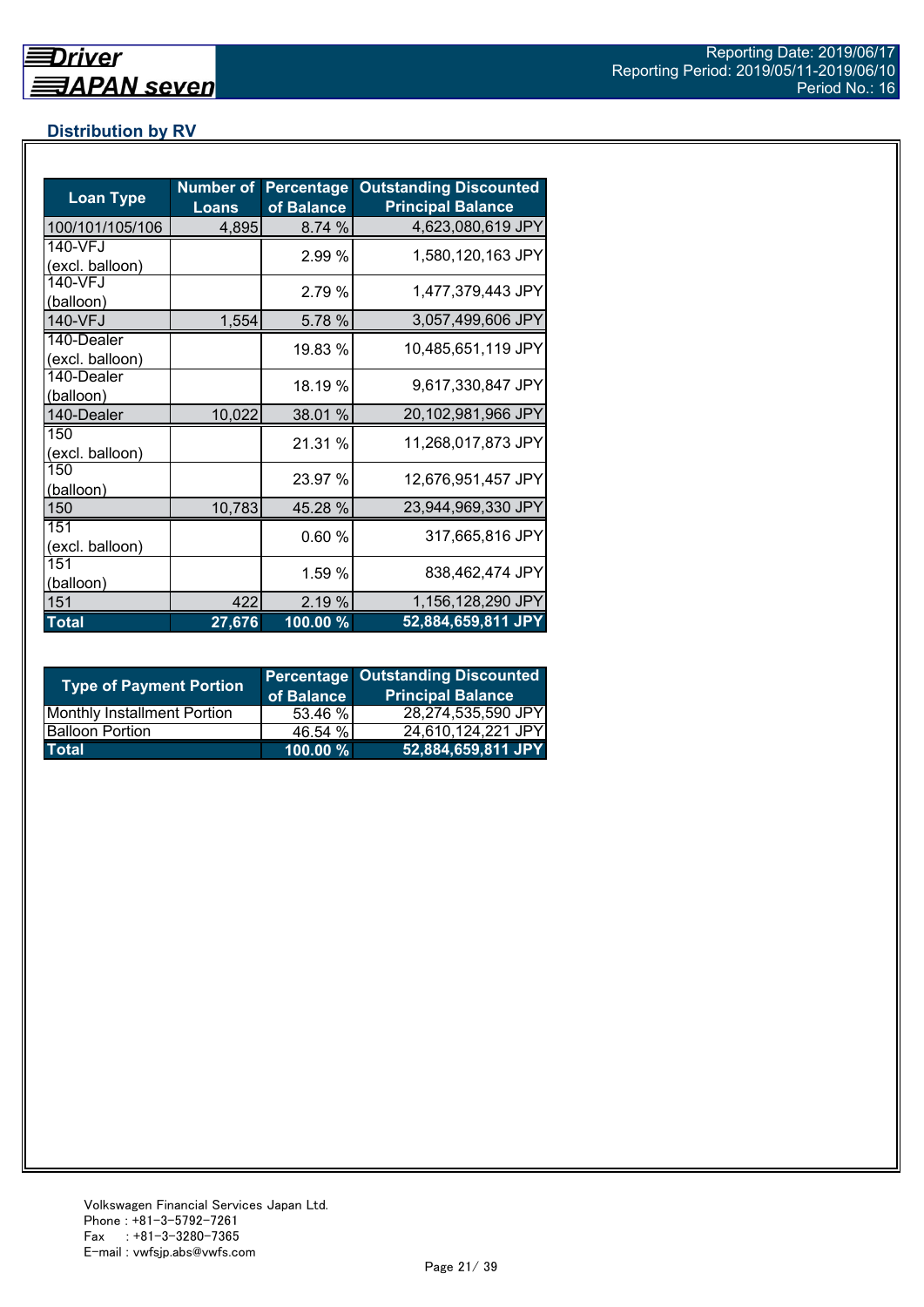# **Distribution by Brand New and Used**

| <b>Audi</b>  |              |          |                                                        |            |
|--------------|--------------|----------|--------------------------------------------------------|------------|
| New or Used  |              |          | Number of Percentage Outstanding Discounted Percentage |            |
|              | <b>Loans</b> | of Loans | <b>Principal Balance</b>                               | of Balance |
| <b>New</b>   | 6,038        | 59.02 %  | 17,498,070,875 JPY                                     | 72.75 %    |
| Used         | 4.193        | 40.98 %  | 6,552,982,375 JPY                                      | 27.25 %    |
| <b>Total</b> | 10,231       | 100.00 % | 24,051,053,250 JPY                                     | 100.00 %   |

#### **Bentley**

| New or Used  | <b>Loans</b>    | of Loans | Number of Percentage Outstanding Discounted Percentage<br><b>Principal Balance</b> | of Balance |
|--------------|-----------------|----------|------------------------------------------------------------------------------------|------------|
| <b>New</b>   |                 | 50.00 %  | 29,516,122 JPY                                                                     | 42.20 %    |
| Used         | 61              | 50.00 %  | 40,430,610 JPY                                                                     | 57.80 %    |
| <b>Total</b> | 12 <sup>1</sup> | 100.00 % | 69,946,732 JPY                                                                     | 100.00 %   |

#### **Lamborghini**

| New or Used  | <b>Loans</b>   | of Loans | Number of Percentage Outstanding Discounted Percentage<br><b>Principal Balance</b> | of Balance |
|--------------|----------------|----------|------------------------------------------------------------------------------------|------------|
| <b>New</b>   |                | 50.00 %  | 18,444,895 JPY                                                                     | 55.04 %    |
| <b>Used</b>  | 31             | 50.00 %  | 15,065,001 JPY                                                                     | 44.96 %    |
| <b>Total</b> | 6 <sup>1</sup> | 100.00 % | 33,509,896 JPY                                                                     | 100.00 %   |

#### **VW**

| <b>New or Used</b> |              |            | Number of Percentage Outstanding Discounted Percentage |            |
|--------------------|--------------|------------|--------------------------------------------------------|------------|
|                    | <b>Loans</b> | of Loans   | <b>Principal Balance</b>                               | of Balance |
| <b>New</b>         | 12,163       | 69.85 %    | 23,682,179,852 JPY                                     | 82.47 %    |
| <b>Used</b>        | 5.251        | $30.15 \%$ | 5,032,846,548 JPY                                      | 17.53 %    |
| <b>Total</b>       | 17,414       | 100.00 %   | 28,715,026,400 JPY                                     | 100.00 %   |

#### **OTHER**

| <b>New or Used</b> | <b>Loans</b>    | of Loans | Number of Percentage Outstanding Discounted Percentage<br><b>Principal Balance</b> | of Balance |
|--------------------|-----------------|----------|------------------------------------------------------------------------------------|------------|
| <b>New</b>         |                 | 0.00 %   | 0 JPY                                                                              | $0.00 \%$  |
| Used               | 13 <sup>1</sup> | 100.00 % | 15,123,533 JPY                                                                     | 100.00 %   |
| <b>Total</b>       | 13 <sup>1</sup> | 100.00 % | 15,123,533 JPY                                                                     | 100.00 $%$ |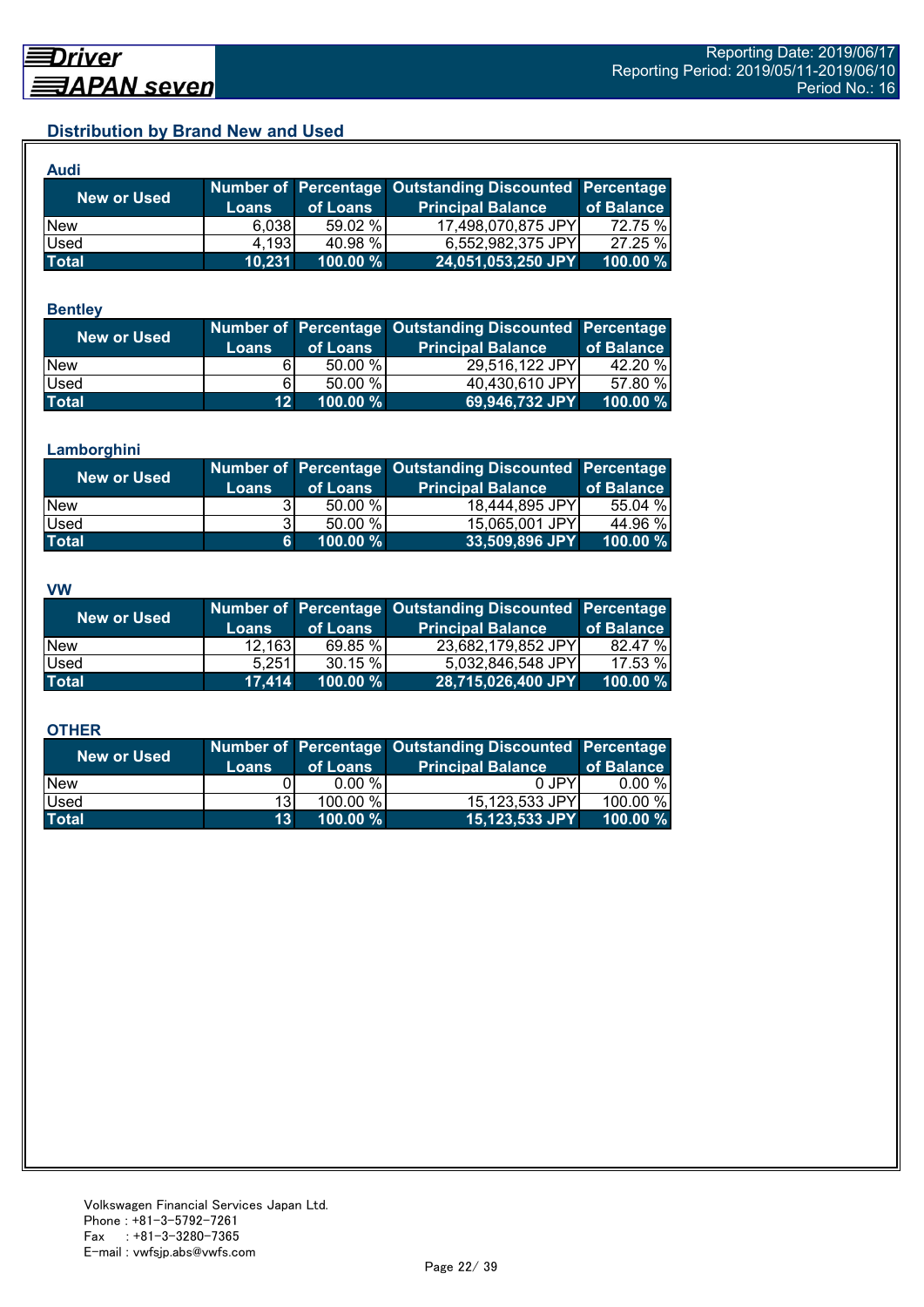# **Distribution by Customer Type**

| <b>Customer Type</b> |              |          |                                                        |            |
|----------------------|--------------|----------|--------------------------------------------------------|------------|
| <b>Customer Type</b> |              |          | Number of Percentage Outstanding Discounted Percentage |            |
|                      | <b>Loans</b> | of Loans | <b>Principal Balance</b>                               | of Balance |
| <b>Retail</b>        | 24.851       | 89.79 %  | 45,346,214,788 JPY                                     | 85.75 %    |
| Corporate            | 2,825        | 10.21 %  | 7,538,445,023 JPY                                      | 14.25 %    |
| <b>Total</b>         | 27,676       | 100.00 % | 52,884,659,811 JPY                                     | 100.00 %   |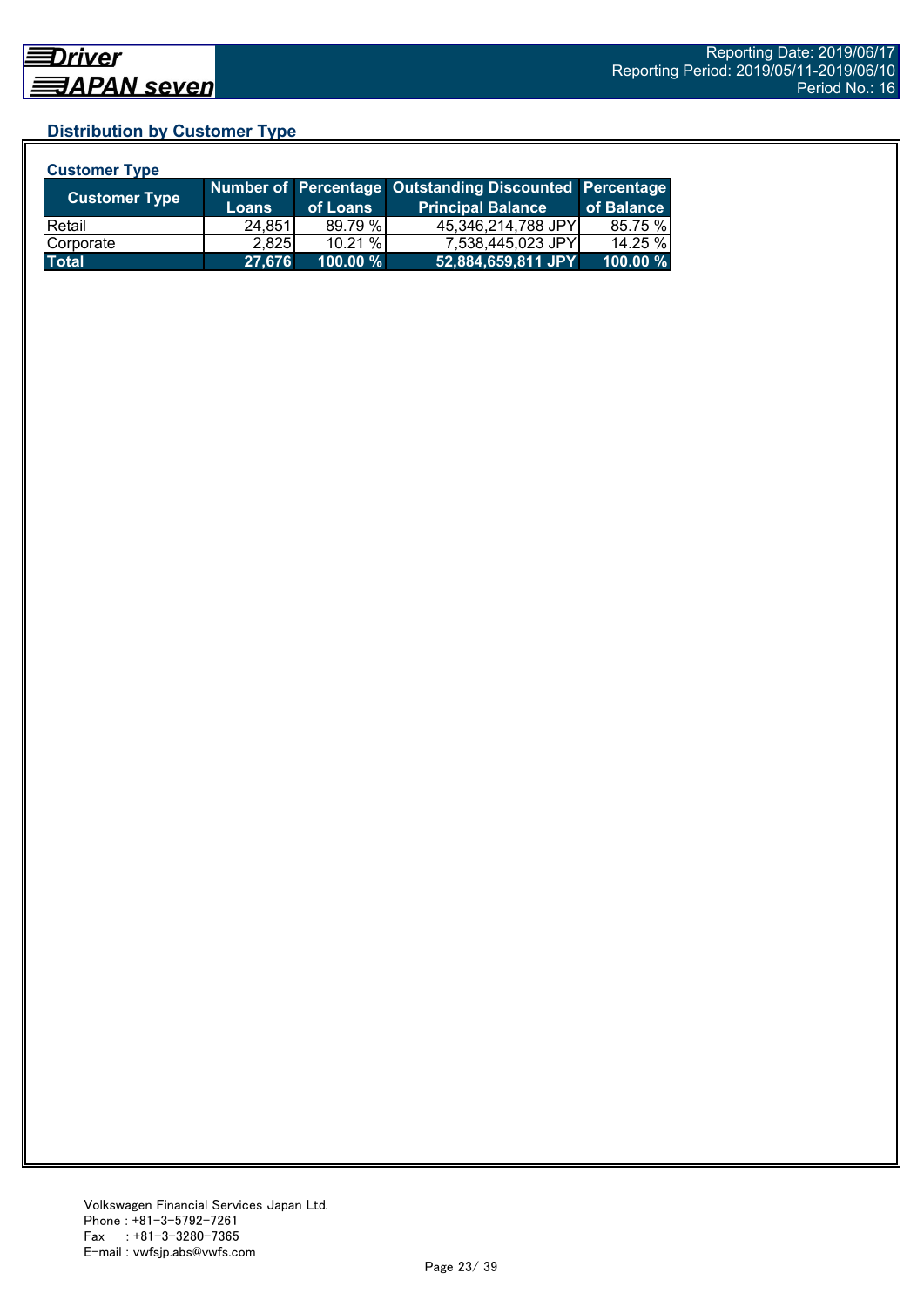# **Distribution by Outstanding Discounted Principal Balance**

| <b>Outstanding Discounted</b>     |              |                     | <b>Number of Percentage Outstanding Discounted</b> | Percentage of  |
|-----------------------------------|--------------|---------------------|----------------------------------------------------|----------------|
| <b>Principal Balance</b>          | <b>Loans</b> | of Loans            | <b>Principal Balance</b>                           | <b>Balance</b> |
| 500,000 JPY<br><=                 | 2,204        | 7.96 %              | 617,339,344 JPY                                    | 1.17%          |
| 1,000,000 JPY<br>500,001 JPY      | 3,746        | 13.54 %             | 2,874,827,387 JPY                                  | 5.44 %         |
| 1,500,000 JPY<br>1.000.001 JPY    | 5,300        | 19.15 %             | 6,675,644,685 JPY                                  | 12.62 %        |
| 2,000,000 JPY<br>1.500.001 JPY -  | 5,434        | 19.63 %             | 9,477,409,666 JPY                                  | 17.92 %        |
| 2,500,000 JPY<br>2.000.001 JPY -  | 4,221        | 15.25 %             | 9,442,140,966 JPY                                  | 17.85 %        |
| 3,000,000 JPY<br>2,500,001 JPY -  | 2,771        | %<br>10.01          | 7,552,309,249 JPY                                  | 14.28 %        |
| 3,000,001 JPY -<br>3,500,000 JPY  | 1,557        | 5.63 %              | 5,019,627,196 JPY                                  | 9.49 %         |
| 3.500,001 JPY -<br>4,000,000 JPY  | 891          | 3.22 %              | 3,316,015,739 JPY                                  | 6.27 %         |
| 4,000,001 JPY -<br>4,500,000 JPY  | 538          | 1.94 %              | 2,276,096,563 JPY                                  | 4.30 %         |
| 4,500,001 JPY -<br>5,000,000 JPY  | 364          | 1.32 %              | 1,720,059,338 JPY                                  | 3.25%          |
| 6,000,000 JPY<br>5,000,001 JPY -  | 393          | 1.42 %              | 2,136,955,682 JPY                                  | 4.04 %         |
| 7,000,000 JPY<br>6,000,001 JPY -  | 161          | 0.58 %              | 1,036,533,174 JPY                                  | 1.96 %         |
| 8,000,000 JPY<br>7.000.001 JPY -  | 72           | 0.26%               | 534,335,873 JPY                                    | 1.01 %         |
| 9,000,000 JPY<br>8,000,001 JPY    | 19           | 0.07%               | 159,342,708 JPY                                    | 0.30 %         |
| - 10,000,000 JPY<br>9.000.001 JPY | 5            | 0.02%               | 46,022,241 JPY                                     | 0.09%          |
| >= 10,000,001 JPY                 |              | 0.00%               | 0 JPY                                              | 0.00%          |
| <b>Total</b>                      | 27,676       | $100.00\frac{9}{6}$ | 52,884,659,811 JPY                                 | 100.00%        |

| <b>Statistics</b>                                       |               |
|---------------------------------------------------------|---------------|
| <b>Minimum</b> Outstanding Discounted Principal Balance | 8,873 JPY     |
| <b>Maximum</b> Outstanding Discounted Principal Balance | 9,497,323 JPY |
| <b>Average Outstanding Discounted Principal Balance</b> | 1,910,849 JPY |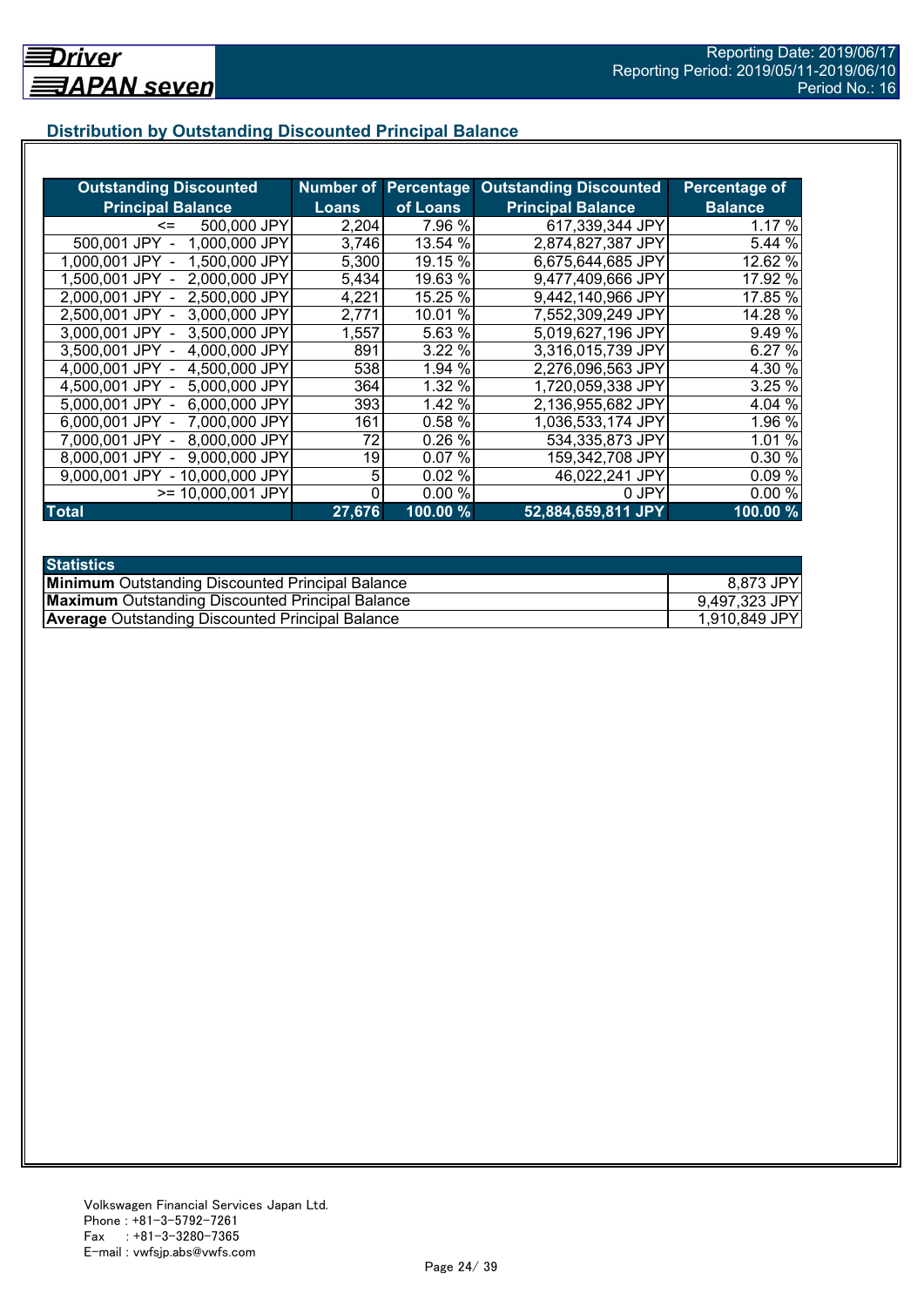# **Distribution by Original Principal Amount**

|                                   |              |          | <b>Number of Percentage Outstanding Discounted</b> | <b>Percentage of</b> |
|-----------------------------------|--------------|----------|----------------------------------------------------|----------------------|
| <b>Original Principal Balance</b> | <b>Loans</b> | of Loans | <b>Principal Balance</b>                           | <b>Balance</b>       |
| 500,000 JPY<br><=                 | 299          | 1.08 %   | 49,489,775 JPY                                     | 0.09%                |
| 500.001 JPY<br>1,000,000 JPY      | 1,710        | 6.18%    | 748,375,900 JPY                                    | 1.42 %               |
| 1,500,000 JPY<br>1.000.001 JPY    | 3,166        | 11.44 %  | 2,477,235,578 JPY                                  | 4.68 %               |
| 2,000,000 JPY<br>1.500.001 JPY    | 4,246        | 15.34 %  | 5,038,200,657 JPY                                  | 9.53 %               |
| 2,500,000 JPY<br>2.000.001 JPY    | 4,216        | 15.23 %  | 6,522,329,177 JPY                                  | 12.33 %              |
| 2,500,001 JPY<br>3,000,000 JPY    | 4,175        | 15.09 %  | 7,925,607,358 JPY                                  | 14.99 %              |
| 3.000.001 JPY -<br>3,500,000 JPY  | 3,159        | 11.41 %  | 7,163,799,415 JPY                                  | 13.55 %              |
| 3,500,001 JPY -<br>4,000,000 JPY  | 2,265        | 8.18 %   | 5,944,757,607 JPY                                  | 11.24 %              |
| 4,500,000 JPY<br>4.000.001 JPY    | 1,341        | 4.85 %   | 4,019,811,911 JPY                                  | 7.60 %               |
| 4,500,001 JPY -<br>5,000,000 JPY  | 976          | 3.53 %   | 3,274,029,143 JPY                                  | 6.19 %               |
| 5.000,001 JPY -<br>6,000,000 JPY  | 951          | 3.44 %   | 3,666,829,456 JPY                                  | 6.93 %               |
| 7,000,000 JPY<br>6,000,001 JPY -  | 538          | 1.94 %   | 2,410,418,721 JPY                                  | 4.56 %               |
| 8,000,000 JPY<br>7.000.001 JPY -  | 300          | 1.08 %   | 1,553,358,118 JPY                                  | 2.94 %               |
| 9,000,000 JPY<br>8.000.001 JPY    | 136          | 0.49%    | 789,459,244 JPY                                    | 1.49 %               |
| 9,000,001 JPY<br>- 10,000,000 JPY | 108          | 0.39 %   | 701,292,893 JPY                                    | 1.33 %               |
| $>= 10,000,001$ JPY               | 90           | 0.33%    | 599,664,858 JPY                                    | 1.13 %               |
| <b>Total</b>                      | 27,676       | 100.00 % | 52,884,659,811 JPY                                 | 100.00%              |

| <b>Statistics</b>                         |                |
|-------------------------------------------|----------------|
| <b>Minimum</b> Original Principal Balance | 100,000 JPY    |
| <b>Maximum</b> Original Principal Balance | 20,000,000 JPY |
| <b>Average Original Principal Balance</b> | 2,809,780 JPY  |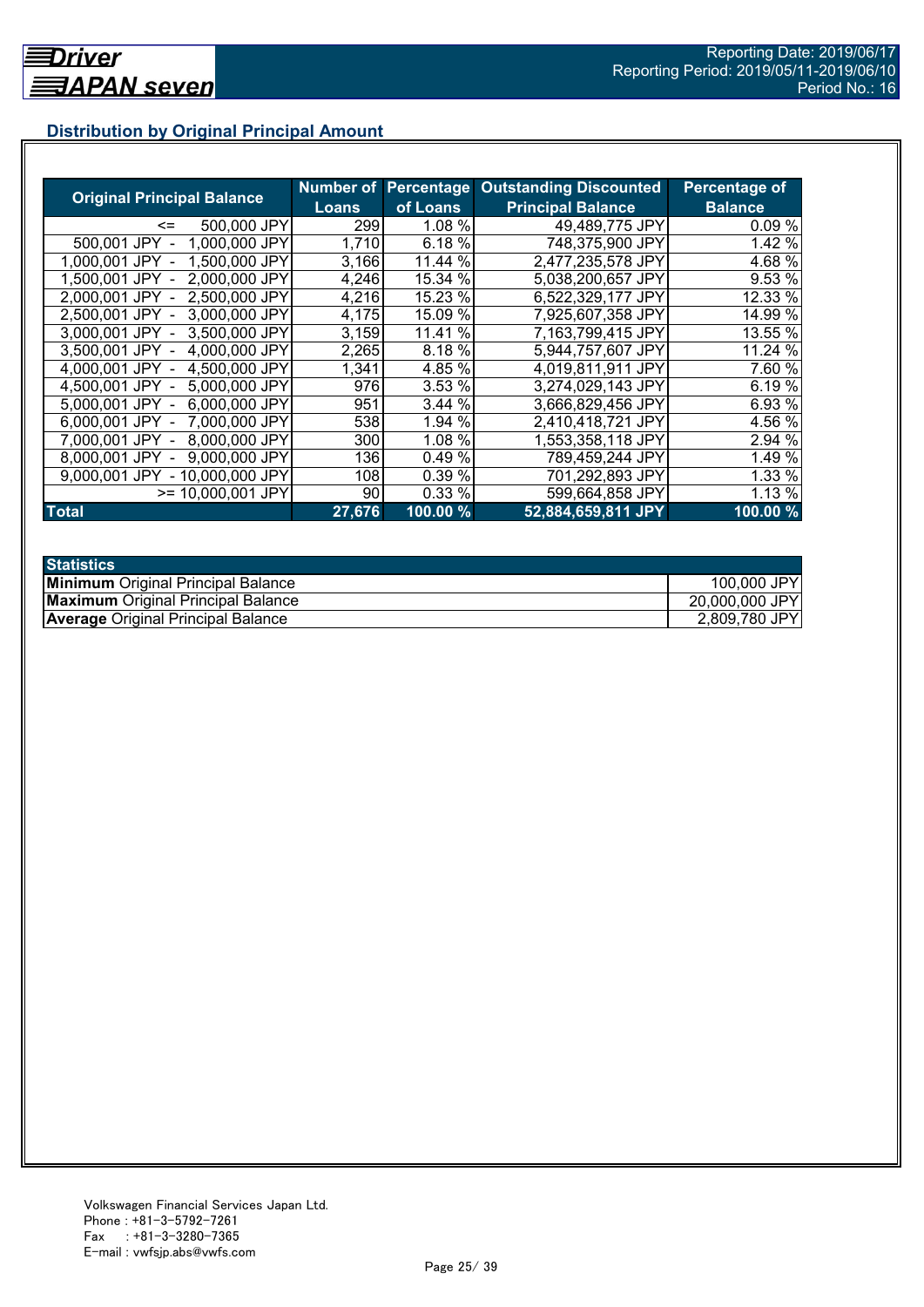# **Distribution by Interest Rate paid by the Obligor**

| Interest Rate paid by the Number of Percentage |        |          | <b>Outstanding Discounted Percentage</b> |            |
|------------------------------------------------|--------|----------|------------------------------------------|------------|
| <b>Obligor</b>                                 | Loans  | of Loans | <b>Principal Balance</b>                 | of Balance |
| $0.900\%$                                      | 343    | 1.24%    | 810,642,889 JPY                          | 1.53 %     |
| $0.900\% < 1.500\%$                            | 4,839  | 17.48 %  | 10,587,975,376 JPY                       | 20.02 %    |
| 1.500 % < 2.000 %                              | 8,994  | 32.50 %  | 19,200,337,605 JPY                       | 36.31 %    |
| $2.000 \% < 2.500 \%$                          | 175    | 0.63%    | 634,869,510 JPY                          | 1.20 %     |
| $2.500 \% < 3.000 \%$                          | 8,914  | 32.21 %  | 17,079,244,064 JPY                       | 32.30 %    |
| $3.000 \% < 3.500 \%$                          | 1,087  | 3.93 %   | 875,818,146 JPY                          | 1.66 %     |
| $3.500 \% < 4.000 \%$                          | 3,316  | 11.98 %  | 3,687,112,747 JPY                        | 6.97 %     |
| 4.000 % < 4.500 %                              | 8      | 0.03%    | 8,659,474 JPY                            | 0.02%      |
| 4.500 % $<$ 5.000 %                            | 0      | 0.00%    | 0 JPY                                    | $0.00\%$   |
| 5.000 % or more                                |        | 0.00%    | 0 JPY                                    | 0.00%      |
| <b>Total</b>                                   | 27,676 | 100.00 % | 52,884,659,811 JPY                       | 100.00%    |

| <b>Statistics</b>                     |           |
|---------------------------------------|-----------|
| <b>Minimum</b> Interest Rate          | $0.10 \%$ |
| <b>Maximum</b> Interest Rate          | 4.09 %    |
| <b>Weighted Average Interest Rate</b> | $2.18 \%$ |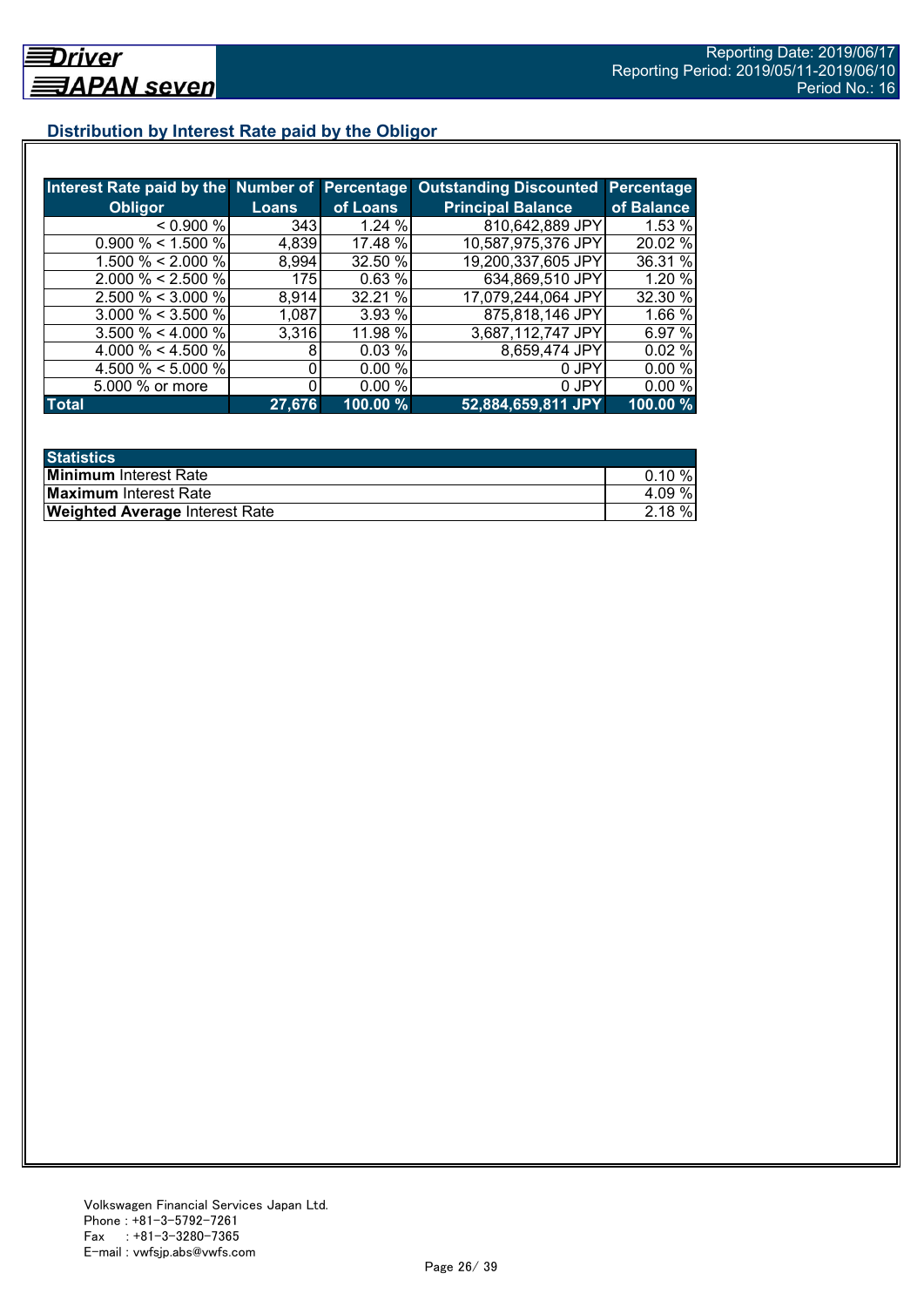# **Distribution by Original Term**

|              |                 |          | Length of Original Term Number of Percentage Outstanding Discounted Percentage |            |
|--------------|-----------------|----------|--------------------------------------------------------------------------------|------------|
| (months)     | Loans           | of Loans | <b>Principal Balance</b>                                                       | of Balance |
| $6 - 12$     | 46              | 0.17%    | 8,088,119 JPY                                                                  | 0.02%      |
| 13 - 18      | 32              | 0.12%    | 6,208,680 JPY                                                                  | 0.01%      |
| $19 - 24$    | 1,083           | 3.91%    | 444,552,730 JPY                                                                | 0.84 %     |
| $25 - 30$    | 104             | 0.38%    | 54,266,797 JPY                                                                 | 0.10%      |
| $31 - 36$    | 10,756          | 38.86 %  | 21,525,288,338 JPY                                                             | 40.70 %    |
| $37 - 42$    | 78              | 0.28 %   | 67,988,269 JPY                                                                 | 0.13%      |
| $43 - 48$    | 1,593           | 5.76 %   | 2,072,810,864 JPY                                                              | 3.92 %     |
| $49 - 54$    | 15 <sup>1</sup> | 0.05%    | 19,161,622 JPY                                                                 | 0.04%      |
| $55 - 60$    | 13,401          | 48.42 %  | 27,607,596,093 JPY                                                             | 52.20 %    |
| $61 - 66$    | 17              | 0.06%    | 32,102,964 JPY                                                                 | 0.06%      |
| $67 - 72$    | 429             | 1.55 %   | 728,289,375 JPY                                                                | 1.38%      |
| 73 - 84      | 122             | 0.44%    | 318,305,960 JPY                                                                | 0.60%      |
| <b>Total</b> | 27,676          | 100.00 % | 52,884,659,811 JPY                                                             | 100.00 %   |

| <b>Statistics</b>                               |      |
|-------------------------------------------------|------|
| <b>Minimum</b> Original Term in months          |      |
| <b>Maximum</b> Original Term in months          | 84   |
| <b>Weighted Average Original Term in months</b> | 49.7 |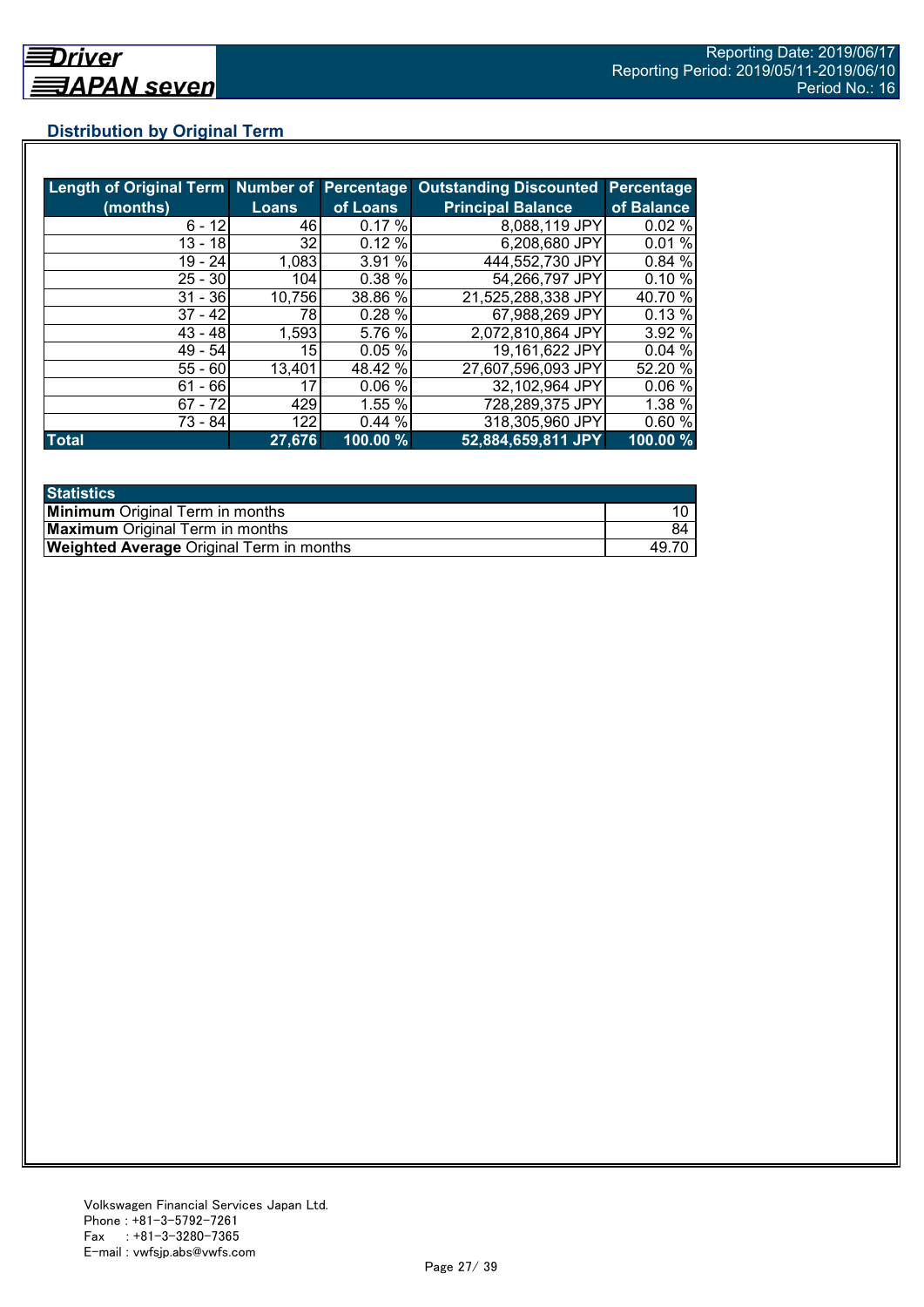# **Distribution by Remaining Term**

| <b>Length of Remaining</b> |              |          | Number of Percentage Outstanding Discounted | Percentage |
|----------------------------|--------------|----------|---------------------------------------------|------------|
| <b>Term (months)</b>       | <b>Loans</b> | of Loans | <b>Principal Balance</b>                    | of Balance |
| $= 12$                     | 5,590        | 20.20 %  | 7,659,560,589 JPY                           | 14.48 %    |
| $13 - 18$                  | 5,025        | 18.16 %  | 9.995,552,334 JPY                           | 18.90 %    |
| $19 - 24$                  | 2,848        | 10.29 %  | 5,320,740,395 JPY                           | 10.06 %    |
| $25 - 30$                  | 2,477        | 8.95 %   | 4,381,209,048 JPY                           | 8.28 %     |
| $31 - 36$                  | 4,257        | 15.38 %  | 8,183,508,380 JPY                           | 15.47 %    |
| $37 - 42$                  | 4,945        | 17.87 %  | 11,042,340,897 JPY                          | 20.88 %    |
| $43 - 48$                  | 1,616        | 5.84 %   | 3,889,985,457 JPY                           | 7.36 %     |
| $49 - 54$                  | 780          | 2.82 %   | 2,046,767,062 JPY                           | 3.87 %     |
| $55 - 60$                  | 63           | 0.23%    | 146,315,385 JPY                             | 0.28%      |
| - 66<br>61                 | 61           | 0.22%    | 177,995,386 JPY                             | 0.34 %     |
| $67 - 72$                  | 8            | 0.03%    | 22,957,497 JPY                              | 0.04%      |
| 73 - 84                    | 6            | 0.02%    | 17,727,381 JPY                              | 0.03%      |
| <b>Total</b>               | 27,676       | 100.00 % | 52,884,659,811 JPY                          | 100.00 %   |

| <b>Statistics</b>                                |       |
|--------------------------------------------------|-------|
| <b>Minimum</b> Remaining Term in months          |       |
| <b>Maximum</b> Remaining Term in months          |       |
| <b>Weighted Average Remaining Term in months</b> | 27.87 |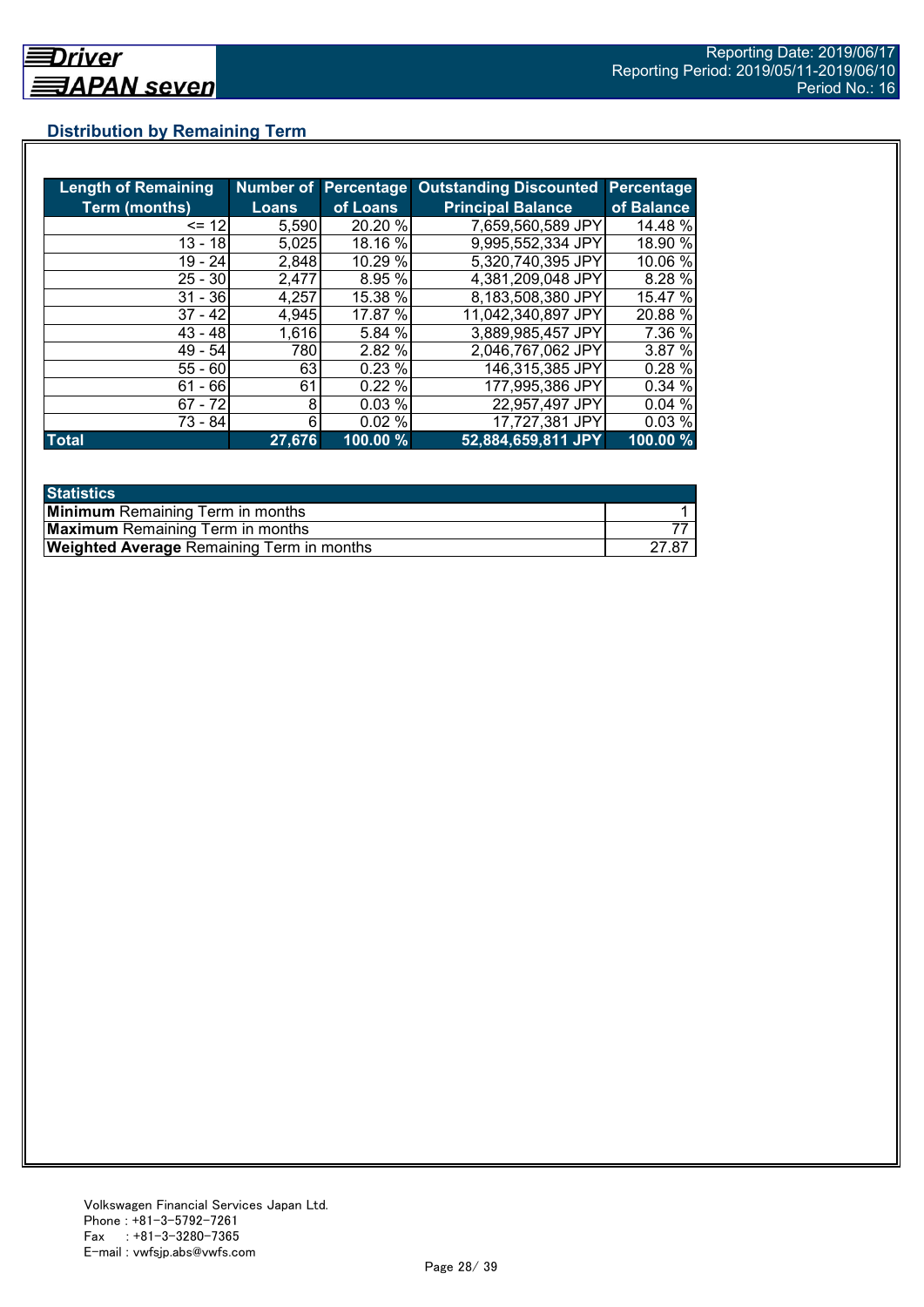# **Distribution by Seasoning**

|                           |              |          | Number of Percentage Outstanding Discounted | Percentage |
|---------------------------|--------------|----------|---------------------------------------------|------------|
| <b>Seasoning (months)</b> | <b>Loans</b> | of Loans | <b>Principal Balance</b>                    | of Balance |
| $= 12$                    | 1,941        | 7.01 %   | 4,406,870,872 JPY                           | 8.33 %     |
| 13 - 18                   | 5,404        | 19.53 %  | 11,518,131,792 JPY                          | 21.78 %    |
| $19 - 24$                 | 10,163       | 36.72 %  | 19,988,087,124 JPY                          | 37.80 %    |
| $25 - 30$                 | 6,904        | 24.95 %  | 12,432,661,265 JPY                          | 23.51 %    |
| $31 - 36$                 | 1,934        | 6.99%    | 3,028,418,817 JPY                           | 5.73 %     |
| $37 - 42$                 | 767          | 2.77 %   | 1,021,735,085 JPY                           | 1.93 %     |
| $43 - 48$                 | 261          | 0.94 %   | 254,847,256 JPY                             | 0.48 %     |
| $49 - 54$                 | 183          | 0.66%    | 161,745,151 JPY                             | 0.31 %     |
| $55 - 60$                 | 100          | 0.36 %   | 59,805,643 JPY                              | 0.11%      |
| $61 - 66$                 | 11           | 0.04%    | 10,186,562 JPY                              | 0.02%      |
| $67 - 72$                 | 6            | 0.02%    | 1,360,319 JPY                               | 0.00%      |
| 73 - 84                   | っ            | 0.01%    | 809,925 JPY                                 | 0.00%      |
| <b>Total</b>              | 27,676       | 100.00 % | 52,884,659,811 JPY                          | 100.00 %   |

| <b>Statistics</b>                           |       |
|---------------------------------------------|-------|
| <b>Minimum</b> Seasoning in months          |       |
| <b>Maximum</b> Seasoning in months          |       |
| <b>Weighted Average Seasoning in months</b> | 21.83 |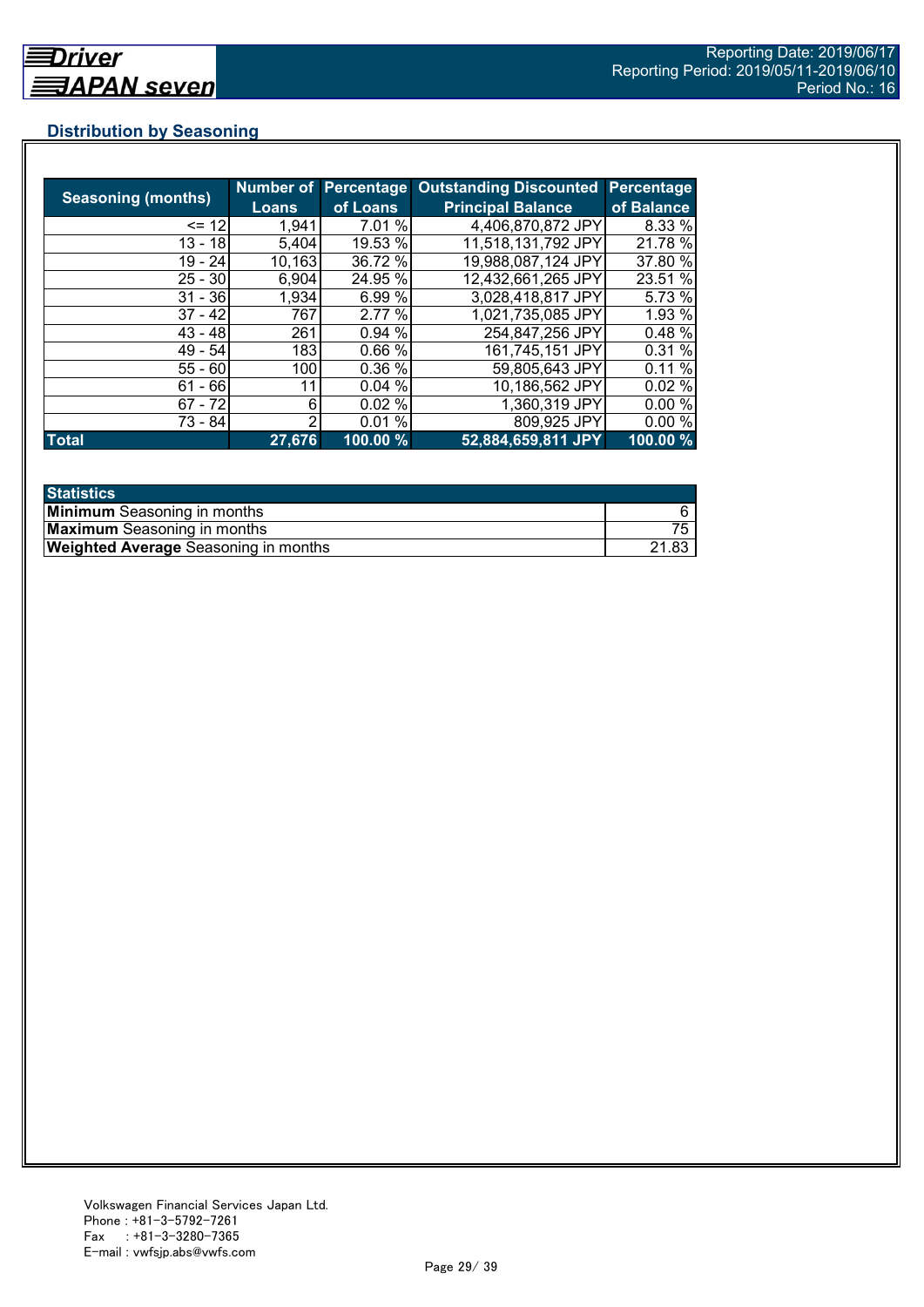# **Distribution by Type of Car**

| <b>Type of Car</b> |        |          |                                                        |            |
|--------------------|--------|----------|--------------------------------------------------------|------------|
| <b>Type of Car</b> |        |          | Number of Percentage Outstanding Discounted Percentage |            |
|                    | Loans  | of Loans | <b>Principal Balance</b>                               | of Balance |
| <b>New</b>         | 18.210 | 65.80 %  | 41,228,211,744 JPY                                     | 77.96 %    |
| Used               | 9.466  | 34.20 %  | 11,656,448,067 JPY                                     | 22.04 %    |
| <b>Total</b>       | 27,676 | 100.00 % | 52,884,659,811 JPY                                     | 100.00 %   |

#### **Type of Car: Only Balloon Loans**

| Type of Car  | <b>Loans</b> | of Loans    | Number of Percentage Outstanding Discounted Percentage<br><b>Principal Balance</b> | of Balance  |
|--------------|--------------|-------------|------------------------------------------------------------------------------------|-------------|
| <b>New</b>   | 17.398       | 76.37 %     | 40,018,829,076 JPY                                                                 | 82.92 %     |
| Used         | 5.383        | 23.63 %     | 8,242,750,116 JPY                                                                  | 17.08 %     |
| <b>Total</b> | 22,781       | $100.00 \%$ | 48,261,579,192 JPY                                                                 | $100.00 \%$ |

#### **Type of Car: Only Equal Instalment Loans**

| Type of Car  | <b>Loans</b> | of Loans | Number of Percentage Outstanding Discounted Percentage<br><b>Principal Balance</b> | of Balance |
|--------------|--------------|----------|------------------------------------------------------------------------------------|------------|
| <b>New</b>   | 812I         | 16.59%   | 1,209,382,668 JPY                                                                  | 26.16 %    |
| <b>Used</b>  | 4,083        | 83.41 %  | 3,413,697,951 JPY                                                                  | 73.84 %    |
| <b>Total</b> | 4.895        | 100.00 % | 4,623,080,619 JPY                                                                  | 100.00 %   |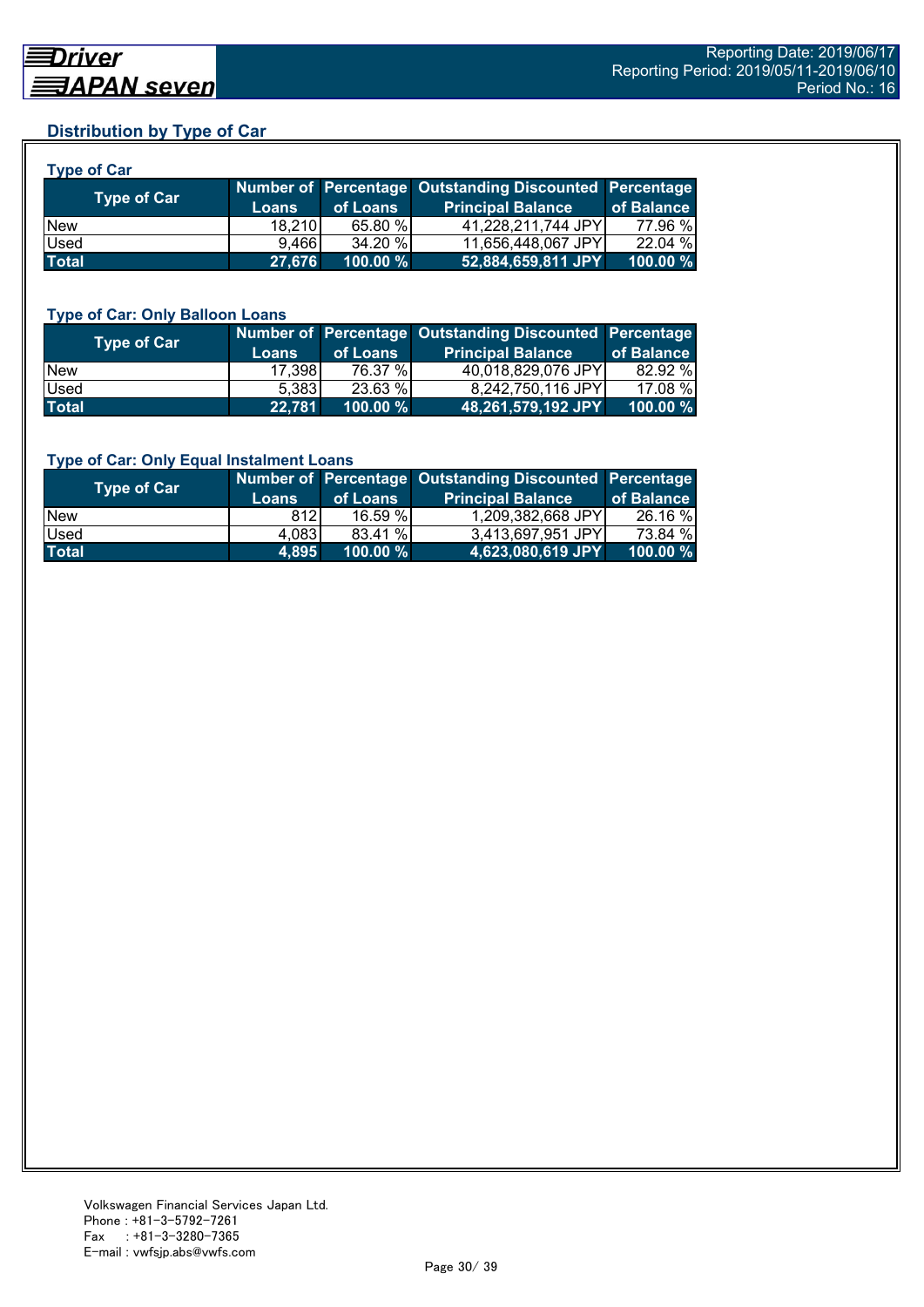#### **Distribution by Brand and Model**

| Loans<br><b>Principal Balance</b><br>of Balance<br>914<br>3.30 %<br>1,187,972,262 JPY<br>Audi<br>A1<br>A3<br>2,374<br>8.58 %<br>3,950,712,944 JPY<br>7.47 %<br>7.13%<br>9.47%<br>A4<br>1,974<br>5,005,536,555 JPY<br>$\overline{A5}$<br>622<br>2.25 %<br>3.38 %<br>1,788,612,615 JPY<br>2.13 %<br>2.75%<br>A6<br>589<br>1,453,202,505 JPY<br>0.74%<br>1.38 %<br>A7<br>206<br>731,648,994 JPY<br>$\overline{71}$<br>0.26%<br>A8<br>286,520,268 JPY<br>0.54 %<br>$\overline{S}$<br>90<br>0.33%<br>157,376,825 JPY<br>0.30 %<br>$\overline{\mathsf{S}3}$<br>$\overline{317}$<br>1.15%<br>785,902,583 JPY<br>1.49 %<br>$\overline{\mathsf{S}4}$<br>0.54%<br>1.12%<br>150<br>589,831,683 JPY<br>S <sub>5</sub><br>0.36%<br>99<br>0.76%<br>403,564,984 JPY<br>$\overline{\mathsf{S6}}$<br>$\overline{26}$<br>0.09%<br>0.18%<br>93,406,515 JPY<br>$\overline{\mathsf{S}7}$<br>26<br>0.09%<br>99,757,038 JPY<br>0.19%<br>S <sub>8</sub><br>17<br>0.06 %<br>84,327,789 JPY<br>0.16%<br>SQ5<br>$\overline{32}$<br>0.12%<br>0.35%<br>183,336,620 JPY<br>RS3<br>28<br>0.10%<br>0.22%<br>118,573,412 JPY<br>8<br>0.03%<br>RS4<br>28,669,934 JPY<br>0.05%<br>8<br>RS5<br>0.03%<br>0.05%<br>24,786,219 JPY<br>RS6<br>$\overline{7}$<br>0.03%<br>0.05%<br>25,869,952 JPY<br>$\overline{7}$<br>RS7<br>0.03%<br>0.07%<br>37,321,598 JPY<br>524<br>Q2<br>1.89 %<br>2.42 %<br>1,277,635,693 JPY<br>Q3<br>727<br>2.63 %<br>1,428,425,829 JPY<br>2.70 %<br>$\overline{\text{Q5}}$<br>530<br>1.92 %<br>2.97 %<br>1,568,428,055 JPY<br>0.75%<br>Q7<br>207<br>984,911,943 JPY<br>1.86 %<br>RSQ3<br>13<br>0.05 %<br>0.09%<br>48,893,099 JPY<br>654<br>2.36 %<br>1,643,790,032 JPY<br>TТ<br>0.12%<br>R <sub>8</sub><br>11<br>0.04 %<br>62,037,304 JPY<br><b>AUDI OTHERS</b><br>0.00%<br>$\mathbf 0$<br>0 JPY<br>10,231<br>24,051,053,250 JPY<br>36.97 %<br>45.48 %<br><b>Subtotal</b><br><b>ARNAGE</b><br>0.00%<br>0 JPY<br><b>Bentley</b><br>0<br><b>AZURE</b><br>0<br>0.00%<br>0 JPY<br>0.00%<br>$0$ JPY<br><b>BENTAYGA</b><br>0<br>10<br>0.04%<br><b>CONTINENTAL</b><br>60,944,046 JPY<br>$\overline{2}$<br><b>FLYING SPUR</b><br>0.01%<br>9,002,686 JPY<br>0<br>0.00%<br><b>MULSANNE</b><br>0 JPY<br><b>BENTLEY</b><br>0<br>0.00%<br>0 JPY<br>0.00%<br><b>OTHERS</b><br>12<br>0.04%<br>69,946,732 JPY<br>0.13%<br>Subtotal<br>0.00%<br><b>AVENTADOR</b><br>0 JPY<br>0.00%<br>Lamborghini<br>0<br><b>DIABLO</b><br>0<br>0.00%<br>0 JPY<br>0.00%<br>$\overline{2}$<br><b>GALLARDO</b><br>0.01%<br>0.02%<br>12,827,935 JPY<br><b>HURACÁN</b><br>4<br>0.04%<br>0.01%<br>20,681,961 JPY<br>0<br><b>MULCIELAGO</b><br>0.00%<br>0 JPY<br>0.00%<br><b>LAMBORGHINI</b><br>0<br>0.00 %<br>0 JPY<br>0.00%<br>OTHERS<br>$6 \overline{6}$<br>0.06%<br>0.02%<br>33,509,896 JPY<br>Subtotal<br><b>VW</b><br>112<br>0.81%<br><b>ARTEON</b><br>0.40%<br>428,264,707 JPY<br><b>BEETLE</b><br>1,721<br>6.22 %<br>2,647,381,195 JPY<br>5.01 %<br><b>BORA</b><br>0.00%<br>0.00%<br>0 JPY<br>0<br>$\mathbf 0$<br>EOS<br>0.00 %<br>0 JPY<br>0.00%<br>GOLF<br>6,840<br>11,701,040,533 JPY<br>22.13 %<br>24.71 %<br><b>JETTA</b><br>0.01%<br>738,439 JPY<br>0.00%<br>2<br>0.00%<br>LUPO<br>$\mathbf 0$<br>0.00%<br>0 JPY<br>5.22 %<br><b>PASSAT</b><br>1,371<br>4.95 %<br>2,759,920,850 JPY<br><b>POLO</b><br>11.13 %<br>3,688,765,479 JPY<br>6.98 %<br>3,081<br><b>SCIROCCO</b><br>15<br>0.05%<br>12,479,675 JPY<br>0.02%<br><b>SHARAN</b><br>474<br>1.71 %<br>884,234,151 JPY<br>1.67 %<br><b>TIGUAN</b><br>1,060<br>3.83 %<br>2,543,005,366 JPY<br>4.81 %<br><b>TOUAREG</b><br>63<br>0.23%<br>170.688.789 JPY<br>0.32 %<br><b>TOURAN</b><br>1,501<br>5.42 %<br>2,859,920,328 JPY<br>5.41%<br>UP.<br>4.24 %<br>1.93 %<br>1,174<br>1,018,586,888 JPY<br>VENTO<br>0.00%<br>0.00%<br>0<br>0 JPY<br>$\overline{0}$<br><b>VW OTHERS</b><br>0 JPY<br>0.00%<br>0.00%<br>17,414<br>62.52 %<br>28,715,026,400 JPY<br>53.49 %<br>Subtotal<br>0.05 %<br>15,123,533 JPY<br>0.03%<br>13<br><b>Non VW Group Vehicles</b><br>13<br>0.03%<br>0.05%<br>15,123,533 JPY<br>Subtotal<br><b>Total</b><br>27,676<br>100.00 %<br>52,884,659,811 JPY | <b>Make</b> | <b>Model</b> | <b>Number of Percentage</b> | <b>Outstanding Discounted Percentage</b> |          |
|--------------------------------------------------------------------------------------------------------------------------------------------------------------------------------------------------------------------------------------------------------------------------------------------------------------------------------------------------------------------------------------------------------------------------------------------------------------------------------------------------------------------------------------------------------------------------------------------------------------------------------------------------------------------------------------------------------------------------------------------------------------------------------------------------------------------------------------------------------------------------------------------------------------------------------------------------------------------------------------------------------------------------------------------------------------------------------------------------------------------------------------------------------------------------------------------------------------------------------------------------------------------------------------------------------------------------------------------------------------------------------------------------------------------------------------------------------------------------------------------------------------------------------------------------------------------------------------------------------------------------------------------------------------------------------------------------------------------------------------------------------------------------------------------------------------------------------------------------------------------------------------------------------------------------------------------------------------------------------------------------------------------------------------------------------------------------------------------------------------------------------------------------------------------------------------------------------------------------------------------------------------------------------------------------------------------------------------------------------------------------------------------------------------------------------------------------------------------------------------------------------------------------------------------------------------------------------------------------------------------------------------------------------------------------------------------------------------------------------------------------------------------------------------------------------------------------------------------------------------------------------------------------------------------------------------------------------------------------------------------------------------------------------------------------------------------------------------------------------------------------------------------------------------------------------------------------------------------------------------------------------------------------------------------------------------------------------------------------------------------------------------------------------------------------------------------------------------------------------------------------------------------------------------------------------------------------------------------------------------------------------------------------------------------------------------------------------------------------------------------------------------------------------------------------------------------------------------------------------------------------------------------------------------------------------------------------------------------------------------------------------------------------------------------------------------------------------|-------------|--------------|-----------------------------|------------------------------------------|----------|
|                                                                                                                                                                                                                                                                                                                                                                                                                                                                                                                                                                                                                                                                                                                                                                                                                                                                                                                                                                                                                                                                                                                                                                                                                                                                                                                                                                                                                                                                                                                                                                                                                                                                                                                                                                                                                                                                                                                                                                                                                                                                                                                                                                                                                                                                                                                                                                                                                                                                                                                                                                                                                                                                                                                                                                                                                                                                                                                                                                                                                                                                                                                                                                                                                                                                                                                                                                                                                                                                                                                                                                                                                                                                                                                                                                                                                                                                                                                                                                                                                                                                                |             |              | of Loans                    |                                          |          |
|                                                                                                                                                                                                                                                                                                                                                                                                                                                                                                                                                                                                                                                                                                                                                                                                                                                                                                                                                                                                                                                                                                                                                                                                                                                                                                                                                                                                                                                                                                                                                                                                                                                                                                                                                                                                                                                                                                                                                                                                                                                                                                                                                                                                                                                                                                                                                                                                                                                                                                                                                                                                                                                                                                                                                                                                                                                                                                                                                                                                                                                                                                                                                                                                                                                                                                                                                                                                                                                                                                                                                                                                                                                                                                                                                                                                                                                                                                                                                                                                                                                                                |             |              |                             |                                          | 2.25%    |
|                                                                                                                                                                                                                                                                                                                                                                                                                                                                                                                                                                                                                                                                                                                                                                                                                                                                                                                                                                                                                                                                                                                                                                                                                                                                                                                                                                                                                                                                                                                                                                                                                                                                                                                                                                                                                                                                                                                                                                                                                                                                                                                                                                                                                                                                                                                                                                                                                                                                                                                                                                                                                                                                                                                                                                                                                                                                                                                                                                                                                                                                                                                                                                                                                                                                                                                                                                                                                                                                                                                                                                                                                                                                                                                                                                                                                                                                                                                                                                                                                                                                                |             |              |                             |                                          |          |
|                                                                                                                                                                                                                                                                                                                                                                                                                                                                                                                                                                                                                                                                                                                                                                                                                                                                                                                                                                                                                                                                                                                                                                                                                                                                                                                                                                                                                                                                                                                                                                                                                                                                                                                                                                                                                                                                                                                                                                                                                                                                                                                                                                                                                                                                                                                                                                                                                                                                                                                                                                                                                                                                                                                                                                                                                                                                                                                                                                                                                                                                                                                                                                                                                                                                                                                                                                                                                                                                                                                                                                                                                                                                                                                                                                                                                                                                                                                                                                                                                                                                                |             |              |                             |                                          |          |
|                                                                                                                                                                                                                                                                                                                                                                                                                                                                                                                                                                                                                                                                                                                                                                                                                                                                                                                                                                                                                                                                                                                                                                                                                                                                                                                                                                                                                                                                                                                                                                                                                                                                                                                                                                                                                                                                                                                                                                                                                                                                                                                                                                                                                                                                                                                                                                                                                                                                                                                                                                                                                                                                                                                                                                                                                                                                                                                                                                                                                                                                                                                                                                                                                                                                                                                                                                                                                                                                                                                                                                                                                                                                                                                                                                                                                                                                                                                                                                                                                                                                                |             |              |                             |                                          |          |
|                                                                                                                                                                                                                                                                                                                                                                                                                                                                                                                                                                                                                                                                                                                                                                                                                                                                                                                                                                                                                                                                                                                                                                                                                                                                                                                                                                                                                                                                                                                                                                                                                                                                                                                                                                                                                                                                                                                                                                                                                                                                                                                                                                                                                                                                                                                                                                                                                                                                                                                                                                                                                                                                                                                                                                                                                                                                                                                                                                                                                                                                                                                                                                                                                                                                                                                                                                                                                                                                                                                                                                                                                                                                                                                                                                                                                                                                                                                                                                                                                                                                                |             |              |                             |                                          |          |
|                                                                                                                                                                                                                                                                                                                                                                                                                                                                                                                                                                                                                                                                                                                                                                                                                                                                                                                                                                                                                                                                                                                                                                                                                                                                                                                                                                                                                                                                                                                                                                                                                                                                                                                                                                                                                                                                                                                                                                                                                                                                                                                                                                                                                                                                                                                                                                                                                                                                                                                                                                                                                                                                                                                                                                                                                                                                                                                                                                                                                                                                                                                                                                                                                                                                                                                                                                                                                                                                                                                                                                                                                                                                                                                                                                                                                                                                                                                                                                                                                                                                                |             |              |                             |                                          |          |
|                                                                                                                                                                                                                                                                                                                                                                                                                                                                                                                                                                                                                                                                                                                                                                                                                                                                                                                                                                                                                                                                                                                                                                                                                                                                                                                                                                                                                                                                                                                                                                                                                                                                                                                                                                                                                                                                                                                                                                                                                                                                                                                                                                                                                                                                                                                                                                                                                                                                                                                                                                                                                                                                                                                                                                                                                                                                                                                                                                                                                                                                                                                                                                                                                                                                                                                                                                                                                                                                                                                                                                                                                                                                                                                                                                                                                                                                                                                                                                                                                                                                                |             |              |                             |                                          |          |
|                                                                                                                                                                                                                                                                                                                                                                                                                                                                                                                                                                                                                                                                                                                                                                                                                                                                                                                                                                                                                                                                                                                                                                                                                                                                                                                                                                                                                                                                                                                                                                                                                                                                                                                                                                                                                                                                                                                                                                                                                                                                                                                                                                                                                                                                                                                                                                                                                                                                                                                                                                                                                                                                                                                                                                                                                                                                                                                                                                                                                                                                                                                                                                                                                                                                                                                                                                                                                                                                                                                                                                                                                                                                                                                                                                                                                                                                                                                                                                                                                                                                                |             |              |                             |                                          |          |
|                                                                                                                                                                                                                                                                                                                                                                                                                                                                                                                                                                                                                                                                                                                                                                                                                                                                                                                                                                                                                                                                                                                                                                                                                                                                                                                                                                                                                                                                                                                                                                                                                                                                                                                                                                                                                                                                                                                                                                                                                                                                                                                                                                                                                                                                                                                                                                                                                                                                                                                                                                                                                                                                                                                                                                                                                                                                                                                                                                                                                                                                                                                                                                                                                                                                                                                                                                                                                                                                                                                                                                                                                                                                                                                                                                                                                                                                                                                                                                                                                                                                                |             |              |                             |                                          |          |
|                                                                                                                                                                                                                                                                                                                                                                                                                                                                                                                                                                                                                                                                                                                                                                                                                                                                                                                                                                                                                                                                                                                                                                                                                                                                                                                                                                                                                                                                                                                                                                                                                                                                                                                                                                                                                                                                                                                                                                                                                                                                                                                                                                                                                                                                                                                                                                                                                                                                                                                                                                                                                                                                                                                                                                                                                                                                                                                                                                                                                                                                                                                                                                                                                                                                                                                                                                                                                                                                                                                                                                                                                                                                                                                                                                                                                                                                                                                                                                                                                                                                                |             |              |                             |                                          |          |
|                                                                                                                                                                                                                                                                                                                                                                                                                                                                                                                                                                                                                                                                                                                                                                                                                                                                                                                                                                                                                                                                                                                                                                                                                                                                                                                                                                                                                                                                                                                                                                                                                                                                                                                                                                                                                                                                                                                                                                                                                                                                                                                                                                                                                                                                                                                                                                                                                                                                                                                                                                                                                                                                                                                                                                                                                                                                                                                                                                                                                                                                                                                                                                                                                                                                                                                                                                                                                                                                                                                                                                                                                                                                                                                                                                                                                                                                                                                                                                                                                                                                                |             |              |                             |                                          |          |
|                                                                                                                                                                                                                                                                                                                                                                                                                                                                                                                                                                                                                                                                                                                                                                                                                                                                                                                                                                                                                                                                                                                                                                                                                                                                                                                                                                                                                                                                                                                                                                                                                                                                                                                                                                                                                                                                                                                                                                                                                                                                                                                                                                                                                                                                                                                                                                                                                                                                                                                                                                                                                                                                                                                                                                                                                                                                                                                                                                                                                                                                                                                                                                                                                                                                                                                                                                                                                                                                                                                                                                                                                                                                                                                                                                                                                                                                                                                                                                                                                                                                                |             |              |                             |                                          |          |
|                                                                                                                                                                                                                                                                                                                                                                                                                                                                                                                                                                                                                                                                                                                                                                                                                                                                                                                                                                                                                                                                                                                                                                                                                                                                                                                                                                                                                                                                                                                                                                                                                                                                                                                                                                                                                                                                                                                                                                                                                                                                                                                                                                                                                                                                                                                                                                                                                                                                                                                                                                                                                                                                                                                                                                                                                                                                                                                                                                                                                                                                                                                                                                                                                                                                                                                                                                                                                                                                                                                                                                                                                                                                                                                                                                                                                                                                                                                                                                                                                                                                                |             |              |                             |                                          |          |
|                                                                                                                                                                                                                                                                                                                                                                                                                                                                                                                                                                                                                                                                                                                                                                                                                                                                                                                                                                                                                                                                                                                                                                                                                                                                                                                                                                                                                                                                                                                                                                                                                                                                                                                                                                                                                                                                                                                                                                                                                                                                                                                                                                                                                                                                                                                                                                                                                                                                                                                                                                                                                                                                                                                                                                                                                                                                                                                                                                                                                                                                                                                                                                                                                                                                                                                                                                                                                                                                                                                                                                                                                                                                                                                                                                                                                                                                                                                                                                                                                                                                                |             |              |                             |                                          |          |
|                                                                                                                                                                                                                                                                                                                                                                                                                                                                                                                                                                                                                                                                                                                                                                                                                                                                                                                                                                                                                                                                                                                                                                                                                                                                                                                                                                                                                                                                                                                                                                                                                                                                                                                                                                                                                                                                                                                                                                                                                                                                                                                                                                                                                                                                                                                                                                                                                                                                                                                                                                                                                                                                                                                                                                                                                                                                                                                                                                                                                                                                                                                                                                                                                                                                                                                                                                                                                                                                                                                                                                                                                                                                                                                                                                                                                                                                                                                                                                                                                                                                                |             |              |                             |                                          |          |
|                                                                                                                                                                                                                                                                                                                                                                                                                                                                                                                                                                                                                                                                                                                                                                                                                                                                                                                                                                                                                                                                                                                                                                                                                                                                                                                                                                                                                                                                                                                                                                                                                                                                                                                                                                                                                                                                                                                                                                                                                                                                                                                                                                                                                                                                                                                                                                                                                                                                                                                                                                                                                                                                                                                                                                                                                                                                                                                                                                                                                                                                                                                                                                                                                                                                                                                                                                                                                                                                                                                                                                                                                                                                                                                                                                                                                                                                                                                                                                                                                                                                                |             |              |                             |                                          |          |
|                                                                                                                                                                                                                                                                                                                                                                                                                                                                                                                                                                                                                                                                                                                                                                                                                                                                                                                                                                                                                                                                                                                                                                                                                                                                                                                                                                                                                                                                                                                                                                                                                                                                                                                                                                                                                                                                                                                                                                                                                                                                                                                                                                                                                                                                                                                                                                                                                                                                                                                                                                                                                                                                                                                                                                                                                                                                                                                                                                                                                                                                                                                                                                                                                                                                                                                                                                                                                                                                                                                                                                                                                                                                                                                                                                                                                                                                                                                                                                                                                                                                                |             |              |                             |                                          |          |
|                                                                                                                                                                                                                                                                                                                                                                                                                                                                                                                                                                                                                                                                                                                                                                                                                                                                                                                                                                                                                                                                                                                                                                                                                                                                                                                                                                                                                                                                                                                                                                                                                                                                                                                                                                                                                                                                                                                                                                                                                                                                                                                                                                                                                                                                                                                                                                                                                                                                                                                                                                                                                                                                                                                                                                                                                                                                                                                                                                                                                                                                                                                                                                                                                                                                                                                                                                                                                                                                                                                                                                                                                                                                                                                                                                                                                                                                                                                                                                                                                                                                                |             |              |                             |                                          |          |
|                                                                                                                                                                                                                                                                                                                                                                                                                                                                                                                                                                                                                                                                                                                                                                                                                                                                                                                                                                                                                                                                                                                                                                                                                                                                                                                                                                                                                                                                                                                                                                                                                                                                                                                                                                                                                                                                                                                                                                                                                                                                                                                                                                                                                                                                                                                                                                                                                                                                                                                                                                                                                                                                                                                                                                                                                                                                                                                                                                                                                                                                                                                                                                                                                                                                                                                                                                                                                                                                                                                                                                                                                                                                                                                                                                                                                                                                                                                                                                                                                                                                                |             |              |                             |                                          |          |
|                                                                                                                                                                                                                                                                                                                                                                                                                                                                                                                                                                                                                                                                                                                                                                                                                                                                                                                                                                                                                                                                                                                                                                                                                                                                                                                                                                                                                                                                                                                                                                                                                                                                                                                                                                                                                                                                                                                                                                                                                                                                                                                                                                                                                                                                                                                                                                                                                                                                                                                                                                                                                                                                                                                                                                                                                                                                                                                                                                                                                                                                                                                                                                                                                                                                                                                                                                                                                                                                                                                                                                                                                                                                                                                                                                                                                                                                                                                                                                                                                                                                                |             |              |                             |                                          |          |
|                                                                                                                                                                                                                                                                                                                                                                                                                                                                                                                                                                                                                                                                                                                                                                                                                                                                                                                                                                                                                                                                                                                                                                                                                                                                                                                                                                                                                                                                                                                                                                                                                                                                                                                                                                                                                                                                                                                                                                                                                                                                                                                                                                                                                                                                                                                                                                                                                                                                                                                                                                                                                                                                                                                                                                                                                                                                                                                                                                                                                                                                                                                                                                                                                                                                                                                                                                                                                                                                                                                                                                                                                                                                                                                                                                                                                                                                                                                                                                                                                                                                                |             |              |                             |                                          |          |
|                                                                                                                                                                                                                                                                                                                                                                                                                                                                                                                                                                                                                                                                                                                                                                                                                                                                                                                                                                                                                                                                                                                                                                                                                                                                                                                                                                                                                                                                                                                                                                                                                                                                                                                                                                                                                                                                                                                                                                                                                                                                                                                                                                                                                                                                                                                                                                                                                                                                                                                                                                                                                                                                                                                                                                                                                                                                                                                                                                                                                                                                                                                                                                                                                                                                                                                                                                                                                                                                                                                                                                                                                                                                                                                                                                                                                                                                                                                                                                                                                                                                                |             |              |                             |                                          |          |
|                                                                                                                                                                                                                                                                                                                                                                                                                                                                                                                                                                                                                                                                                                                                                                                                                                                                                                                                                                                                                                                                                                                                                                                                                                                                                                                                                                                                                                                                                                                                                                                                                                                                                                                                                                                                                                                                                                                                                                                                                                                                                                                                                                                                                                                                                                                                                                                                                                                                                                                                                                                                                                                                                                                                                                                                                                                                                                                                                                                                                                                                                                                                                                                                                                                                                                                                                                                                                                                                                                                                                                                                                                                                                                                                                                                                                                                                                                                                                                                                                                                                                |             |              |                             |                                          |          |
|                                                                                                                                                                                                                                                                                                                                                                                                                                                                                                                                                                                                                                                                                                                                                                                                                                                                                                                                                                                                                                                                                                                                                                                                                                                                                                                                                                                                                                                                                                                                                                                                                                                                                                                                                                                                                                                                                                                                                                                                                                                                                                                                                                                                                                                                                                                                                                                                                                                                                                                                                                                                                                                                                                                                                                                                                                                                                                                                                                                                                                                                                                                                                                                                                                                                                                                                                                                                                                                                                                                                                                                                                                                                                                                                                                                                                                                                                                                                                                                                                                                                                |             |              |                             |                                          |          |
|                                                                                                                                                                                                                                                                                                                                                                                                                                                                                                                                                                                                                                                                                                                                                                                                                                                                                                                                                                                                                                                                                                                                                                                                                                                                                                                                                                                                                                                                                                                                                                                                                                                                                                                                                                                                                                                                                                                                                                                                                                                                                                                                                                                                                                                                                                                                                                                                                                                                                                                                                                                                                                                                                                                                                                                                                                                                                                                                                                                                                                                                                                                                                                                                                                                                                                                                                                                                                                                                                                                                                                                                                                                                                                                                                                                                                                                                                                                                                                                                                                                                                |             |              |                             |                                          | 3.11 %   |
|                                                                                                                                                                                                                                                                                                                                                                                                                                                                                                                                                                                                                                                                                                                                                                                                                                                                                                                                                                                                                                                                                                                                                                                                                                                                                                                                                                                                                                                                                                                                                                                                                                                                                                                                                                                                                                                                                                                                                                                                                                                                                                                                                                                                                                                                                                                                                                                                                                                                                                                                                                                                                                                                                                                                                                                                                                                                                                                                                                                                                                                                                                                                                                                                                                                                                                                                                                                                                                                                                                                                                                                                                                                                                                                                                                                                                                                                                                                                                                                                                                                                                |             |              |                             |                                          |          |
|                                                                                                                                                                                                                                                                                                                                                                                                                                                                                                                                                                                                                                                                                                                                                                                                                                                                                                                                                                                                                                                                                                                                                                                                                                                                                                                                                                                                                                                                                                                                                                                                                                                                                                                                                                                                                                                                                                                                                                                                                                                                                                                                                                                                                                                                                                                                                                                                                                                                                                                                                                                                                                                                                                                                                                                                                                                                                                                                                                                                                                                                                                                                                                                                                                                                                                                                                                                                                                                                                                                                                                                                                                                                                                                                                                                                                                                                                                                                                                                                                                                                                |             |              |                             |                                          | 0.00%    |
|                                                                                                                                                                                                                                                                                                                                                                                                                                                                                                                                                                                                                                                                                                                                                                                                                                                                                                                                                                                                                                                                                                                                                                                                                                                                                                                                                                                                                                                                                                                                                                                                                                                                                                                                                                                                                                                                                                                                                                                                                                                                                                                                                                                                                                                                                                                                                                                                                                                                                                                                                                                                                                                                                                                                                                                                                                                                                                                                                                                                                                                                                                                                                                                                                                                                                                                                                                                                                                                                                                                                                                                                                                                                                                                                                                                                                                                                                                                                                                                                                                                                                |             |              |                             |                                          |          |
|                                                                                                                                                                                                                                                                                                                                                                                                                                                                                                                                                                                                                                                                                                                                                                                                                                                                                                                                                                                                                                                                                                                                                                                                                                                                                                                                                                                                                                                                                                                                                                                                                                                                                                                                                                                                                                                                                                                                                                                                                                                                                                                                                                                                                                                                                                                                                                                                                                                                                                                                                                                                                                                                                                                                                                                                                                                                                                                                                                                                                                                                                                                                                                                                                                                                                                                                                                                                                                                                                                                                                                                                                                                                                                                                                                                                                                                                                                                                                                                                                                                                                |             |              |                             |                                          | 0.00%    |
|                                                                                                                                                                                                                                                                                                                                                                                                                                                                                                                                                                                                                                                                                                                                                                                                                                                                                                                                                                                                                                                                                                                                                                                                                                                                                                                                                                                                                                                                                                                                                                                                                                                                                                                                                                                                                                                                                                                                                                                                                                                                                                                                                                                                                                                                                                                                                                                                                                                                                                                                                                                                                                                                                                                                                                                                                                                                                                                                                                                                                                                                                                                                                                                                                                                                                                                                                                                                                                                                                                                                                                                                                                                                                                                                                                                                                                                                                                                                                                                                                                                                                |             |              |                             |                                          | 0.00%    |
|                                                                                                                                                                                                                                                                                                                                                                                                                                                                                                                                                                                                                                                                                                                                                                                                                                                                                                                                                                                                                                                                                                                                                                                                                                                                                                                                                                                                                                                                                                                                                                                                                                                                                                                                                                                                                                                                                                                                                                                                                                                                                                                                                                                                                                                                                                                                                                                                                                                                                                                                                                                                                                                                                                                                                                                                                                                                                                                                                                                                                                                                                                                                                                                                                                                                                                                                                                                                                                                                                                                                                                                                                                                                                                                                                                                                                                                                                                                                                                                                                                                                                |             |              |                             |                                          | 0.00%    |
|                                                                                                                                                                                                                                                                                                                                                                                                                                                                                                                                                                                                                                                                                                                                                                                                                                                                                                                                                                                                                                                                                                                                                                                                                                                                                                                                                                                                                                                                                                                                                                                                                                                                                                                                                                                                                                                                                                                                                                                                                                                                                                                                                                                                                                                                                                                                                                                                                                                                                                                                                                                                                                                                                                                                                                                                                                                                                                                                                                                                                                                                                                                                                                                                                                                                                                                                                                                                                                                                                                                                                                                                                                                                                                                                                                                                                                                                                                                                                                                                                                                                                |             |              |                             |                                          | 0.12%    |
|                                                                                                                                                                                                                                                                                                                                                                                                                                                                                                                                                                                                                                                                                                                                                                                                                                                                                                                                                                                                                                                                                                                                                                                                                                                                                                                                                                                                                                                                                                                                                                                                                                                                                                                                                                                                                                                                                                                                                                                                                                                                                                                                                                                                                                                                                                                                                                                                                                                                                                                                                                                                                                                                                                                                                                                                                                                                                                                                                                                                                                                                                                                                                                                                                                                                                                                                                                                                                                                                                                                                                                                                                                                                                                                                                                                                                                                                                                                                                                                                                                                                                |             |              |                             |                                          | 0.02%    |
|                                                                                                                                                                                                                                                                                                                                                                                                                                                                                                                                                                                                                                                                                                                                                                                                                                                                                                                                                                                                                                                                                                                                                                                                                                                                                                                                                                                                                                                                                                                                                                                                                                                                                                                                                                                                                                                                                                                                                                                                                                                                                                                                                                                                                                                                                                                                                                                                                                                                                                                                                                                                                                                                                                                                                                                                                                                                                                                                                                                                                                                                                                                                                                                                                                                                                                                                                                                                                                                                                                                                                                                                                                                                                                                                                                                                                                                                                                                                                                                                                                                                                |             |              |                             |                                          | 0.00%    |
|                                                                                                                                                                                                                                                                                                                                                                                                                                                                                                                                                                                                                                                                                                                                                                                                                                                                                                                                                                                                                                                                                                                                                                                                                                                                                                                                                                                                                                                                                                                                                                                                                                                                                                                                                                                                                                                                                                                                                                                                                                                                                                                                                                                                                                                                                                                                                                                                                                                                                                                                                                                                                                                                                                                                                                                                                                                                                                                                                                                                                                                                                                                                                                                                                                                                                                                                                                                                                                                                                                                                                                                                                                                                                                                                                                                                                                                                                                                                                                                                                                                                                |             |              |                             |                                          |          |
|                                                                                                                                                                                                                                                                                                                                                                                                                                                                                                                                                                                                                                                                                                                                                                                                                                                                                                                                                                                                                                                                                                                                                                                                                                                                                                                                                                                                                                                                                                                                                                                                                                                                                                                                                                                                                                                                                                                                                                                                                                                                                                                                                                                                                                                                                                                                                                                                                                                                                                                                                                                                                                                                                                                                                                                                                                                                                                                                                                                                                                                                                                                                                                                                                                                                                                                                                                                                                                                                                                                                                                                                                                                                                                                                                                                                                                                                                                                                                                                                                                                                                |             |              |                             |                                          |          |
|                                                                                                                                                                                                                                                                                                                                                                                                                                                                                                                                                                                                                                                                                                                                                                                                                                                                                                                                                                                                                                                                                                                                                                                                                                                                                                                                                                                                                                                                                                                                                                                                                                                                                                                                                                                                                                                                                                                                                                                                                                                                                                                                                                                                                                                                                                                                                                                                                                                                                                                                                                                                                                                                                                                                                                                                                                                                                                                                                                                                                                                                                                                                                                                                                                                                                                                                                                                                                                                                                                                                                                                                                                                                                                                                                                                                                                                                                                                                                                                                                                                                                |             |              |                             |                                          |          |
|                                                                                                                                                                                                                                                                                                                                                                                                                                                                                                                                                                                                                                                                                                                                                                                                                                                                                                                                                                                                                                                                                                                                                                                                                                                                                                                                                                                                                                                                                                                                                                                                                                                                                                                                                                                                                                                                                                                                                                                                                                                                                                                                                                                                                                                                                                                                                                                                                                                                                                                                                                                                                                                                                                                                                                                                                                                                                                                                                                                                                                                                                                                                                                                                                                                                                                                                                                                                                                                                                                                                                                                                                                                                                                                                                                                                                                                                                                                                                                                                                                                                                |             |              |                             |                                          |          |
|                                                                                                                                                                                                                                                                                                                                                                                                                                                                                                                                                                                                                                                                                                                                                                                                                                                                                                                                                                                                                                                                                                                                                                                                                                                                                                                                                                                                                                                                                                                                                                                                                                                                                                                                                                                                                                                                                                                                                                                                                                                                                                                                                                                                                                                                                                                                                                                                                                                                                                                                                                                                                                                                                                                                                                                                                                                                                                                                                                                                                                                                                                                                                                                                                                                                                                                                                                                                                                                                                                                                                                                                                                                                                                                                                                                                                                                                                                                                                                                                                                                                                |             |              |                             |                                          |          |
|                                                                                                                                                                                                                                                                                                                                                                                                                                                                                                                                                                                                                                                                                                                                                                                                                                                                                                                                                                                                                                                                                                                                                                                                                                                                                                                                                                                                                                                                                                                                                                                                                                                                                                                                                                                                                                                                                                                                                                                                                                                                                                                                                                                                                                                                                                                                                                                                                                                                                                                                                                                                                                                                                                                                                                                                                                                                                                                                                                                                                                                                                                                                                                                                                                                                                                                                                                                                                                                                                                                                                                                                                                                                                                                                                                                                                                                                                                                                                                                                                                                                                |             |              |                             |                                          |          |
|                                                                                                                                                                                                                                                                                                                                                                                                                                                                                                                                                                                                                                                                                                                                                                                                                                                                                                                                                                                                                                                                                                                                                                                                                                                                                                                                                                                                                                                                                                                                                                                                                                                                                                                                                                                                                                                                                                                                                                                                                                                                                                                                                                                                                                                                                                                                                                                                                                                                                                                                                                                                                                                                                                                                                                                                                                                                                                                                                                                                                                                                                                                                                                                                                                                                                                                                                                                                                                                                                                                                                                                                                                                                                                                                                                                                                                                                                                                                                                                                                                                                                |             |              |                             |                                          |          |
|                                                                                                                                                                                                                                                                                                                                                                                                                                                                                                                                                                                                                                                                                                                                                                                                                                                                                                                                                                                                                                                                                                                                                                                                                                                                                                                                                                                                                                                                                                                                                                                                                                                                                                                                                                                                                                                                                                                                                                                                                                                                                                                                                                                                                                                                                                                                                                                                                                                                                                                                                                                                                                                                                                                                                                                                                                                                                                                                                                                                                                                                                                                                                                                                                                                                                                                                                                                                                                                                                                                                                                                                                                                                                                                                                                                                                                                                                                                                                                                                                                                                                |             |              |                             |                                          |          |
|                                                                                                                                                                                                                                                                                                                                                                                                                                                                                                                                                                                                                                                                                                                                                                                                                                                                                                                                                                                                                                                                                                                                                                                                                                                                                                                                                                                                                                                                                                                                                                                                                                                                                                                                                                                                                                                                                                                                                                                                                                                                                                                                                                                                                                                                                                                                                                                                                                                                                                                                                                                                                                                                                                                                                                                                                                                                                                                                                                                                                                                                                                                                                                                                                                                                                                                                                                                                                                                                                                                                                                                                                                                                                                                                                                                                                                                                                                                                                                                                                                                                                |             |              |                             |                                          |          |
|                                                                                                                                                                                                                                                                                                                                                                                                                                                                                                                                                                                                                                                                                                                                                                                                                                                                                                                                                                                                                                                                                                                                                                                                                                                                                                                                                                                                                                                                                                                                                                                                                                                                                                                                                                                                                                                                                                                                                                                                                                                                                                                                                                                                                                                                                                                                                                                                                                                                                                                                                                                                                                                                                                                                                                                                                                                                                                                                                                                                                                                                                                                                                                                                                                                                                                                                                                                                                                                                                                                                                                                                                                                                                                                                                                                                                                                                                                                                                                                                                                                                                |             |              |                             |                                          |          |
|                                                                                                                                                                                                                                                                                                                                                                                                                                                                                                                                                                                                                                                                                                                                                                                                                                                                                                                                                                                                                                                                                                                                                                                                                                                                                                                                                                                                                                                                                                                                                                                                                                                                                                                                                                                                                                                                                                                                                                                                                                                                                                                                                                                                                                                                                                                                                                                                                                                                                                                                                                                                                                                                                                                                                                                                                                                                                                                                                                                                                                                                                                                                                                                                                                                                                                                                                                                                                                                                                                                                                                                                                                                                                                                                                                                                                                                                                                                                                                                                                                                                                |             |              |                             |                                          |          |
|                                                                                                                                                                                                                                                                                                                                                                                                                                                                                                                                                                                                                                                                                                                                                                                                                                                                                                                                                                                                                                                                                                                                                                                                                                                                                                                                                                                                                                                                                                                                                                                                                                                                                                                                                                                                                                                                                                                                                                                                                                                                                                                                                                                                                                                                                                                                                                                                                                                                                                                                                                                                                                                                                                                                                                                                                                                                                                                                                                                                                                                                                                                                                                                                                                                                                                                                                                                                                                                                                                                                                                                                                                                                                                                                                                                                                                                                                                                                                                                                                                                                                |             |              |                             |                                          |          |
|                                                                                                                                                                                                                                                                                                                                                                                                                                                                                                                                                                                                                                                                                                                                                                                                                                                                                                                                                                                                                                                                                                                                                                                                                                                                                                                                                                                                                                                                                                                                                                                                                                                                                                                                                                                                                                                                                                                                                                                                                                                                                                                                                                                                                                                                                                                                                                                                                                                                                                                                                                                                                                                                                                                                                                                                                                                                                                                                                                                                                                                                                                                                                                                                                                                                                                                                                                                                                                                                                                                                                                                                                                                                                                                                                                                                                                                                                                                                                                                                                                                                                |             |              |                             |                                          |          |
|                                                                                                                                                                                                                                                                                                                                                                                                                                                                                                                                                                                                                                                                                                                                                                                                                                                                                                                                                                                                                                                                                                                                                                                                                                                                                                                                                                                                                                                                                                                                                                                                                                                                                                                                                                                                                                                                                                                                                                                                                                                                                                                                                                                                                                                                                                                                                                                                                                                                                                                                                                                                                                                                                                                                                                                                                                                                                                                                                                                                                                                                                                                                                                                                                                                                                                                                                                                                                                                                                                                                                                                                                                                                                                                                                                                                                                                                                                                                                                                                                                                                                |             |              |                             |                                          |          |
|                                                                                                                                                                                                                                                                                                                                                                                                                                                                                                                                                                                                                                                                                                                                                                                                                                                                                                                                                                                                                                                                                                                                                                                                                                                                                                                                                                                                                                                                                                                                                                                                                                                                                                                                                                                                                                                                                                                                                                                                                                                                                                                                                                                                                                                                                                                                                                                                                                                                                                                                                                                                                                                                                                                                                                                                                                                                                                                                                                                                                                                                                                                                                                                                                                                                                                                                                                                                                                                                                                                                                                                                                                                                                                                                                                                                                                                                                                                                                                                                                                                                                |             |              |                             |                                          |          |
|                                                                                                                                                                                                                                                                                                                                                                                                                                                                                                                                                                                                                                                                                                                                                                                                                                                                                                                                                                                                                                                                                                                                                                                                                                                                                                                                                                                                                                                                                                                                                                                                                                                                                                                                                                                                                                                                                                                                                                                                                                                                                                                                                                                                                                                                                                                                                                                                                                                                                                                                                                                                                                                                                                                                                                                                                                                                                                                                                                                                                                                                                                                                                                                                                                                                                                                                                                                                                                                                                                                                                                                                                                                                                                                                                                                                                                                                                                                                                                                                                                                                                |             |              |                             |                                          |          |
|                                                                                                                                                                                                                                                                                                                                                                                                                                                                                                                                                                                                                                                                                                                                                                                                                                                                                                                                                                                                                                                                                                                                                                                                                                                                                                                                                                                                                                                                                                                                                                                                                                                                                                                                                                                                                                                                                                                                                                                                                                                                                                                                                                                                                                                                                                                                                                                                                                                                                                                                                                                                                                                                                                                                                                                                                                                                                                                                                                                                                                                                                                                                                                                                                                                                                                                                                                                                                                                                                                                                                                                                                                                                                                                                                                                                                                                                                                                                                                                                                                                                                |             |              |                             |                                          |          |
|                                                                                                                                                                                                                                                                                                                                                                                                                                                                                                                                                                                                                                                                                                                                                                                                                                                                                                                                                                                                                                                                                                                                                                                                                                                                                                                                                                                                                                                                                                                                                                                                                                                                                                                                                                                                                                                                                                                                                                                                                                                                                                                                                                                                                                                                                                                                                                                                                                                                                                                                                                                                                                                                                                                                                                                                                                                                                                                                                                                                                                                                                                                                                                                                                                                                                                                                                                                                                                                                                                                                                                                                                                                                                                                                                                                                                                                                                                                                                                                                                                                                                |             |              |                             |                                          |          |
|                                                                                                                                                                                                                                                                                                                                                                                                                                                                                                                                                                                                                                                                                                                                                                                                                                                                                                                                                                                                                                                                                                                                                                                                                                                                                                                                                                                                                                                                                                                                                                                                                                                                                                                                                                                                                                                                                                                                                                                                                                                                                                                                                                                                                                                                                                                                                                                                                                                                                                                                                                                                                                                                                                                                                                                                                                                                                                                                                                                                                                                                                                                                                                                                                                                                                                                                                                                                                                                                                                                                                                                                                                                                                                                                                                                                                                                                                                                                                                                                                                                                                |             |              |                             |                                          |          |
|                                                                                                                                                                                                                                                                                                                                                                                                                                                                                                                                                                                                                                                                                                                                                                                                                                                                                                                                                                                                                                                                                                                                                                                                                                                                                                                                                                                                                                                                                                                                                                                                                                                                                                                                                                                                                                                                                                                                                                                                                                                                                                                                                                                                                                                                                                                                                                                                                                                                                                                                                                                                                                                                                                                                                                                                                                                                                                                                                                                                                                                                                                                                                                                                                                                                                                                                                                                                                                                                                                                                                                                                                                                                                                                                                                                                                                                                                                                                                                                                                                                                                |             |              |                             |                                          |          |
|                                                                                                                                                                                                                                                                                                                                                                                                                                                                                                                                                                                                                                                                                                                                                                                                                                                                                                                                                                                                                                                                                                                                                                                                                                                                                                                                                                                                                                                                                                                                                                                                                                                                                                                                                                                                                                                                                                                                                                                                                                                                                                                                                                                                                                                                                                                                                                                                                                                                                                                                                                                                                                                                                                                                                                                                                                                                                                                                                                                                                                                                                                                                                                                                                                                                                                                                                                                                                                                                                                                                                                                                                                                                                                                                                                                                                                                                                                                                                                                                                                                                                |             |              |                             |                                          |          |
|                                                                                                                                                                                                                                                                                                                                                                                                                                                                                                                                                                                                                                                                                                                                                                                                                                                                                                                                                                                                                                                                                                                                                                                                                                                                                                                                                                                                                                                                                                                                                                                                                                                                                                                                                                                                                                                                                                                                                                                                                                                                                                                                                                                                                                                                                                                                                                                                                                                                                                                                                                                                                                                                                                                                                                                                                                                                                                                                                                                                                                                                                                                                                                                                                                                                                                                                                                                                                                                                                                                                                                                                                                                                                                                                                                                                                                                                                                                                                                                                                                                                                |             |              |                             |                                          |          |
|                                                                                                                                                                                                                                                                                                                                                                                                                                                                                                                                                                                                                                                                                                                                                                                                                                                                                                                                                                                                                                                                                                                                                                                                                                                                                                                                                                                                                                                                                                                                                                                                                                                                                                                                                                                                                                                                                                                                                                                                                                                                                                                                                                                                                                                                                                                                                                                                                                                                                                                                                                                                                                                                                                                                                                                                                                                                                                                                                                                                                                                                                                                                                                                                                                                                                                                                                                                                                                                                                                                                                                                                                                                                                                                                                                                                                                                                                                                                                                                                                                                                                |             |              |                             |                                          |          |
|                                                                                                                                                                                                                                                                                                                                                                                                                                                                                                                                                                                                                                                                                                                                                                                                                                                                                                                                                                                                                                                                                                                                                                                                                                                                                                                                                                                                                                                                                                                                                                                                                                                                                                                                                                                                                                                                                                                                                                                                                                                                                                                                                                                                                                                                                                                                                                                                                                                                                                                                                                                                                                                                                                                                                                                                                                                                                                                                                                                                                                                                                                                                                                                                                                                                                                                                                                                                                                                                                                                                                                                                                                                                                                                                                                                                                                                                                                                                                                                                                                                                                |             |              |                             |                                          |          |
|                                                                                                                                                                                                                                                                                                                                                                                                                                                                                                                                                                                                                                                                                                                                                                                                                                                                                                                                                                                                                                                                                                                                                                                                                                                                                                                                                                                                                                                                                                                                                                                                                                                                                                                                                                                                                                                                                                                                                                                                                                                                                                                                                                                                                                                                                                                                                                                                                                                                                                                                                                                                                                                                                                                                                                                                                                                                                                                                                                                                                                                                                                                                                                                                                                                                                                                                                                                                                                                                                                                                                                                                                                                                                                                                                                                                                                                                                                                                                                                                                                                                                |             |              |                             |                                          |          |
|                                                                                                                                                                                                                                                                                                                                                                                                                                                                                                                                                                                                                                                                                                                                                                                                                                                                                                                                                                                                                                                                                                                                                                                                                                                                                                                                                                                                                                                                                                                                                                                                                                                                                                                                                                                                                                                                                                                                                                                                                                                                                                                                                                                                                                                                                                                                                                                                                                                                                                                                                                                                                                                                                                                                                                                                                                                                                                                                                                                                                                                                                                                                                                                                                                                                                                                                                                                                                                                                                                                                                                                                                                                                                                                                                                                                                                                                                                                                                                                                                                                                                |             |              |                             |                                          |          |
|                                                                                                                                                                                                                                                                                                                                                                                                                                                                                                                                                                                                                                                                                                                                                                                                                                                                                                                                                                                                                                                                                                                                                                                                                                                                                                                                                                                                                                                                                                                                                                                                                                                                                                                                                                                                                                                                                                                                                                                                                                                                                                                                                                                                                                                                                                                                                                                                                                                                                                                                                                                                                                                                                                                                                                                                                                                                                                                                                                                                                                                                                                                                                                                                                                                                                                                                                                                                                                                                                                                                                                                                                                                                                                                                                                                                                                                                                                                                                                                                                                                                                |             |              |                             |                                          |          |
|                                                                                                                                                                                                                                                                                                                                                                                                                                                                                                                                                                                                                                                                                                                                                                                                                                                                                                                                                                                                                                                                                                                                                                                                                                                                                                                                                                                                                                                                                                                                                                                                                                                                                                                                                                                                                                                                                                                                                                                                                                                                                                                                                                                                                                                                                                                                                                                                                                                                                                                                                                                                                                                                                                                                                                                                                                                                                                                                                                                                                                                                                                                                                                                                                                                                                                                                                                                                                                                                                                                                                                                                                                                                                                                                                                                                                                                                                                                                                                                                                                                                                |             |              |                             |                                          |          |
|                                                                                                                                                                                                                                                                                                                                                                                                                                                                                                                                                                                                                                                                                                                                                                                                                                                                                                                                                                                                                                                                                                                                                                                                                                                                                                                                                                                                                                                                                                                                                                                                                                                                                                                                                                                                                                                                                                                                                                                                                                                                                                                                                                                                                                                                                                                                                                                                                                                                                                                                                                                                                                                                                                                                                                                                                                                                                                                                                                                                                                                                                                                                                                                                                                                                                                                                                                                                                                                                                                                                                                                                                                                                                                                                                                                                                                                                                                                                                                                                                                                                                |             |              |                             |                                          |          |
|                                                                                                                                                                                                                                                                                                                                                                                                                                                                                                                                                                                                                                                                                                                                                                                                                                                                                                                                                                                                                                                                                                                                                                                                                                                                                                                                                                                                                                                                                                                                                                                                                                                                                                                                                                                                                                                                                                                                                                                                                                                                                                                                                                                                                                                                                                                                                                                                                                                                                                                                                                                                                                                                                                                                                                                                                                                                                                                                                                                                                                                                                                                                                                                                                                                                                                                                                                                                                                                                                                                                                                                                                                                                                                                                                                                                                                                                                                                                                                                                                                                                                |             |              |                             |                                          |          |
|                                                                                                                                                                                                                                                                                                                                                                                                                                                                                                                                                                                                                                                                                                                                                                                                                                                                                                                                                                                                                                                                                                                                                                                                                                                                                                                                                                                                                                                                                                                                                                                                                                                                                                                                                                                                                                                                                                                                                                                                                                                                                                                                                                                                                                                                                                                                                                                                                                                                                                                                                                                                                                                                                                                                                                                                                                                                                                                                                                                                                                                                                                                                                                                                                                                                                                                                                                                                                                                                                                                                                                                                                                                                                                                                                                                                                                                                                                                                                                                                                                                                                |             |              |                             |                                          | 100.00 % |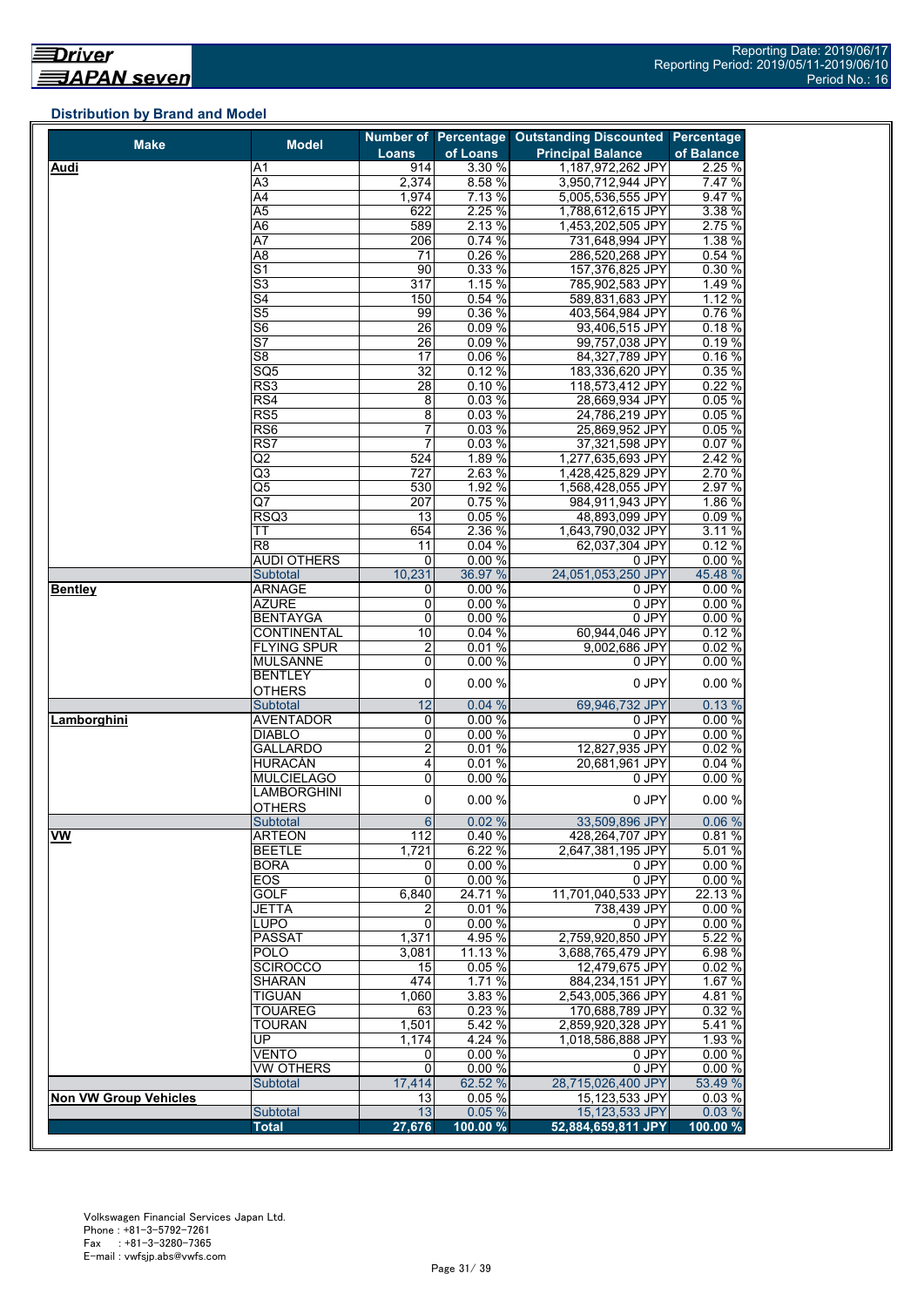## **Geographic Distribution by Prefecture**

| <b>Prefecture</b> |                  |                    | Number of Percentage Outstanding Discounted | <b>Percentage</b>   |
|-------------------|------------------|--------------------|---------------------------------------------|---------------------|
|                   | <b>Loans</b>     | of Loans           | <b>Principal Balance</b>                    | of Balance          |
| Tokyo             | 4,254            | 15.37 %            | 9,171,692,893 JPY                           | 17.34 %             |
| Kanagawa          | 2,800            | $10.12\%$          | 5,518,685,216 JPY                           | 10.44 %             |
| Aichi             | 2,137            | 7.72 %             | 3,921,218,599 JPY                           | 7.41 %              |
| Saitama           | 1,826            | $6.60\%$           | 3,524,562,088 JPY                           | $6.66\%$            |
| Osaka             | 1,740            | 6.29 $\sqrt{2}$    | 3,519,417,158 JPY                           | $6.65\%$            |
| Fukuoka           | 1,315            | 4.75%              | 2,509,201,087 JPY                           | 4.74 %              |
| Chiba             | 1,163            | $4.20\%$           | 2,143,140,738 JPY                           | $4.05\%$            |
| Hokkaido          | 981              | 3.54%              | 2,040,726,250 JPY                           | 3.86 %              |
| Ibaraki           | 872              | 3.15%              | 1,616,680,039 JPY                           | 3.06 %              |
| Hyogo             | 880              | $3.18\%$           | 1,596,525,046 JPY                           | 3.02%               |
| Shizuoka          | 836              | $3.02\%$           | 1,573,767,985 JPY                           | $2.98\%$            |
| Tochigi           | 659              | 2.38 %             | 1,197,936,545 JPY                           | 2.27 %              |
| Gunma             | 534              | 1.93%              | 963,157,389 JPY                             | 1.82%               |
| Miyagi            | 519              | 1.88 $\sqrt{8}$    | 939,637,183 JPY                             | 1.78 %              |
| Hiroshima         | 542              | $1.96\%$           | 890,616,634 JPY                             | 1.68 %              |
| Kyoto             | 469              | 1.69 $\sqrt{2}$    | 860,005,536 JPY                             | 1.63%               |
| Gifu              | $\overline{417}$ | 1.51%              | 758,123,507 JPY                             | 1.43%               |
| Nagano            | 384              | 1.39 $\frac{8}{6}$ | 700,465,236 JPY                             | $1.\overline{32\%}$ |
| Mie               | 344              | 1.24%              | 628,227,954 JPY                             | 1.19 %              |
| Fukushima         | 335              | $1.21\%$           | 585,471,926 JPY                             | 1.11%               |
| Oita              | 289              | 1.04%              | 546,241,934 JPY                             | 1.03%               |
| Nara              | 268              | 0.97%              | 510,490,956 JPY                             | 0.97%               |
| Niigata           | 296              | 1.07 %             | 475,012,969 JPY                             | 0.90%               |
| Okaya <u>ma</u>   | 277              | 1.00%              | 465,138,090 JPY                             | 0.88%               |
| Kagoshima         | 244              | $0.88\%$           | 455,916,946 JPY                             | 0.86 %              |
| Kumamoto          | 264              | $0.95\%$           | 448,898,905 JPY                             | 0.85%               |
| Shiga             | 247              | $0.89\%$           | 448,666,709 JPY                             | $0.85\%$            |
| Yamaguchi         | 258              | $0.93\%$           | 417,733,801 JPY                             | 0.79%               |
| Yamanashi         | 206              | $0.74\sqrt{26}$    | 417,195,734 JPY                             | $0.79\%$            |
| Ishikawa          | 203              | $0.73\,\sqrt{6}$   | 379,233,639 JPY                             | $0.72\%$            |
| Wakayama          | 188              | $0.68\sqrt{6}$     | 353,444,876 JPY                             | $0.67\%$            |
| Yamagata          | 208              | $0.75\%$           | 334,119,920 JPY                             | $0.63\%$            |
| Toyama            | 207              | $0.75\,\sqrt{6}$   | 320, 325, 795 JPY                           | $0.61\%$            |
| Fukui             | 156              | $0.56\%$           | 298,709,388 JPY                             | 0.56%               |
| Nagasaki          | 163              | 0.59%              | 297,411,192 JPY                             | 0.56%               |
| Iwate             | 161              | 0.58 %             | 291,300,972 JPY                             | 0.55%               |
| Miyazaki          | 145              | 0.52%              | 271,706,896 JPY                             | 0.51%               |
| Ehime             | 148              | 0.53 %             | 256,261,676 JPY                             | 0.48%               |
| Kagawa            | 127              | 0.46 %             | 212,938,446 JPY                             | 0.40%               |
| Saga              | 125              | 0.45 %             | 208,760,354 JPY                             | 0.39 %              |
| Aomori            | 122              | $0.44\%$           | 199,973,444 JPY                             | 0.38 %              |
| Tokushima         | 94               | 0.34%              | 156,617,649 JPY                             | 0.30 %              |
| Akita             | 93               | 0.34 %             | 153,246,693 JPY                             | 0.29 %              |
| Okinawa           | $\overline{58}$  | $0.21\%$           | 91,638,997 JPY                              | 0.17%               |
| Shimane           | 39               | $0.14\sqrt{26}$    | 82,805,389 JPY                              | 0.16%               |
| Kouchi            | 47               | $0.17\%$           | 68,731,283 JPY                              | 0.13%               |
| Tottori           | 36               | 0.13%              | 62,878,149 JPY                              | 0.12%               |
| <b>Total</b>      | 27,676           | 100.00 %           | 52,884,659,811 JPY                          | 100.00 %            |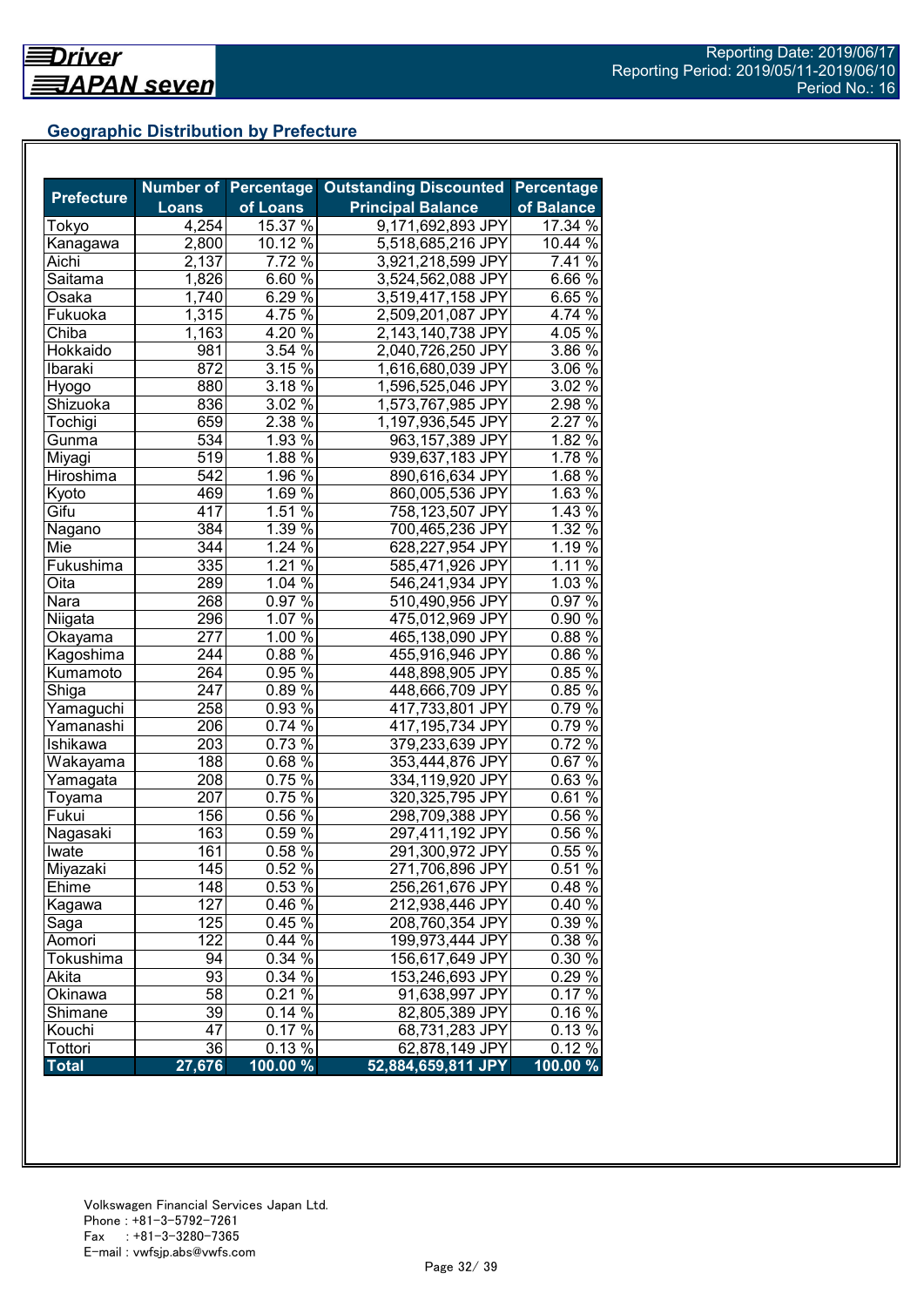## **Distribution by Obligor Concentration**

| Distribution of Loan Contracts and Vehicles per Obligor |           |                  |              |          |                                                        |            |  |
|---------------------------------------------------------|-----------|------------------|--------------|----------|--------------------------------------------------------|------------|--|
| <b>Contract</b>                                         | Number of | Percentage of    |              |          | Number of Percentage Outstanding Discounted Percentage |            |  |
| <b>Concentration Customers</b>                          |           | <b>Customers</b> | <b>Loans</b> | of Loans | <b>Principal Balance</b>                               | of Balance |  |
|                                                         | 26,617    | 96.62 %          | 26,617       | 96.17 %  | 50,476,658,818 JPY                                     | 95.45 %    |  |
|                                                         | 866       | 3.14 %           | 976          | 3.53 %   | 2,200,688,003 JPY                                      | 4.16 %     |  |
|                                                         | 58I       | 0.21%            | 75           | 0.27%    | 194,955,482 JPY                                        | 0.37%      |  |
|                                                         |           | $0.02 \%$        | 8            | 0.03%    | 12,357,508 JPY                                         | 0.02%      |  |
|                                                         |           | 0.00%            |              | 0.00 %   | 0 JPY                                                  | 0.00%      |  |
| $6 - 10$                                                |           | 0.00 %           |              | 0.00 %   | 0 JPY                                                  | 0.00%      |  |
| 11 or morel                                             |           | 0.00 %           |              | 0.00 %   | 0 JPY                                                  | 0.00%      |  |
| <b>Total</b>                                            | 27,547    | 100.00 %         | 27,676       | 100.00 % | 52,884,659,811 JPY                                     | 100.00 %   |  |

#### **Top 20 Obligor**

| <b>Number</b>      |                | Number of Outstanding Discounted Percentage |            |
|--------------------|----------------|---------------------------------------------|------------|
| <b>Contracts</b>   |                | <b>Principal Balance</b>                    | of Balance |
| 1                  | 2              | 12,904,484 JPY                              | 0.02%      |
| $\overline{2}$     | $\overline{2}$ | 12,787,195 JPY                              | 0.02%      |
| 3                  | $\bar{2}$      | 11,624,266 JPY                              | 0.02%      |
| 4                  | $\overline{2}$ | 11,056,985 JPY                              | 0.02%      |
| 5                  | $\overline{2}$ | 9,907,862 JPY                               | 0.02%      |
| 6                  | 1              | 9,497,323 JPY                               | 0.02%      |
| 7                  | $\overline{2}$ | 9,402,326 JPY                               | $0.02\%$   |
| 8                  | 1              | 9,341,076 JPY                               | 0.02%      |
| 9                  |                | 9,104,590 JPY                               | 0.02%      |
| 10                 |                | 9,063,217 JPY                               | 0.02%      |
| 11                 |                | 9,016,035 JPY                               | $0.02\%$   |
| 12                 |                | 8,875,036 JPY                               | $0.02\%$   |
| 13                 |                | 8,871,682 JPY                               | 0.02%      |
| 14                 | 2              | 8,682,252 JPY                               | 0.02%      |
| 15                 | 1              | 8,674,705 JPY                               | 0.02%      |
| 16                 | $\overline{2}$ | 8,635,454 JPY                               | 0.02%      |
| 17                 | 1              | 8,621,513 JPY                               | 0.02%      |
| 18                 | $\overline{2}$ | 8,539,091 JPY                               | 0.02%      |
| 19                 | 1              | 8,521,304 JPY                               | 0.02%      |
| 20                 | 1              | 8,464,103 JPY                               | 0.02%      |
| <b>Total 1 -20</b> | 29             | 191,590,499 JPY                             | 0.36%      |

Remarks:

Figures above are calculated based on each of the Sub-Servicers respectively and not across both of the Sub-Servicers.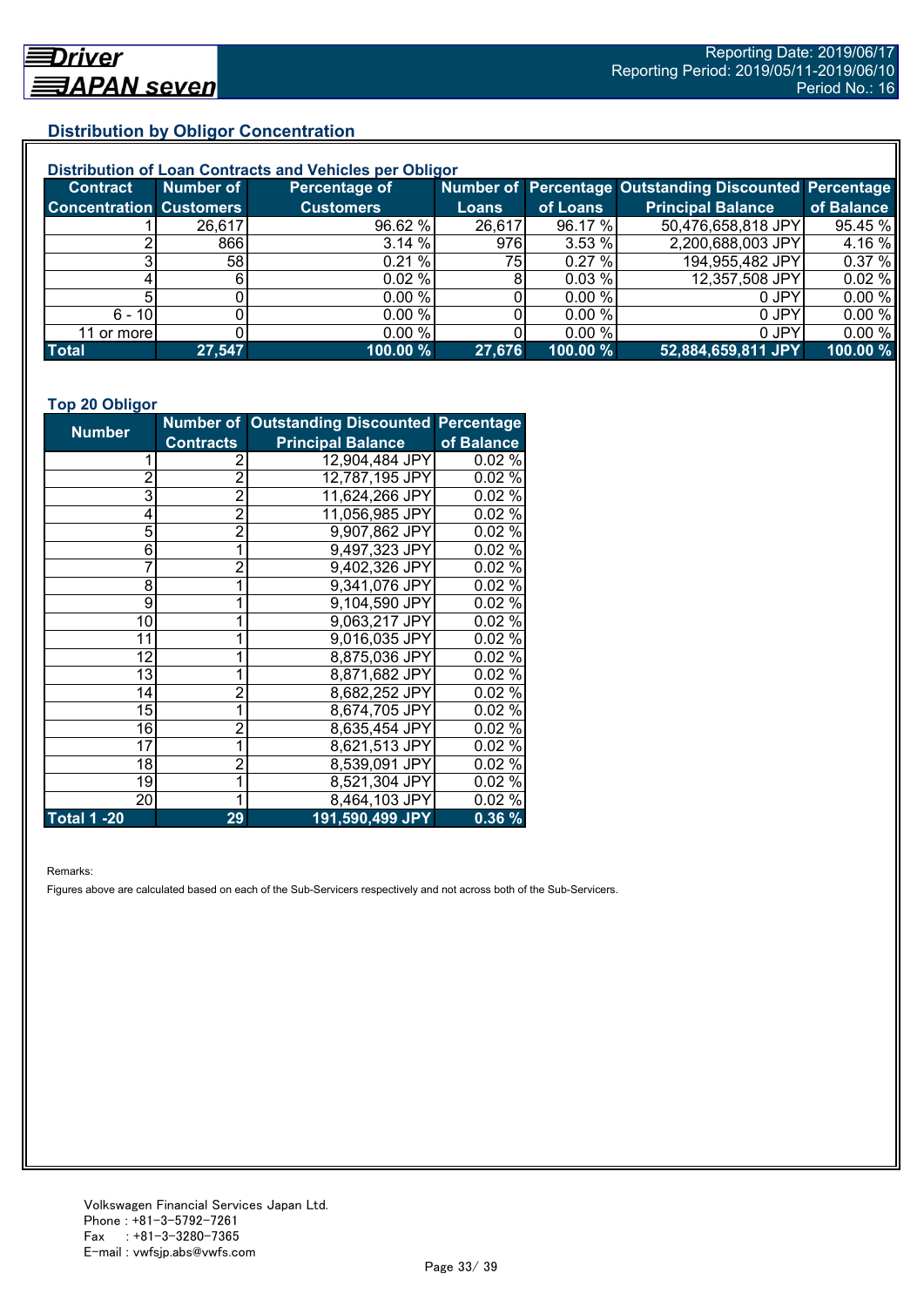# **Distribution by Contract Start Month**

| <b>Origination Month</b> | <b>Number of Loans</b> | <b>Percentage of Loans</b> | <b>Outstanding Discounted Principal Balance</b> | <b>Percentage of Balance</b> |
|--------------------------|------------------------|----------------------------|-------------------------------------------------|------------------------------|
| 02.2013<br>03.2013       |                        | 0.00%                      | 445,412 JPY<br>364.513 JPY                      | 0.00%                        |
| 04.2013                  | 0                      | 0.00%<br>0.00%             | 0 JPY                                           | 0.00%<br>0.00%               |
| 05.2013                  | 0                      | 0.00%                      | 0 JPY                                           | 0.00%                        |
| 06.2013                  | 0                      | 0.00%                      | 0 JPY                                           | 0.00%                        |
| 07.2013                  | 2                      | 0.01%                      | 234,973 JPY                                     | 0.00%                        |
| 08.2013                  | 1                      | 0.00%                      | 559,409 JPY                                     | 0.00%                        |
| 09.2013                  |                        | 0.00%                      | 289,633 JPY                                     | 0.00%                        |
| 10.2013                  | $\overline{2}$         | 0.01%                      | 276,304 JPY                                     | 0.00%                        |
| 11.2013<br>12.2013       | 1<br>3                 | 0.00%<br>0.01%             | 673,198 JPY<br>4,021,892 JPY                    | 0.00%<br>0.01%               |
| 01.2014                  | $\overline{2}$         | 0.01%                      | 554,683 JPY                                     | 0.00%                        |
| 02.2014                  | $\overline{2}$         | 0.01%                      | 1,479,125 JPY                                   | 0.00%                        |
| 03.2014                  | $\overline{2}$         | 0.01%                      | 1.829.575 JPY                                   | 0.00%                        |
| 04.2014                  | 1                      | 0.00%                      | 1,628,089 JPY                                   | 0.00%                        |
| 05.2014                  | $\mathbf{1}$           | 0.00%                      | 1,009,473 JPY                                   | 0.00%                        |
| 06.2014                  | 28                     | 0.10%                      | 16,903,993 JPY                                  | 0.03%                        |
| 07.2014<br>08.2014       | 13<br>9                | 0.05%<br>0.03%             | 6,128,325 JPY<br>6,029,877 JPY                  | 0.01%<br>0.01%               |
| 09.2014                  | 24                     | 0.09%                      | 13,284,203 JPY                                  | 0.03%                        |
| 10.2014                  | 25                     | 0.09%                      | 16,449,772 JPY                                  | 0.03%                        |
| 11.2014                  | 22                     | 0.08%                      | 21,054,074 JPY                                  | 0.04%                        |
| 12.2014                  | 34                     | 0.12%                      | 28,774,774 JPY                                  | 0.05%                        |
| 01.2015                  | 29                     | 0.10%                      | 21,721,140 JPY                                  | 0.04%                        |
| 02.2015                  | 32                     | 0.12%                      | 28,227,282 JPY                                  | 0.05%                        |
| 03.2015<br>04.2015       | 47                     | 0.17%<br>0.07%             | 46,611,177 JPY                                  | 0.09%                        |
| 05.2015                  | 19<br>27               | 0.10%                      | 15,356,704 JPY<br>25,773,327 JPY                | 0.03%<br>0.05%               |
| 06.2015                  | 31                     | 0.11%                      | 32,773,746 JPY                                  | 0.06%                        |
| 07.2015                  | 45                     | 0.16%                      | 32,252,984 JPY                                  | 0.06%                        |
| 08.2015                  | 46                     | 0.17%                      | 40,234,458 JPY                                  | 0.08%                        |
| 09.2015                  | 67                     | 0.24%                      | 71,682,438 JPY                                  | 0.14%                        |
| 10.2015                  | 45                     | 0.16%                      | 52,130,303 JPY                                  | 0.10%                        |
| 11.2015<br>12.2015       | 44<br>73               | 0.16%<br>0.26 %            | 54,665,121 JPY                                  | 0.10%                        |
| 01.2016                  | 108                    | 0.39 %                     | 91,797,178 JPY<br>149,388,722 JPY               | 0.17%<br>0.28%               |
| 02.2016                  | 170                    | 0.61%                      | 228,032,023 JPY                                 | 0.43%                        |
| 03.2016                  | 258                    | 0.93%                      | 339,615,178 JPY                                 | 0.64%                        |
| 04.2016                  | 114                    | 0.41%                      | 158,236,863 JPY                                 | 0.30%                        |
| 05.2016                  | 166                    | 0.60%                      | 236,912,317 JPY                                 | 0.45%                        |
| 06.2016                  | 301                    | 1.09 %                     | 473,364,984 JPY                                 | 0.90%                        |
| 07.2016<br>08.2016       | 299<br>354             | 1.08 %<br>1.28 %           | 440,311,793 JPY<br>543,723,781 JPY              | 0.83%<br>1.03 %              |
| 09.2016                  | 511                    | 1.85 %                     | 828,892,335 JPY                                 | 1.57 %                       |
| 10.2016                  | 303                    | 1.09 %                     | 505,213,607 JPY                                 | 0.96 %                       |
| 11.2016                  | 428                    | 1.55 %                     | 742,252,472 JPY                                 | 1.40 %                       |
| 12.2016                  | 969                    | 3.50 %                     | 1,642,862,850 JPY                               | 3.11%                        |
| 01.2017                  | 902                    | 3.26 %                     | 1,614,092,107 JPY                               | 3.05 %                       |
| 02.2017                  | 1,343                  | 4.85 %                     | 2,439,662,703 JPY                               | 4.61%                        |
| 03.2017<br>04.2017       | 2,325<br>937           | 8.40 %<br>3.39 %           | 4,262,385,043 JPY<br>1,731,406,090 JPY          | 8.06%<br>3.27 %              |
| 05.2017                  | 1,363                  | 4.92 %                     | 2,577,365,829 JPY                               | 4.87%                        |
| 06.2017                  | 1,898                  | 6.86 %                     | 3,475,524,831 JPY                               | 6.57 %                       |
| 07.2017                  | 1,322                  | 4.78%                      | 2,501,288,665 JPY                               | 4.73%                        |
| 08.2017                  | 1,579                  | 5.71 %                     | 3,159,927,826 JPY                               | 5.98 %                       |
| 09.2017                  | 2,425                  | 8.76 %                     | 5,009,380,092 JPY                               | 9.47 %                       |
| 10.2017                  | 1,576<br>2,094         | 5.69 %                     | 3,264,599,881 JPY                               | 6.17%                        |
| 11.2017<br>12.2017       | 762                    | 7.57 %<br>2.75 %           | 4,443,885,701 JPY<br>1,619,806,416 JPY          | 8.40 %<br>3.06%              |
| 01.2018                  | 550                    | 1.99 %                     | 1,139,668,089 JPY                               | 2.16 %                       |
| 02.2018                  | 632                    | 2.28 %                     | 1.315.549.855 JPY                               | 2.49%                        |
| 03.2018                  | 970                    | 3.50 %                     | 2,113,930,168 JPY                               | 4.00 %                       |
| 04.2018                  | 396                    | 1.43 %                     | 885,291,563 JPY                                 | 1.67%                        |
| 05.2018                  | 456                    | 1.65 %                     | 974,586,165 JPY                                 | 1.84 %                       |
| 06.2018<br>07.2018       | 504<br>266             | 1.82 %<br>0.96%            | 1.105.117.043 JPY<br>604.273.563 JPY            | 2.09%<br>1.14 %              |
| 08.2018                  | 244                    | 0.88%                      | 556.782.489 JPY                                 | 1.05 %                       |
| 09.2018                  | 265                    | 0.96%                      | 666,295,175 JPY                                 | 1.26 %                       |
| 10.2018                  | 137                    | 0.50%                      | 352,302,726 JPY                                 | 0.67%                        |
| 11.2018                  | 69                     | 0.25 %                     | 147,513,711 JPY                                 | 0.28%                        |
| 12.2018                  | O                      | 0.00%                      | 0 JPY                                           | 0.00%                        |
| 01.2019                  | $\overline{0}$         | 0.00%                      | 0 JPY                                           | 0.00%                        |
| 02.2019                  | 0                      | 0.00%                      | 0 JPY                                           | 0.00%                        |
| 03.2019<br>04.2019       | 0<br>0                 | 0.00 %<br>0.00 %           | 0 JPY<br>0 JPY                                  | 0.00%<br>0.00%               |
| 05.2019                  | 0                      | 0.00%                      | 0 JPY                                           | 0.00 %                       |
| <b>Total</b>             | 27,676                 | 100.00 %                   | 52,884,659,811 JPY                              | 100.00 %                     |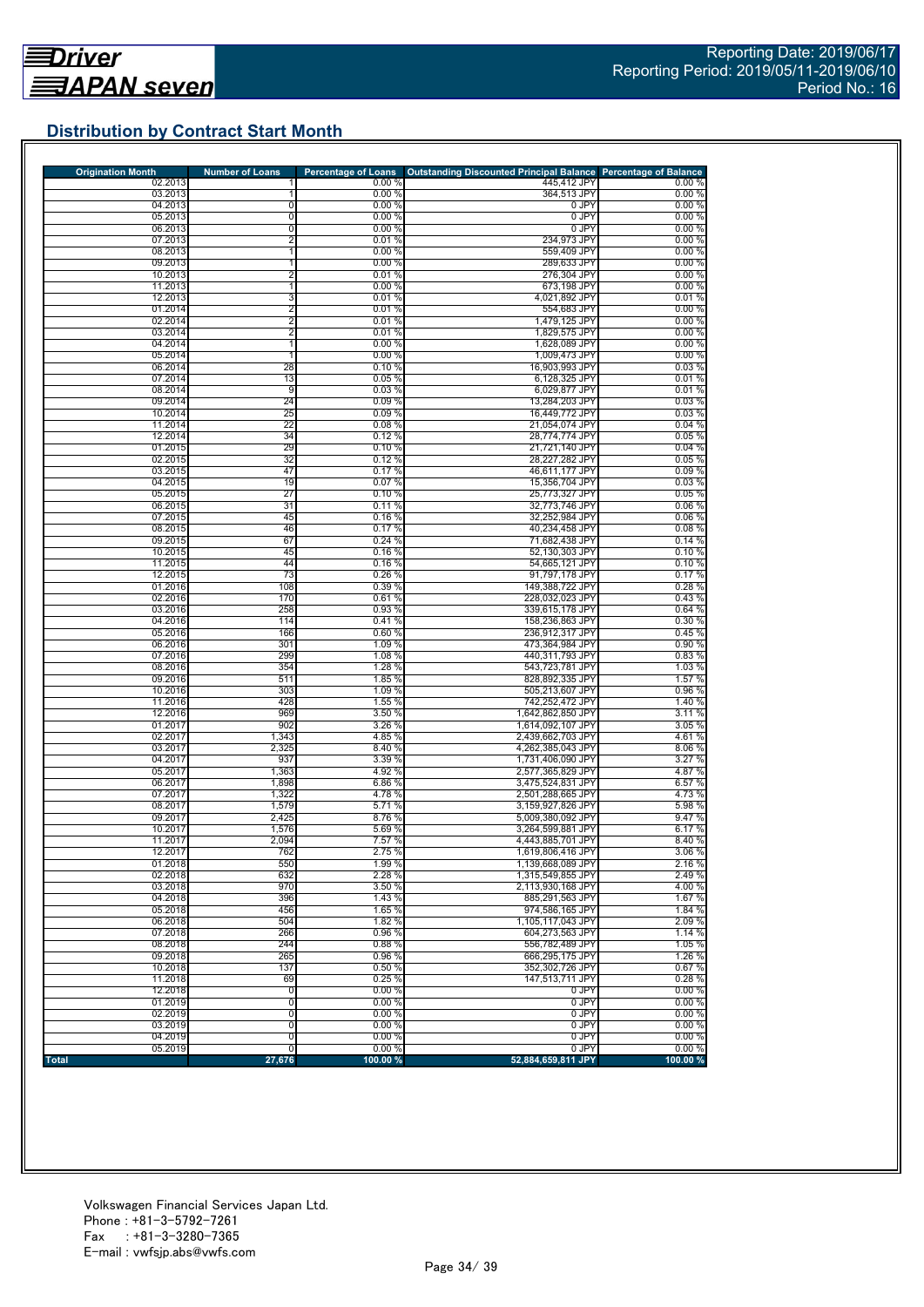# **Distribution by Contract End Month**

| <b>Maturity Month</b> | <b>Number of Loans</b> | <b>Percentage of Loans</b> | <b>Outstanding Discounted Principal Balance Percentage of Balance</b> |                  |
|-----------------------|------------------------|----------------------------|-----------------------------------------------------------------------|------------------|
| 06.2019               | 300                    | 1.08%                      | 248,326,885 JPY                                                       | 0.47%            |
| 07.2019<br>08.2019    | 238<br>216             | 0.86%<br>0.78 %            | 188,837,483 JPY<br>157,569,885 JPY                                    | 0.36%<br>0.30%   |
| 09.2019               | 361                    | 1.30 %                     | 339,617,688 JPY                                                       | 0.64%            |
| 10.2019               | 256                    | 0.92 %                     | 237,360,739 JPY                                                       | 0.45 %           |
| 11.2019               | 321                    | 1.16 %                     | 336,462,146 JPY                                                       | 0.64%            |
| 12.2019               | 502                    | 1.81 %                     | 729,359,602 JPY                                                       | 1.38 %           |
| 01.2020               | 496                    | 1.79 %                     | 731,804,119 JPY                                                       | 1.38 %           |
| 02.2020<br>03.2020    | 683<br>1,157           | 2.47 %<br>4.18%            | 1,078,887,887 JPY<br>1,852,880,549 JPY                                | 2.04 %<br>3.50 % |
| 04.2020               | 402                    | 1.45 %                     | 650,226,783 JPY                                                       | 1.23 %           |
| 05.2020               | 658                    | 2.38 %                     | 1,108,226,823 JPY                                                     | 2.10 %           |
| 06.2020               | 838                    | 3.03%                      | 1,488,796,511 JPY                                                     | 2.82 %           |
| 07.2020               | 624                    | 2.25%                      | 1,141,667,778 JPY                                                     | 2.16 %           |
| 08.2020               | 756                    | 2.73 %                     | 1,470,671,123 JPY                                                     | 2.78%            |
| 09.2020<br>10.2020    | 1,095<br>712           | 3.96 %<br>2.57 %           | 2,213,358,659 JPY<br>1,520,210,411 JPY                                | 4.19%<br>2.87 %  |
| 11.2020               | 1,000                  | 3.61 %                     | 2,160,847,852 JPY                                                     | 4.09%            |
| 12.2020               | 470                    | 1.70 %                     | 913,215,045 JPY                                                       | 1.73 %           |
| 01.2021               | 377                    | 1.36 %                     | 743,328,832 JPY                                                       | 1.41%            |
| 02.2021               | 509                    | 1.84 %                     | 892,545,712 JPY                                                       | 1.69%            |
| 03.2021               | 782                    | 2.83 %                     | 1,496,876,448 JPY                                                     | 2.83%            |
| 04.2021<br>05.2021    | 288<br>422             | 1.04 %<br>1.52 %           | 524,867,490 JPY<br>749,906,868 JPY                                    | 0.99%<br>1.42 %  |
| 06.2021               | 445                    | 1.61 %                     | 823,550,707 JPY                                                       | 1.56 %           |
| 07.2021               | 342                    | 1.24 %                     | 588,267,192 JPY                                                       | 1.11 %           |
| 08.2021               | 413                    | 1.49 %                     | 722,127,063 JPY                                                       | 1.37 %           |
| 09.2021               | 555                    | 2.01 %                     | 1,000,903,504 JPY                                                     | 1.89%            |
| 10.2021               | 323                    | 1.17 %                     | 535,740,483 JPY                                                       | 1.01%            |
| 11.2021<br>12.2021    | 399<br>551             | 1.44 %<br>1.99 %           | 710,620,099 JPY<br>960,978,789 JPY                                    | 1.34 %<br>1.82 % |
| 01.2022               | 479                    | 1.73 %                     | 907,164,792 JPY                                                       | 1.72 %           |
| 02.2022               | 706                    | 2.55 %                     | 1,365,126,574 JPY                                                     | 2.58 %           |
| 03.2022               | 1,255                  | 4.53 %                     | 2,445,378,262 JPY                                                     | 4.62%            |
| 04.2022               | 553                    | 2.00%                      | 1,080,675,387 JPY                                                     | 2.04%            |
| 05.2022               | 713                    | 2.58 %                     | 1,424,184,576 JPY                                                     | 2.69%            |
| 06.2022<br>07.2022    | 933<br>606             | 3.37 %<br>2.19 %           | 1,892,005,869 JPY<br>1,287,430,455 JPY                                | 3.58 %<br>2.43 % |
| 08.2022               | 711                    | 2.57 %                     | 1,604,564,004 JPY                                                     | 3.03%            |
| 09.2022               | 1,140                  | 4.12 %                     | 2,611,248,788 JPY                                                     | 4.94 %           |
| 10.2022               | 695                    | 2.51%                      | 1,608,226,054 JPY                                                     | 3.04%            |
| 11.2022               | 860                    | 3.11 %                     | 2,038,865,727 JPY                                                     | 3.86 %           |
| 12.2022               | 311                    | 1.12 %                     | 764,311,509 JPY                                                       | 1.45 %           |
| 01.2023<br>02.2023    | 225<br>275             | 0.81%<br>0.99%             | 502,984,453 JPY<br>659,091,419 JPY                                    | 0.95%<br>1.25 %  |
| 03.2023               | 380                    | 1.37 %                     | 931,889,058 JPY                                                       | 1.76 %           |
| 04.2023               | 206                    | 0.74%                      | 517,188,787 JPY                                                       | 0.98%            |
| 05.2023               | 219                    | 0.79%                      | 514,520,231 JPY                                                       | 0.97%            |
| 06.2023               | 228                    | 0.82%                      | 593,096,153 JPY                                                       | 1.12 %           |
| 07.2023               | 132                    | 0.48%                      | 347,726,501 JPY                                                       | 0.66%            |
| 08.2023<br>09.2023    | 127<br>142             | 0.46%<br>0.51%             | 317,138,614 JPY<br>391,615,479 JPY                                    | 0.60%<br>0.74%   |
| 10.2023               | 97                     | 0.35%                      | 269,425,954 JPY                                                       | 0.51%            |
| 11.2023               | 54                     | 0.20%                      | 127,764,361 JPY                                                       | 0.24%            |
| 12.2023               | 9                      | 0.03%                      | 24,852,123 JPY                                                        | 0.05 %           |
| 01.2024               | 17                     | 0.06 %                     | 38,369,085 JPY                                                        | 0.07%            |
| 02.2024               | 8                      | 0.03%<br>0.06%             | 20,013,102 JPY                                                        | 0.04%            |
| 03.2024<br>04.2024    | 16<br>6                | 0.02%                      | 29,820,126 JPY<br>15,792,902 JPY                                      | 0.06%<br>0.03%   |
| 05.2024               | 7                      | 0.03%                      | 17,468,047 JPY                                                        | 0.03%            |
| 06.2024               | 16                     | 0.06%                      | 39.025.250 JPY                                                        | 0.07%            |
| 07.2024               | 9                      | 0.03%                      | 25,139,725 JPY                                                        | 0.05%            |
| 08.2024               | 8                      | 0.03%                      | 24,486,837 JPY                                                        | 0.05%            |
| 09.2024<br>10.2024    | 14                     | 0.05%                      | 41,791,506 JPY                                                        | 0.08%            |
| 11.2024               | 6<br>$\overline{8}$    | 0.02%<br>0.03%             | 18,476,025 JPY<br>29,076,043 JPY                                      | 0.03%<br>0.05%   |
| 12.2024               | $\overline{2}$         | 0.01%                      | 5,801,809 JPY                                                         | 0.01%            |
| 01.2025               | $\overline{2}$         | 0.01%                      | 4.777.420 JPY                                                         | 0.01%            |
| 02.2025               | $\overline{2}$         | 0.01%                      | 6,188,089 JPY                                                         | 0.01%            |
| 03.2025               | $\overline{0}$         | 0.00%                      | 0 JPY                                                                 | 0.00%            |
| 04.2025               | 0                      | 0.00%                      | 0 JPY                                                                 | 0.00%            |
| 05.2025               | 2<br>3                 | 0.01%<br>0.01%             | 6,190,179 JPY<br>7,634,734 JPY                                        | 0.01%<br>0.01%   |
| 06.2025<br>07.2025    | 1                      | 0.00%                      | 3,815,289 JPY                                                         | 0.01%            |
| 08.2025               | 1                      | 0.00%                      | 3,093,468 JPY                                                         | 0.01%            |
| 09.2025               | 0                      | 0.00%                      | 0 JPY                                                                 | 0.00%            |
| 10.2025               | 1                      | 0.00%                      | 3,183,890 JPY                                                         | 0.01%            |
| Total                 | 27,676                 | 100.00 %                   | 52,884,659,811 JPY                                                    | 100.00 %         |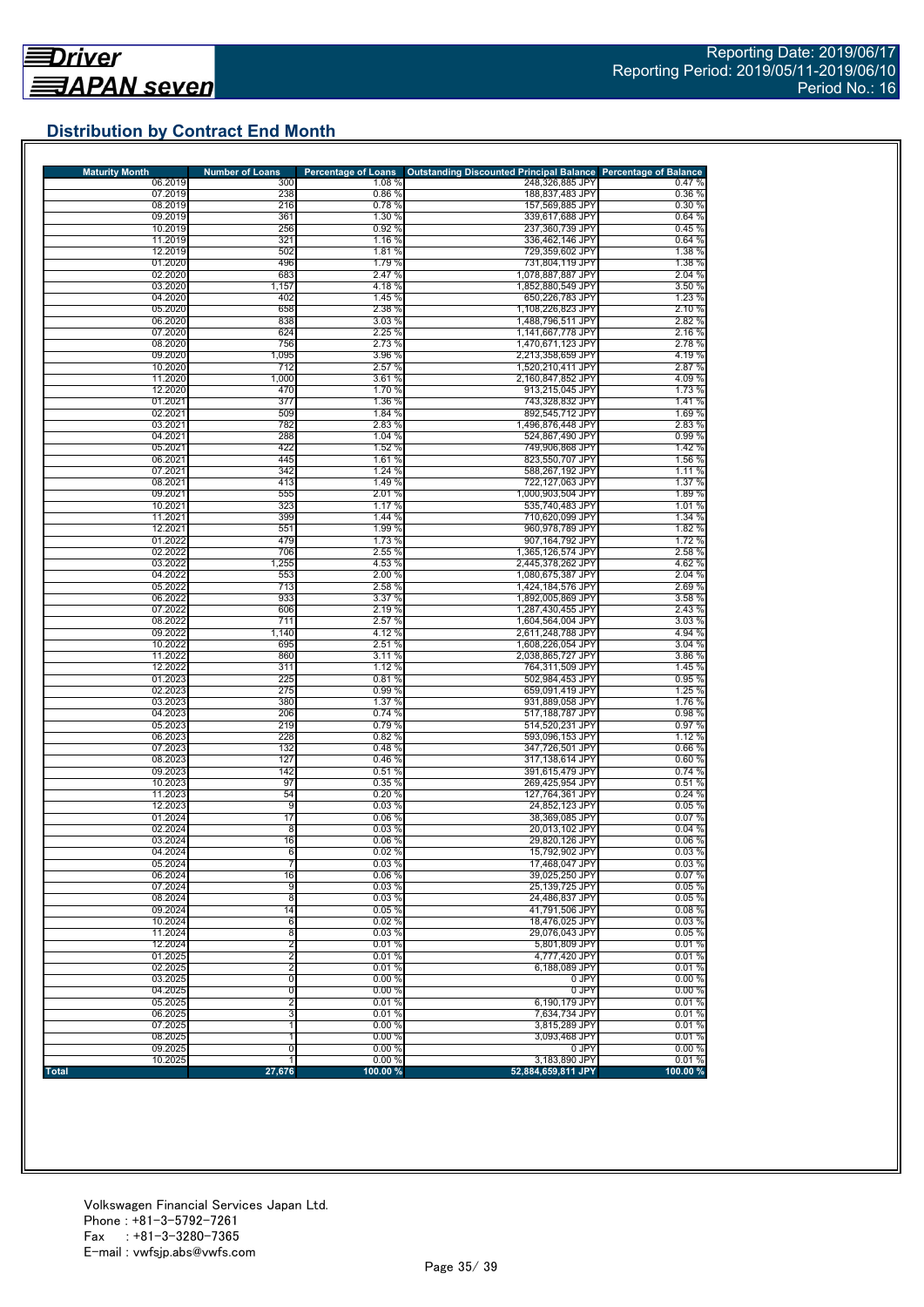# **Distribution by Monthly Payment**

|                            | Number of    | <b>Percentage</b> | <b>Outstanding Discounted</b> | <b>Percentage</b> |
|----------------------------|--------------|-------------------|-------------------------------|-------------------|
| <b>Monthly Payment</b>     | <b>Loans</b> | of Loans          | <b>Principal Balance</b>      | of Balance        |
| 10,000 JPY<br><=           | 1,428        | 5.16 %            | 1,720,049,548 JPY             | 3.25%             |
| 20,000 JPY<br>10.001 JPY   | 4,986        | 18.02 %           | 6,436,699,695 JPY             | 12.17 %           |
| 30,000 JPY<br>20.001 JPY   | 7,029        | 25.40 %           | 10,770,779,270 JPY            | 20.37 %           |
| 40,000 JPY<br>30,001 JPY   | 5,547        | 20.04 %           | 10,226,679,205 JPY            | 19.34 %           |
| 50,000 JPY<br>40.001 JPY   | 3,238        | 11.70 %           | 7,029,465,053 JPY             | 13.29 %           |
| 60,000 JPY<br>50,001 JPY   | 1,922        | 6.94 %            | 4.724,013,938 JPY             | 8.93 %            |
| 70,000 JPY<br>60.001 JPY   | 1,106        | 4.00 %            | 3,048,057,051 JPY             | 5.76 %            |
| 80,000 JPY<br>70.001 JPY   | 653          | 2.36 %            | 1,968,161,388 JPY             | 3.72 %            |
| 90,000 JPY<br>80.001 JPY   | 441          | 1.59 %            | 1.407,233,968 JPY             | 2.66 %            |
| 100,000 JPY<br>90.001 JPY  | 404          | 1.46 %            | 1,462,048,496 JPY             | 2.76 %            |
| 110,000 JPY<br>100,001 JPY | 229          | 0.83%             | 833,585,628 JPY               | 1.58 %            |
| 120,000 JPY<br>110.001 JPY | 159          | 0.57%             | 703.554,159 JPY               | 1.33 %            |
| 130,000 JPY<br>120.001 JPY | 135          | 0.49%             | 604,570,888 JPY               | 1.14 %            |
| 140,000 JPY<br>130.001 JPY | 110          | 0.40%             | 513,288,746 JPY               | 0.97 %            |
| 150,000 JPY<br>140.001 JPY | 79           | 0.29 %            | 399,682,691 JPY               | 0.76 %            |
| 150,001 JPY<br>$>=$        | 210          | 0.76%             | 1,036,790,087 JPY             | 1.96 %            |
| <b>Total</b>               | 27,676       | 100.00 %          | 52,884,659,811 JPY            | $100.00\%$        |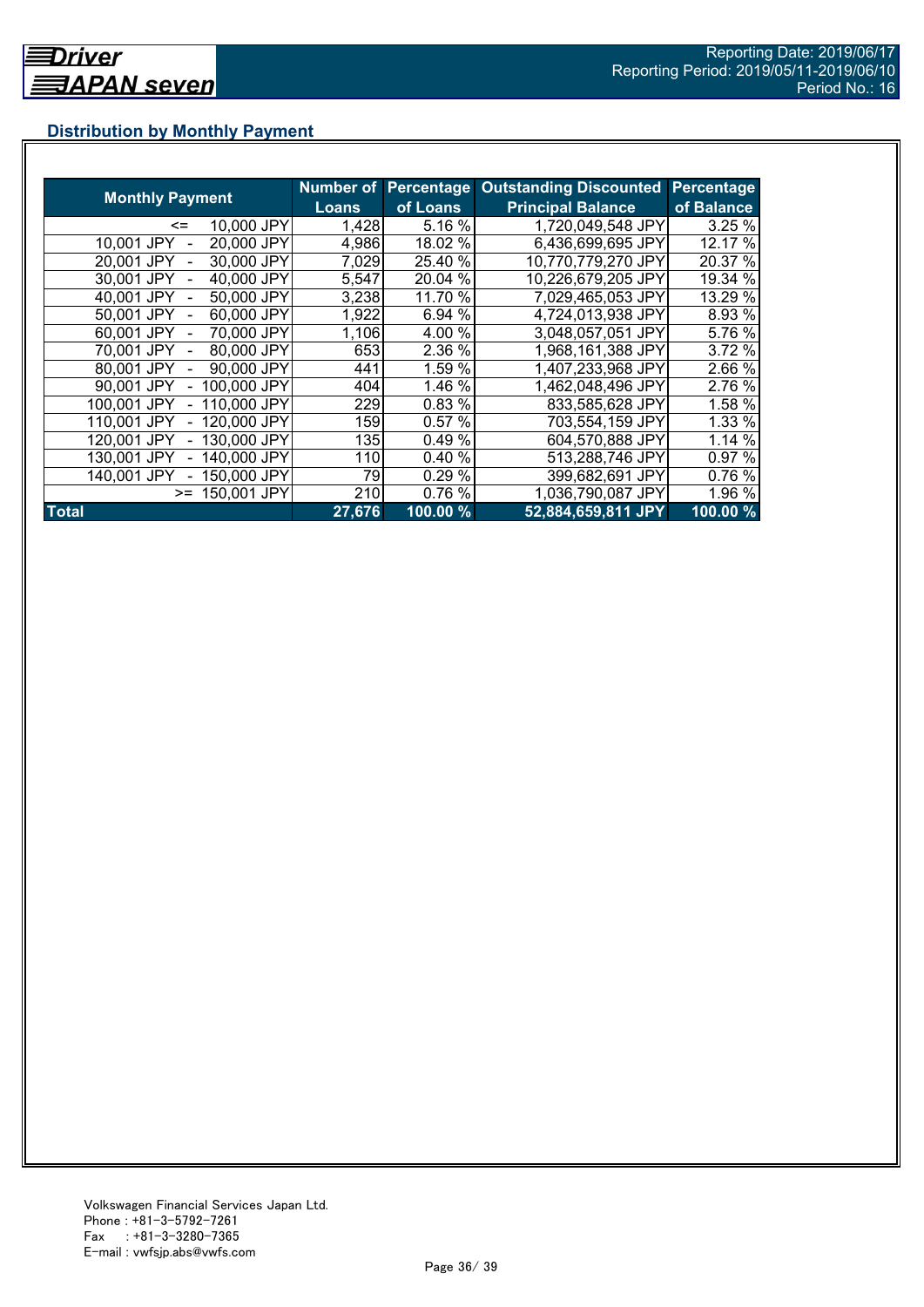# **Distribution by Bonus Payment**

|                            |                |          | Number of Percentage Outstanding Discounted | Percentage |
|----------------------------|----------------|----------|---------------------------------------------|------------|
| <b>Bonus Payment</b>       | <b>Loans</b>   | of Loans | <b>Principal Balance</b>                    | of Balance |
| No Bonus Payment           | 16,882         | 61.00 %  | 31,464,210,665 JPY                          | 59.50 %    |
| 25,000 JPY<br>1 JPY -      | 223            | 0.81%    | 335,718,660 JPY                             | 0.63%      |
| 25,001 JPY -<br>50,000 JPY | 2,638          | 9.53 %   | 4,121,226,491 JPY                           | 7.79 %     |
| 50,001 JPY - 75,000 JPY    | 885            | 3.20 %   | 1,523,917,508 JPY                           | 2.88 %     |
| 75,001 JPY - 100,000 JPY   | 3,675          | 13.28 %  | 7,072,103,237 JPY                           | 13.37 %    |
| 100,001 JPY - 125,000 JPY  | 505            | 1.82 %   | 1,046,139,181 JPY                           | 1.98 %     |
| 125,001 JPY - 150,000 JPY  | 1,471          | 5.32 %   | 3,442,105,883 JPY                           | 6.51 %     |
| 150,001 JPY - 175,000 JPY  | 159            | 0.57 %   | 368,771,214 JPY                             | 0.70 %     |
| 175,001 JPY - 200,000 JPY  | 776            | 2.80 %   | 2,037,356,305 JPY                           | 3.85 %     |
| 200,001 JPY - 225,000 JPY  | 46             | 0.17%    | 126,010,449 JPY                             | 0.24%      |
| 225,001 JPY - 250,000 JPY  | 181            | 0.65 %   | 564,575,284 JPY                             | 1.07 %     |
| 250,001 JPY - 275,000 JPY  | 12             | 0.04%    | 34,604,685 JPY                              | 0.07%      |
| 275,001 JPY - 300,000 JPY  | 138            | 0.50 %   | 439,126,201 JPY                             | 0.83 %     |
| 300,001 JPY - 325,000 JPY  |                | 0.03%    | 21,630,737 JPY                              | 0.04%      |
| 325,001 JPY - 350,000 JPY  | 38             | 0.14%    | 138,347,823 JPY                             | 0.26 %     |
| 350,001 JPY - 375,000 JPY  | $\overline{2}$ | 0.01%    | 4,684,406 JPY                               | 0.01%      |
| 375,001 JPY - 400,000 JPY  | 17             | 0.06%    | 65,417,644 JPY                              | 0.12%      |
| 400,001 JPY - 425,000 JPY  |                | 0.00 %   | 5,778,964 JPY                               | 0.01%      |
| 425,001 JPY - 450,000 JPY  | 5              | 0.02%    | 15,077,025 JPY                              | 0.03%      |
| 450,001 JPY - 475,000 JPY  | 0              | 0.00 %   | 0 JPY                                       | 0.00%      |
| 475,001 JPY - 500,000 JPY  | 12             | 0.04%    | 50,110,680 JPY                              | 0.09 %     |
| 500,001 JPY or more        | 3              | 0.01%    | 7,746,769 JPY                               | 0.01%      |
| <b>Total</b>               | 27,676         | 100.00 % | 52,884,659,811 JPY                          | 100.00 %   |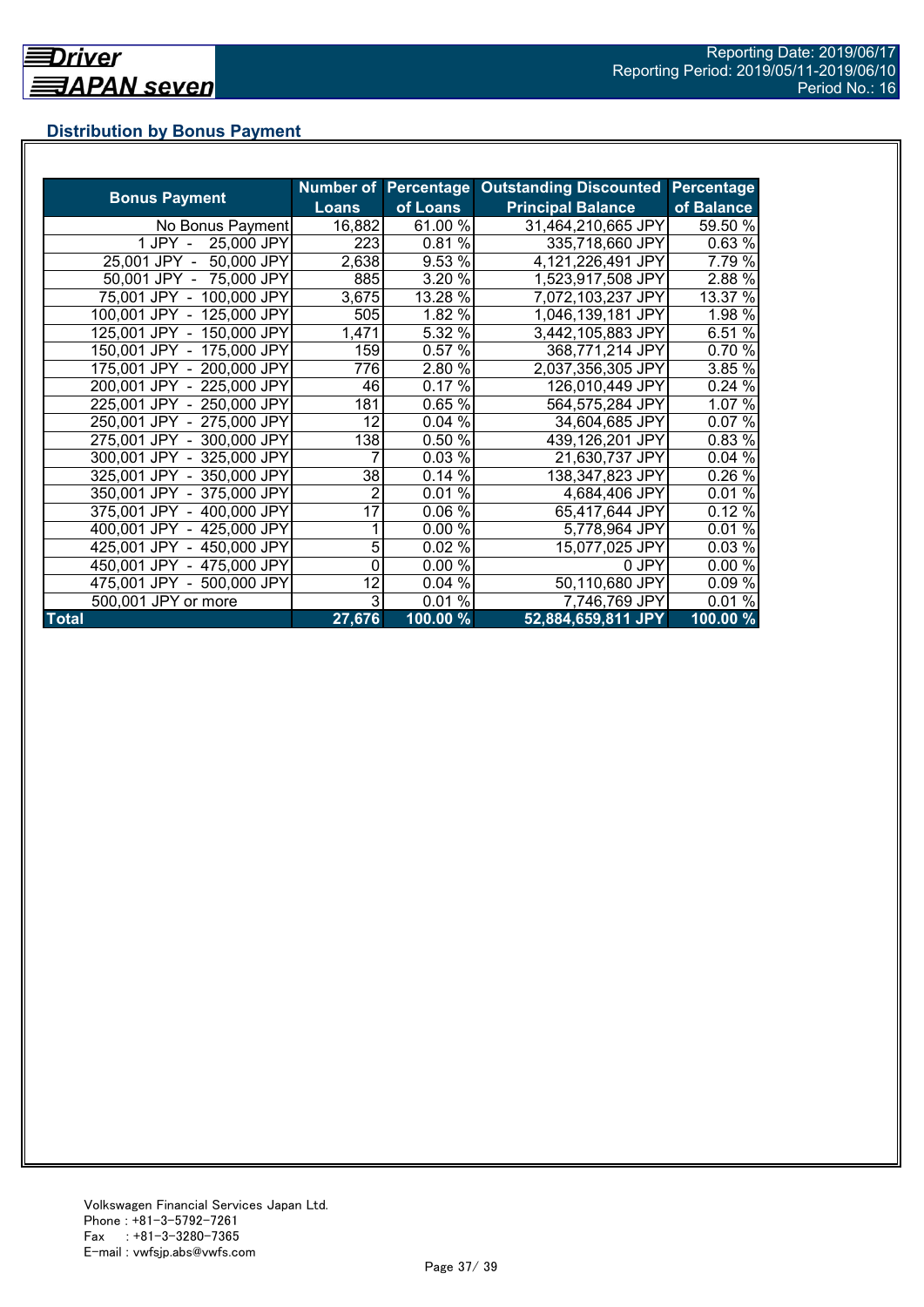# **Distribution by Motor Type**

| <b>Motor Type</b> | <b>Loans</b> | of Loans    | Number of Percentage Outstanding Discounted Percentage<br><b>Principal Balance</b> | of Balance  |
|-------------------|--------------|-------------|------------------------------------------------------------------------------------|-------------|
| <b>EA 189</b>     |              | $0.00 \%$   | 0 JPY                                                                              | $0.00 \%$   |
| Other             | 27.676       | 100.00 %    | 52,884,659,811 JPY                                                                 | 100.00 %    |
| <b>Total</b>      | 27,676       | $100.00 \%$ | 52,884,659,811 JPY                                                                 | $100.00 \%$ |